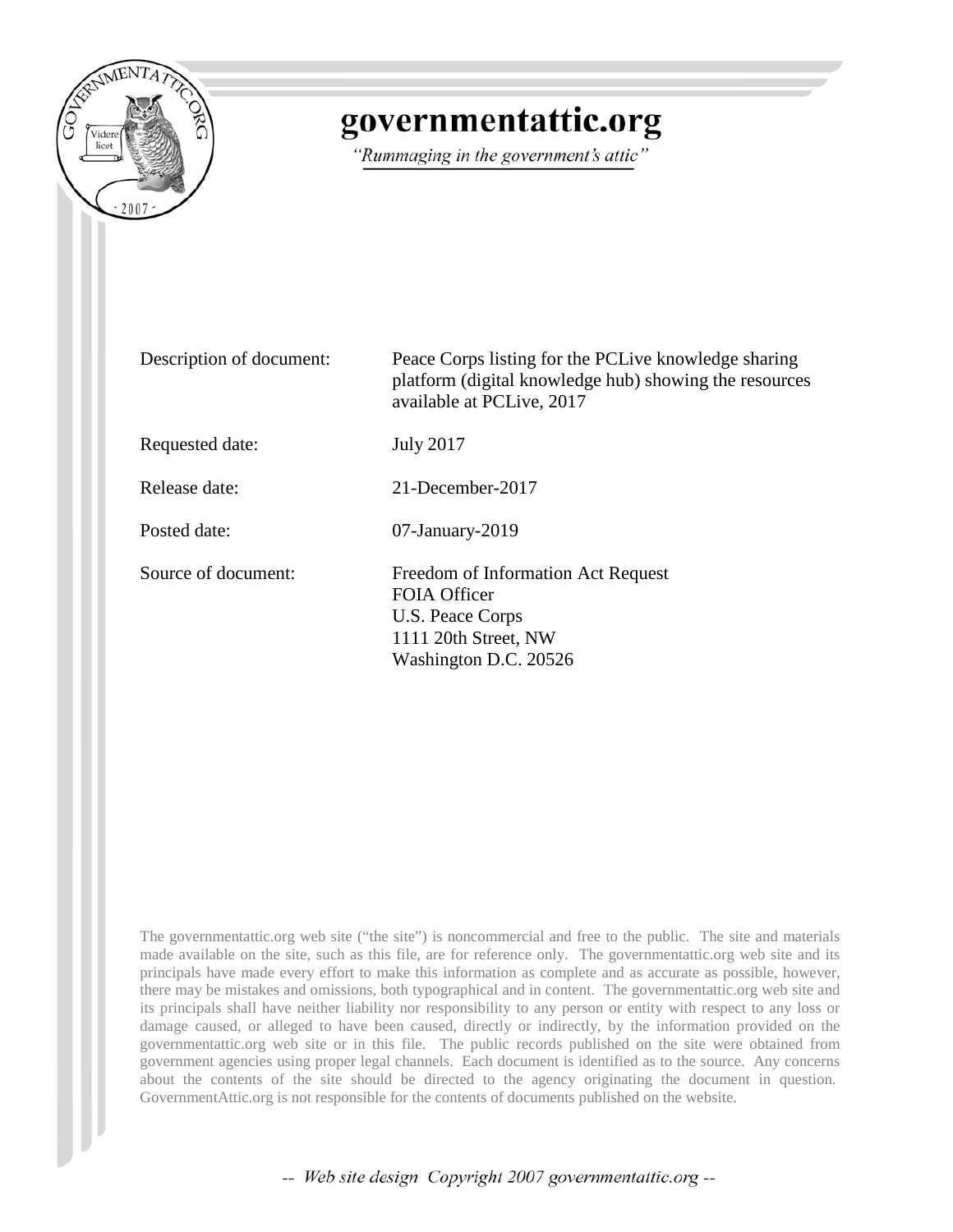

Since 1961.

December 21, 2017

RE: FOIA Request No. 17-0143

This is in response to your Freedom of Information Act (FOIA) request. Specifically, "I request a copy of the table of contents, listing or index for the PCLive knowledge sharing platform ( digital knowledge hub), showing the 1200+ resources available at PCLive."

Attached, you have a spreadsheet (1 sheet) listing PCLive resources. No information has been withheld.

If you are not satisfied with this response, you may administratively appeal within 90 business days of your receipt of this letter. The appeal should be addressed to William L. Stoppel, Acting Associate Director - Management, Peace Corps, 1111 20th Street NW, Washington, DC 20526. Your appeal must include the FOIA request number and a statement explaining what you are appealing. It is possible to submit the appeal by U.S. mail (see above) or fax or email. Note that our fax number is 202- 692-1385 and email is foia@peacecorps.gov. Also, however you submit the appeal, "Freedom of Information Act Appeal" should be clearly marked on the appeal letter and envelope, or the email subject line, or the fax cover sheet.

If you have any questions regarding this response, please contact Candice Allgaier, FOIA/Privacy Act Specialist, at 202-692-1904 or foia@peacecorps.gov.

Sincerely,

Denora Miller FOIA/PA Officer

**Attachment**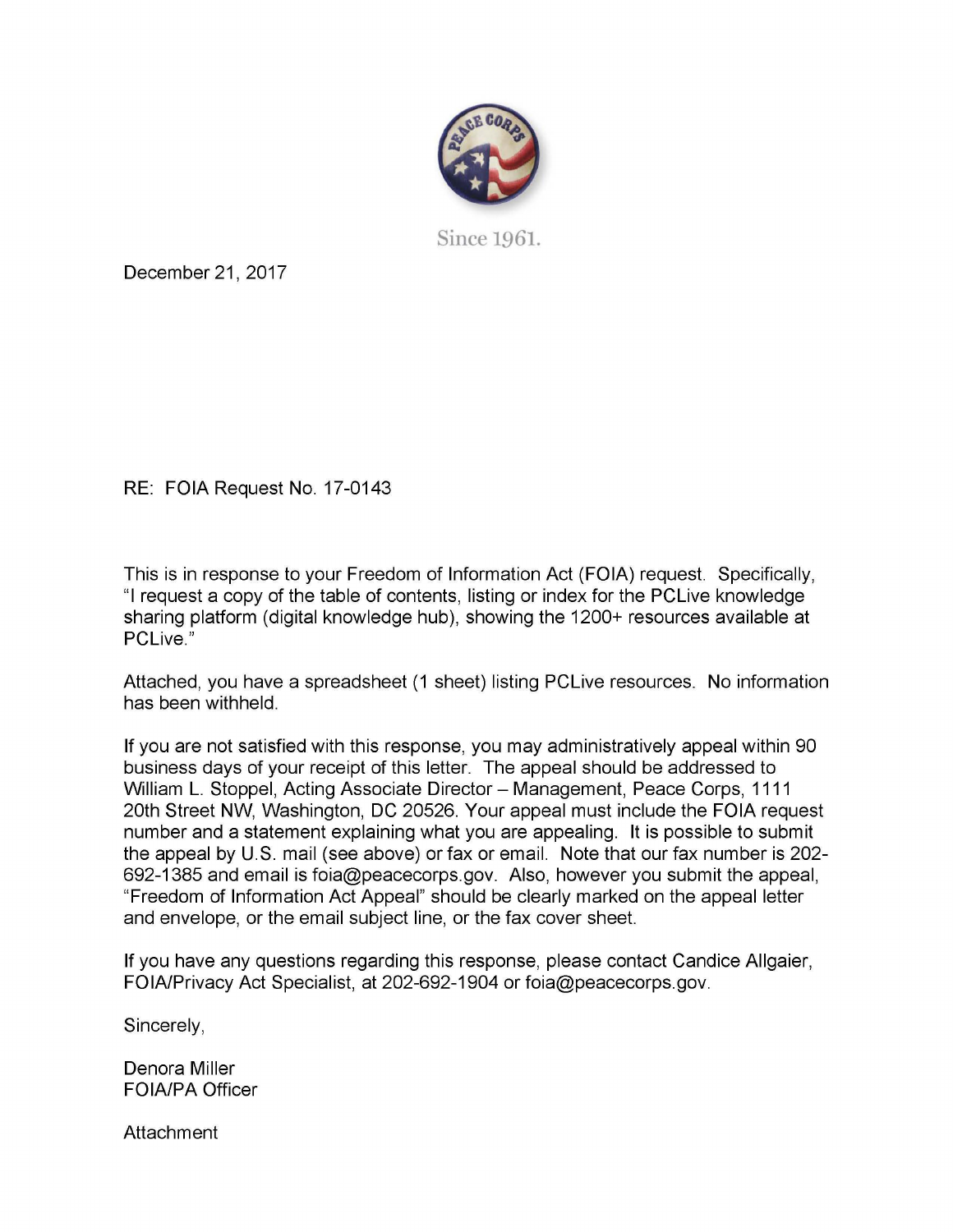| <b>TOPIC AREA</b>                               | <b>RESOURCE TITLE</b>                                                                                         |
|-------------------------------------------------|---------------------------------------------------------------------------------------------------------------|
| Topics/Children & Youth                         | 100 Ways to Energise Groups: Games to Use in Workshops, Meetings, and the Community                           |
| Topics/Languages                                | 15 Principles for Reading to Deaf Children                                                                    |
| Topics/Technology                               | 2006 Information and Communications for Development: Global Trends and Policies                               |
| Topics/Children & Youth                         | 2009 National Leadership Camp Guidebook                                                                       |
| Topics/Education                                | 2015 International Literacy Day Activity Kit                                                                  |
| Topics/Volunteer Life Service & Programs        | 2015 Peace Corps Poetry Contest Submissions                                                                   |
| Topics/Volunteer Life Service & Programs        | 2017 Directory of U.S. State Department Cultural Exchange and Educational Opportunities (Peace Corps edition) |
| Topics/Monitoring & Evaluation                  | 2017 GenEq/LGL CSPP Guidance                                                                                  |
| Topics/Monitoring & Evaluation                  | 2017 Guidance for Data Analysis of the GenEq CSPP                                                             |
| Topics/ICDI                                     | A Brief History of the Dominican Republic                                                                     |
| Topics/Agriculture                              | A Complete Handbook on Backyard and Commercial Rabbit Production (R0041)                                      |
| Topics/ICDI                                     | A Few Minor Adjustments (M0099)                                                                               |
| Topics/Health & Wellness                        | A Guide for Developing Family Planning Messages for Women in the First Year Postpartum                        |
| Topics/Health & Wellness                        | A Guide for Health Benefits After Service                                                                     |
| Topics/Libraries & IRCs                         | A Guide for Volunteers Considering Supporting a Library/Computer Center as a Primary or Secondary Project     |
| Topics/Health & Wellness                        | A Guide to Family Planning for Community Health Workers and Their Clients                                     |
| Topics/Education                                | A Guyanese Teacher's Methodology Manual                                                                       |
| Topics/Languages                                | A Learner Directed Approach to Mano                                                                           |
| Topics/Agriculture                              | A Manual for Trainers of Small Scale Beekeeping Development Workers (T0029)                                   |
| Topics/Economy Economic Development & Business  | A Microenterprise Training Guide for Peace Corps Volunteers (M0068)                                           |
| Topics/Health & Wellness                        | A New Beginning: The Child Health Manual (T0102)                                                              |
| Topics/Health & Wellness                        | A Practical Guide to Conducting Barrier Analysis                                                              |
| Topics/Economy Economic Development & Business  | A Primer on the UN Sustainable Development Goals                                                              |
| Topics/Education                                | A Reading Adventure Through Stories                                                                           |
| Topics/Environment                              | A Report of Working Group I of the Intergovernmental Panel on Climate Change: Summary for Policymakers        |
| Topics/Health & Wellness                        | A Training Manual in Combatting Childhood Communicable Diseases: Volume I (T0039) (T0051)                     |
| Topics/Health & Wellness                        | A Training Manual in Combatting Childhood Communicable Diseases: Volume II (T0039a) (T0052)                   |
| Topics/ICDI                                     | A Volunteer's Guide to Community Entry: Learning Local Environmental Knowledge (M0071)                        |
| Topics/Languages                                | Aay Naa Ci Wolof! Trainee Wolof Manual                                                                        |
| Topics/Volunteer Life Service & Programs        | About the Office of Inspector General for Volunteers                                                          |
| Topics/Government Civics & Community Engagement | Above and Beyond (M0052)                                                                                      |
| Topics/Libraries & IRCs                         | Academic Search Complete by EBSCOhost: Scholarly Research Database                                            |
| Topics/Children & Youth                         | AcciÃ <sup>3</sup> n Juvenil: Para un mejor HOY!                                                              |
| Topics/Agriculture                              | ACP MEAs Newsletter - Volume 2, Issue 2                                                                       |
| Topics/Languages                                | ACTFL Speaking Proficiency Guidelines 2012 (American Council on the Teaching of Foreign Languages)            |
| Topics/Environment                              | Adapting Environmental Education Materials (M0059)                                                            |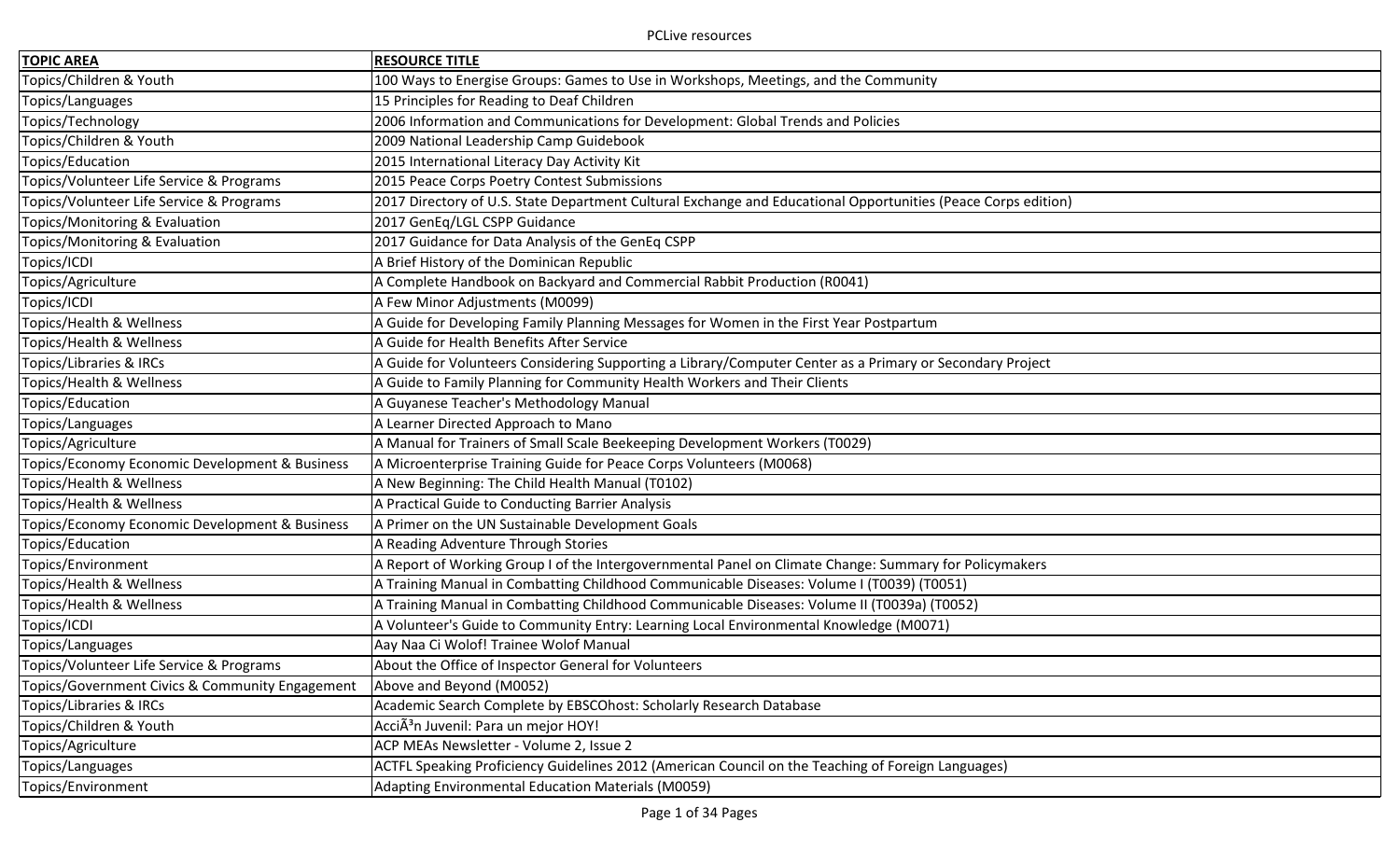| <b>TOPIC AREA</b>                              | <b>RESOURCE TITLE</b>                                                                                     |
|------------------------------------------------|-----------------------------------------------------------------------------------------------------------|
| Topics/ICDI                                    | <b>Addressing Bigotry</b>                                                                                 |
| Topics/Economy Economic Development & Business | Adolescent Girls' Livelihoods - Essential Questions, Essential Tools: A Report on a Workshop              |
| Topics/Health & Wellness                       | Advancing Women's Leadership and Advocacy for AIDS Action Training Manual                                 |
| Topics/Agriculture                             | Agricultural Extension (M0018) (M0039) (M0040)                                                            |
| Topics/Agriculture                             | Agriculture Indicator Sheet                                                                               |
| Topics/Agriculture                             | Agriculture Project Framework Toolkit                                                                     |
| Topics/Agriculture                             | Agriculture Sector Global Info Brief - 2013                                                               |
| Topics/Agriculture                             | Agriculture Sector Guidance                                                                               |
| Topics/Agriculture                             | Agriculture Sector Schematic                                                                              |
| Topics/Agriculture                             | Agriculture Sector Terminal Learning Objectives (TLOs)                                                    |
| Topics/Environment                             | Agroforestry In-Service Training: A Training Aid for Asia & the Pacific Islands (T0016)                   |
| Topics/Languages                               | Albanian Pocket Phrasebook With Dialects                                                                  |
| Topics/Languages                               | An Introduction to Cameroonian Pidgin - Student's Book (Second Edition)                                   |
| Topics/Environment                             | An Introduction to Ecotourism Planning Volume 1, 2nd Edition                                              |
| Topics/Environment                             | Anaerobic Biodigestor                                                                                     |
| Topics/Agriculture                             | Animal Traction (M0012)                                                                                   |
| Topics/Health & Wellness                       | Animation Skills (M0055) (M0060)                                                                          |
| Topics/Monitoring & Evaluation                 | Applied Behavior Change Strategy Development Curriculum                                                   |
| Topics/Economy Economic Development & Business | Appropriate Community Technology: A Training Manual (T0028)                                               |
| Topics/Agriculture                             | Aquaculture: A Training Manual (T0057)                                                                    |
| Topics/ICDI                                    | Are Schools Safe Havens for Children?: Examining School-Related Gender-Based Violence                     |
| Topics/Children & Youth                        | Asset-Based Approaches to Youth Development Training Package: 40 Assets for Youth Development             |
| Topics/Children & Youth                        | Asset-Based Approaches to Youth Development Training Package: Assets and Capacities Inventory             |
| Topics/Children & Youth                        | Asset-Based Approaches to Youth Development Training Package: Cross-Cultural Communication Skills         |
| Topics/Children & Youth                        | Asset-Based Approaches to Youth Development Training Package: Enhancing Youth Participation               |
| Topics/Children & Youth                        | Asset-Based Approaches to Youth Development Training Package: Facilitating Reflection in Youth Activities |
| Topics/Children & Youth                        | Asset-Based Approaches to Youth Development Training Package: Introduction to Training Package            |
| Topics/Children & Youth                        | Asset-Based Approaches to Youth Development Training Package: Role of the Volunteer - Mentor              |
| Topics/Children & Youth                        | Asset-Based Approaches to Youth Development Training Package: Stages of Adolescent Development            |
| Topics/Health & Wellness                       | <b>Baby-Friendly Hospital Initiative Training Materials</b>                                               |
| Topics/Health & Wellness                       | <b>Barrier Analysis Questionnaires</b>                                                                    |
| Topics/Children & Youth                        | Basic Employability Skills Training: Job Fair Preparation for Young Students                              |
| Topics/Languages                               | <b>Basic Introduction to Moroccan Arabic</b>                                                              |
| Topics/Education                               | Basic Reporting - Lesson Plan                                                                             |
| Topics/Agriculture                             | Basic Techniques of Blacksmithing: A Manual for Trainers (T0021)                                          |
| Topics/Education                               | Basic Writing - Lesson Plan                                                                               |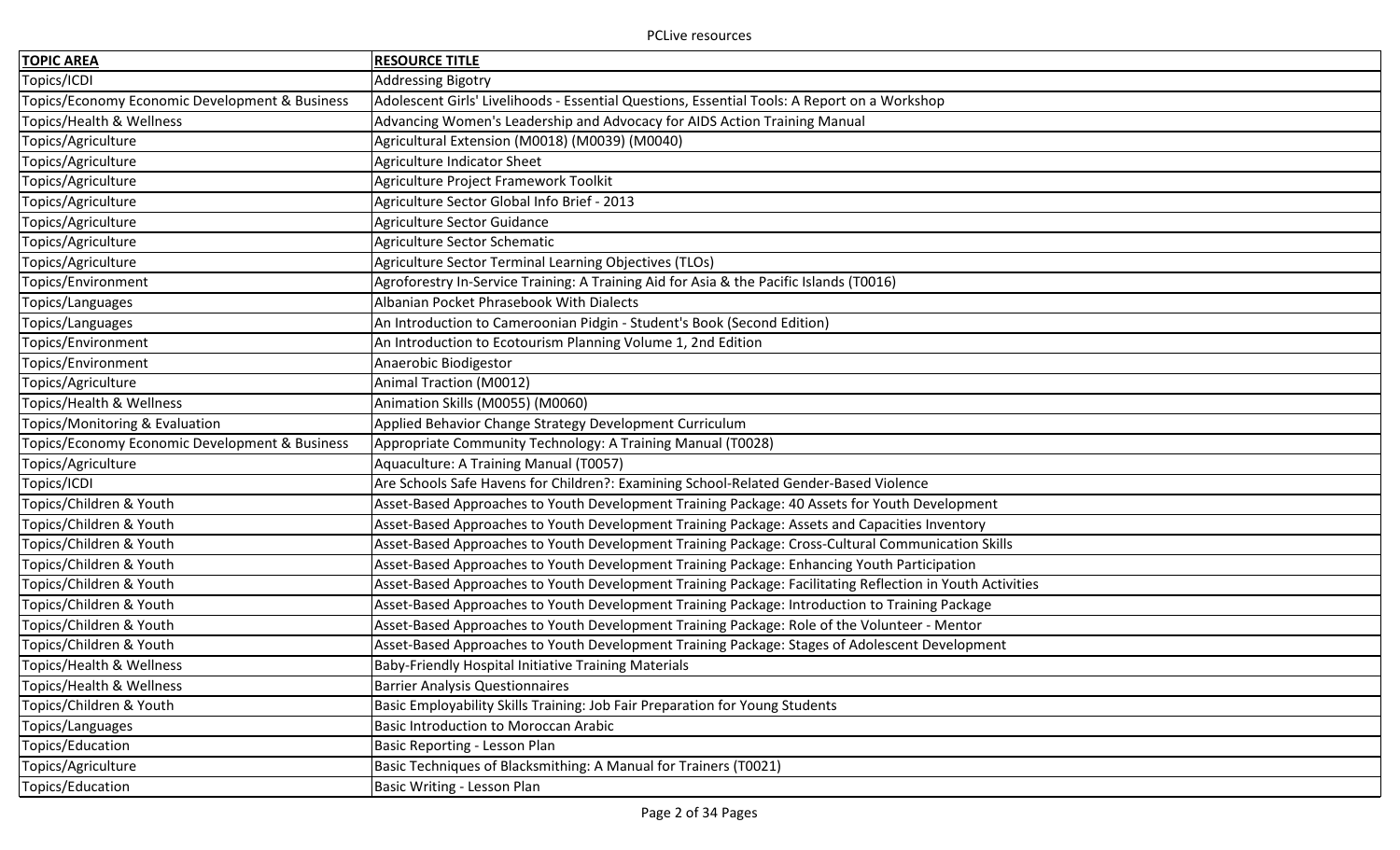| <b>TOPIC AREA</b>                               | <b>RESOURCE TITLE</b>                                                                                                            |
|-------------------------------------------------|----------------------------------------------------------------------------------------------------------------------------------|
| Topics/Environment                              | <b>Beavers: A Keystone Species</b>                                                                                               |
| Topics/Languages                                | Bemba Language Trainee Book                                                                                                      |
| Topics/ICDI                                     | <b>Benefits of Gender Equality</b>                                                                                               |
| Topics/ICDI                                     | Beyond the Classroom: Empowering Girls Idea Book (M0080)                                                                         |
| Topics/Education                                | Big Book: Beware of Ms. Mosquito                                                                                                 |
| Topics/Education                                | Big Book: Moses and the Very Good Farm                                                                                           |
| Topics/Education                                | Big Book: Net Care and Repair Hero                                                                                               |
| Topics/Education                                | Big Book: Scovia and Fairy Auntie                                                                                                |
| Topics/Education                                | Big Book: Soap and Water for Chasing Germs Away                                                                                  |
| Topics/Education                                | Big Book: Working Better Together                                                                                                |
| Topics/Volunteer Life Service & Programs        | <b>Bike Repair Video Tutorials</b>                                                                                               |
| Topics/Agriculture                              | Biodiversity for Food and Agriculture: Contributing to Food Security and Sustainability in a Changing World                      |
| Topics/Environment                              | <b>Bioimages: Fruit and Seed Dispersal</b>                                                                                       |
| Topics/Environment                              | <b>Biomaginification Definitions</b>                                                                                             |
| Topics/ICDI                                     | Black in Ghana (B.I.G.)                                                                                                          |
| <b>Topics/Libraries &amp; IRCs</b>              | Book AID International: Bringing Books to Life                                                                                   |
| Topics/Libraries & IRCs                         | Book Donation Agencies for the English Speaking World                                                                            |
| Topics/Libraries & IRCs                         | Bookmobiles: The Consummate Guide from ALA                                                                                       |
| Topics/Libraries & IRCs                         | <b>Books Abroad</b>                                                                                                              |
| Topics/Libraries & IRCs                         | <b>Books for International Goodwill</b>                                                                                          |
| Topics/Libraries & IRCs                         | <b>Books for Peace</b>                                                                                                           |
| Topics/Volunteer Life Service & Programs        | <b>Border Orientation</b>                                                                                                        |
| Topics/Government Civics & Community Engagement | Boreholes 101: How to Work with Borehole Contractors in Ghana                                                                    |
| Topics/Children & Youth                         | Boys Reaching Out (BRO) Club Manual - Swaziland                                                                                  |
| <b>Topics/Libraries &amp; IRCs</b>              | <b>Brother's Brother Foundation</b>                                                                                              |
| Topics/Health & Wellness                        | Brothers for Life (BFL)                                                                                                          |
| Topics/Children & Youth                         | <b>Buddies Not Bullies</b>                                                                                                       |
| Topics/Economy Economic Development & Business  | <b>Build Your Dreams Manual</b>                                                                                                  |
| Topics/Libraries & IRCs                         | Building & Running a Small Resource Center: A Toolkit                                                                            |
| Topics/Agriculture                              | Building on Gender, Agrobiodiversity and Local Knowledge: A Training Manual                                                      |
| Topics/Economy Economic Development & Business  | <b>Business Concepts</b>                                                                                                         |
| Topics/Children & Youth                         | By the Sweat & Toil of Children (Volume II): The Use of Child Labor in U.S. Agricultural Imports & Forced and Bonded Child Labor |
| Topics/Children & Youth                         | By the Sweat & Toil of Children (Volume IV): Consumer Labels and Child Labor                                                     |
| Topics/Children & Youth                         | By the Sweat & Toil of Children (Volume V): Efforts to Eliminate Child Labor                                                     |
| Topics/Children & Youth                         | Camp BRO Schedule                                                                                                                |
| Topics/Children & Youth                         | Camp GLOW (Guyana) Manual                                                                                                        |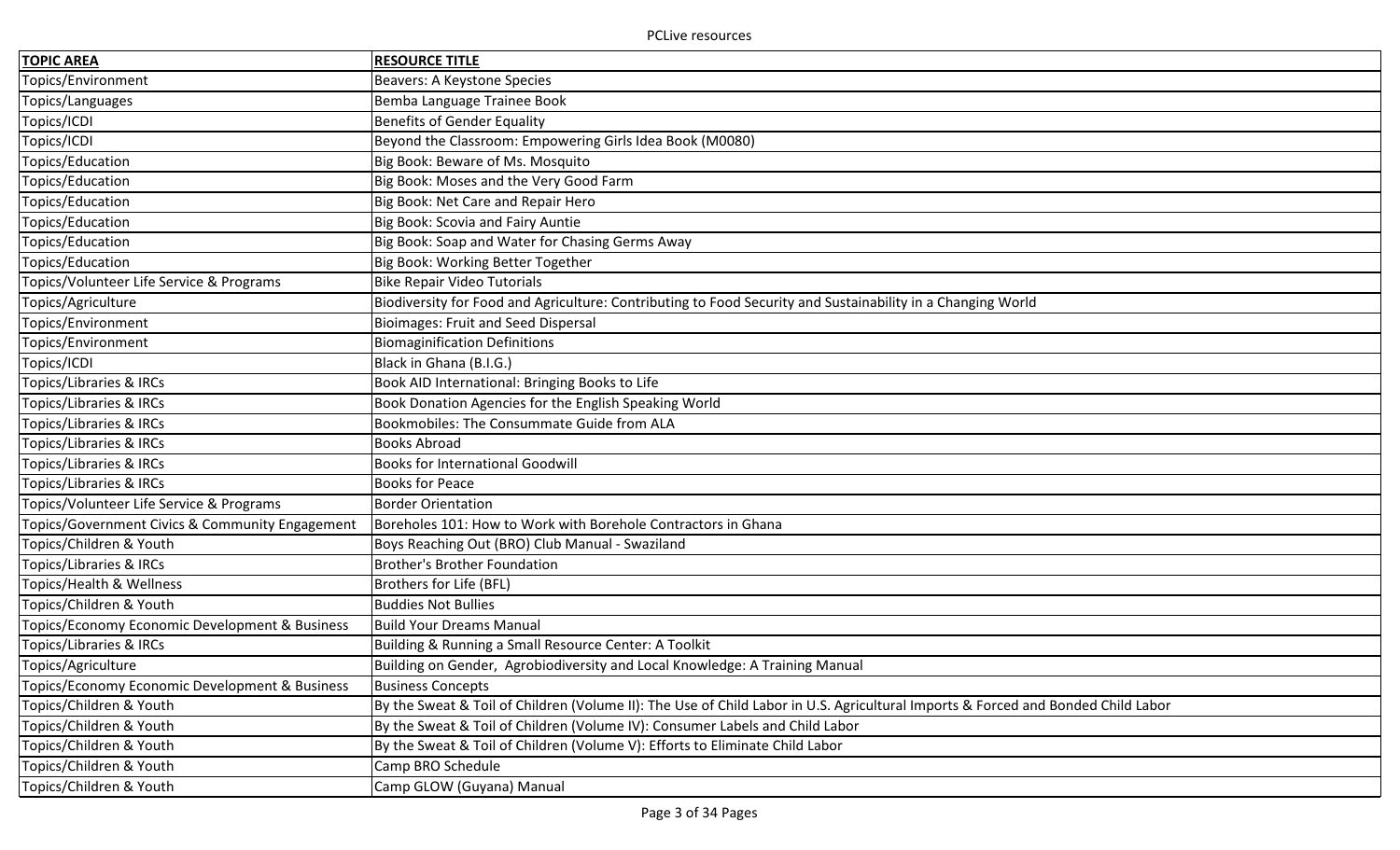| <b>TOPIC AREA</b>                              | <b>RESOURCE TITLE</b>                                                            |
|------------------------------------------------|----------------------------------------------------------------------------------|
| Topics/Children & Youth                        | Camp GLOW 20th Anniversary Infographic                                           |
| Topics/Children & Youth                        | Camp GLOW Planning Guide                                                         |
| Topics/Children & Youth                        | Camp GLOW/TOBE Manual                                                            |
| Topics/Children & Youth                        | Camp GROW Toolkit                                                                |
| Topics/Children & Youth                        | Camp TOBE Manual                                                                 |
| Topics/Libraries & IRCs                        | <b>Capturing Your Brain</b>                                                      |
| Topics/Education                               | Carrying Capacity                                                                |
| Topics/Agriculture                             | <b>Cashew Nut Processing</b>                                                     |
| Topics/Environment                             | Catch of the Day: Choosing Seafood for Healthier Oceans (Worldwatch Paper 172)   |
| Topics/Environment                             | <b>Causes of Climate Change</b>                                                  |
| Topics/Economy Economic Development & Business | <b>CED First Year Service Plan</b>                                               |
| Topics/Economy Economic Development & Business | <b>CED IST Technical Training Overview</b>                                       |
| Topics/Economy Economic Development & Business | CED MRE Tool for Entrepreneurship and IGA                                        |
| Topics/Economy Economic Development & Business | CED Organizational Management Capacity Assessment Tool                           |
| Topics/Economy Economic Development & Business | CED PACA Tool: Force Field Analysis                                              |
| Topics/Economy Economic Development & Business | <b>CED PACA Tool: Innovation Flowchart</b>                                       |
| Topics/Economy Economic Development & Business | CED PACA Tool: Market Survey                                                     |
| Topics/Economy Economic Development & Business | CED PACA Tool: NGO Capacity Profile                                              |
| Topics/Economy Economic Development & Business | <b>CED PACA Tool: Value Chains</b>                                               |
| Topics/Economy Economic Development & Business | <b>CED Pre-IST Activity Booklet</b>                                              |
| Topics/Economy Economic Development & Business | <b>CED Technical Training Overview</b>                                           |
| Topics/Economy Economic Development & Business | CED Training Directed Activity (TDA) Packet                                      |
| Topics/Economy Economic Development & Business | <b>CED Volunteer Visit Debrief</b>                                               |
| Topics/Economy Economic Development & Business | <b>CED Volunteer Visit Session</b>                                               |
| Topics/Health & Wellness                       | Cereamine Handbook                                                               |
| Topics/Environment                             | Changes in the Carbon Cycle                                                      |
| Topics/Safety & Emergency Response             | <b>Changing Abusive Behaviors</b>                                                |
| Topics/Volunteer Life Service & Programs       | Checklists and Post Management in the Peace Corps                                |
| Topics/Health & Wellness                       | Chewy Pong: A Medical Reference Guide                                            |
| Topics/Volunteer Life Service & Programs       | Child Protection Code of Conduct                                                 |
| Topics/Agriculture                             | Child To School Project Ghana: Garden Manual for Northern Ghana Feeding Programs |
| Topics/Education                               | Childhood Literacy Evaluation Tool                                               |
| Topics/Education                               | Childhood Literacy Training Package: Childhood Literacy Assessment Tools         |
| Topics/Education                               | Childhood Literacy Training Package: Comprehending - Reading to Learn            |
| Topics/Education                               | Childhood Literacy Training Package: Decoding Learning to Read                   |
| Topics/Education                               | Childhood Literacy Training Package: Introduction to Training Package            |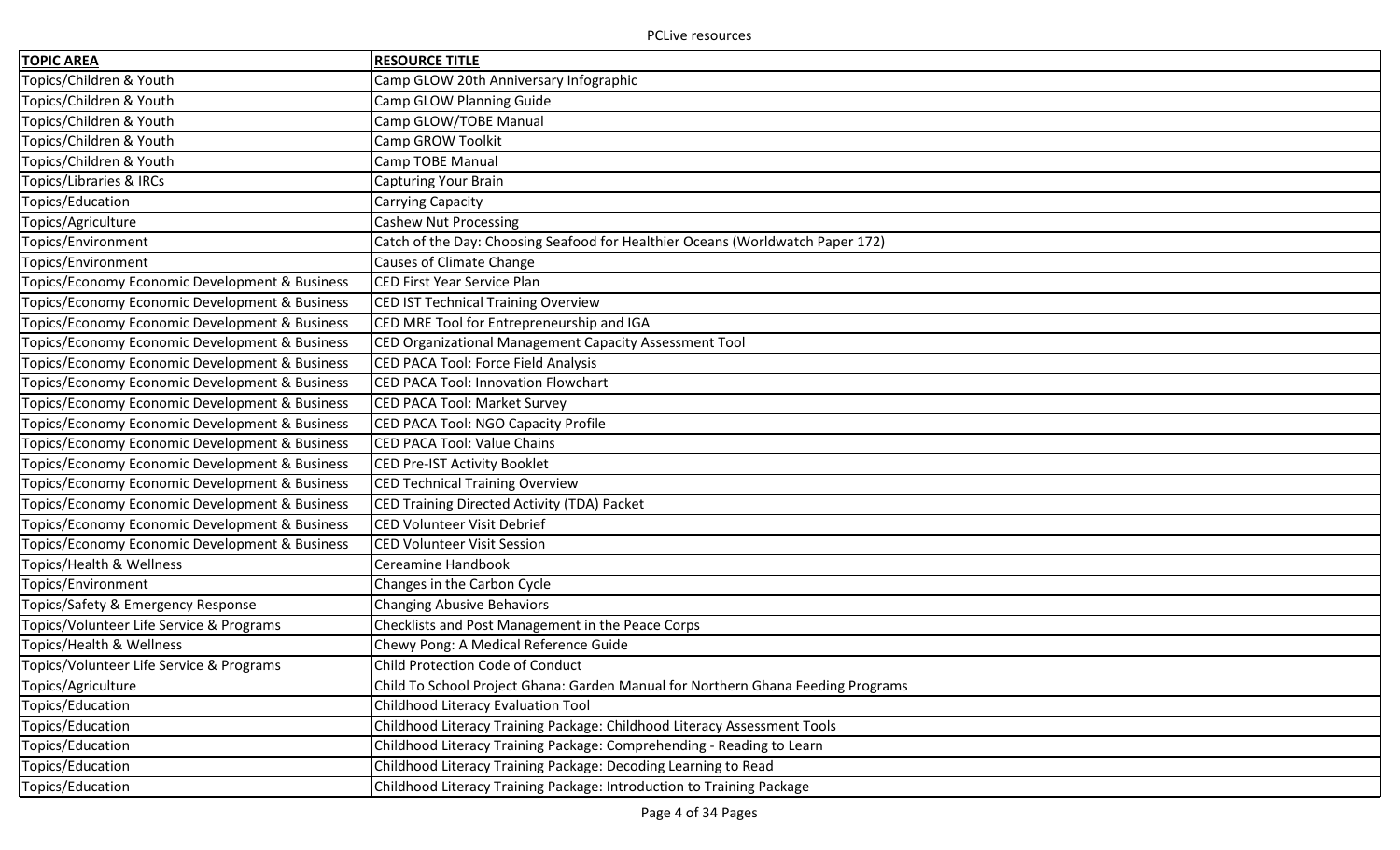| <b>TOPIC AREA</b>                               | <b>RESOURCE TITLE</b>                                                                                                                       |
|-------------------------------------------------|---------------------------------------------------------------------------------------------------------------------------------------------|
| Topics/Health & Wellness                        | Children's Hygiene and Sanitation Training (CHAST)                                                                                          |
| Topics/Languages                                | Chinyanja Basic Language Course                                                                                                             |
| Topics/Monitoring & Evaluation                  | CHNG Curricula: Advanced Behavior Change Theory                                                                                             |
| Topics/Monitoring & Evaluation                  | <b>CHNG Curricula: Creating a Mural</b>                                                                                                     |
| Topics/Monitoring & Evaluation                  | <b>CHNG Curricula: Designing Projects</b>                                                                                                   |
| Topics/Monitoring & Evaluation                  | CHNG Curricula: Intro to Behavior Statements and Priority Groups                                                                            |
| Topics/Monitoring & Evaluation                  | CHNG Curricula: Public Speaking in Senegal                                                                                                  |
| Topics/Monitoring & Evaluation                  | <b>CHNG Curricula: Public Talks and Demonstrations</b>                                                                                      |
| Topics/ICDI                                     | Civil Rights, Diversity & My Trip to the DR                                                                                                 |
| Topics/Children & Youth                         | <b>Classic Stories for Children</b>                                                                                                         |
| Topics/Education                                | Classroom Management Idea Book (M0088)                                                                                                      |
| Topics/Education                                | <b>Classroom Management in Comoros</b>                                                                                                      |
| Topics/Education                                | Classroom Management Plan                                                                                                                   |
| Topics/Education                                | <b>Classroom Numeracy Games</b>                                                                                                             |
| Topics/Education                                | <b>Classroom Story Handouts</b>                                                                                                             |
| Topics/Environment                              | <b>Clean Cooking Catalog</b>                                                                                                                |
| Topics/Environment                              | Climate Change & Solar Energy                                                                                                               |
| Topics/Environment                              | Climate Change 2014: Synthesis Report                                                                                                       |
| Topics/Environment                              | Climate Change Action Training (CCAT)                                                                                                       |
| Topics/Environment                              | Climate Change Adaptation Plan - 2014                                                                                                       |
| Topics/Environment                              | Climate Change Impacts: Pacific Islands                                                                                                     |
| Topics/Volunteer Life service & Programs        | Close of Service (COS) Handbook FY16 (PC/Georgia)                                                                                           |
| Topics/Volunteer Life Service & Programs        | Close of Service (COS) Trainer's Handbook and Appendix (T0007)                                                                              |
| Topics/Children & Youth                         | Clubs: How to Get Started                                                                                                                   |
| Topics/Agriculture                              | CO-OP Numeracy Facilitators Guide (ED078)                                                                                                   |
| Topics/Education                                | Cold Call Handout                                                                                                                           |
| Topics/Government Civics & Community Engagement | <b>Collection: Volunteerism</b>                                                                                                             |
| Topics/Children & Youth                         | <b>Collection: Youth as Resources</b>                                                                                                       |
| Topics/Children & Youth                         | College Student Leadership Congress: Poverty Reduction Through Community Engagement Workshop                                                |
| Topics/Health & Wellness                        | Community Care for Orphans and Vulnerable Children: Working with Adult Groups (M0113)                                                       |
| Topics/Health & Wellness                        | Community Care of Orphans and Vulnerable Children Training Package: Introduction to Child Protection                                        |
| Topics/Health & Wellness                        | Community Care of Orphans and Vulnerable Children Training Package: Introduction to Financial Literacy and Household Economic Strengthening |
| Topics/Health & Wellness                        | Community Care of Orphans and Vulnerable Children Training Package: Introduction to Psychosocial Support for Children and Caregivers        |
| Topics/Health & Wellness                        | Community Care of Orphans and Vulnerable Children Training Package: Introduction to Training Package                                        |
| Topics/Health & Wellness                        | Community Care of Orphans and Vulnerable Children Training Package: Overview                                                                |
| Topics/Health & Wellness                        | Community Care of Orphans and Vulnerable Children Training Package: Responding to the Needs of Children Affected by HIV/AIDS                |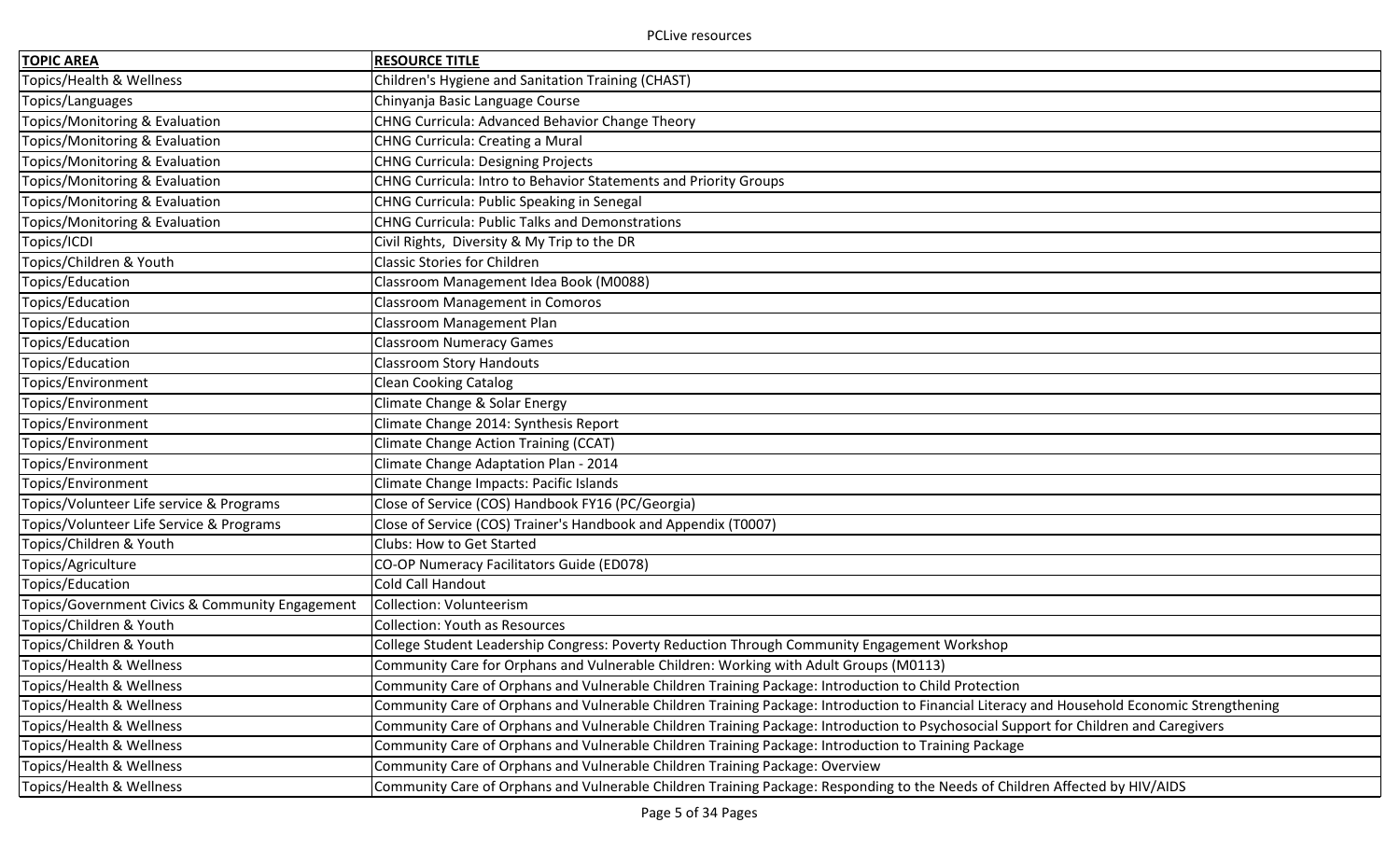| <b>TOPIC AREA</b>                               | <b>RESOURCE TITLE</b>                                                                                                                 |
|-------------------------------------------------|---------------------------------------------------------------------------------------------------------------------------------------|
| Topics/Health & Wellness                        | Community Care of Orphans and Vulnerable Children Training Package: Support for Children Through Community Groups                     |
| Topics/Health & Wellness                        | Community Care of Orphans and Vulnerable Children Training Package: Supporting Vulnerable Children - Assessing the Community          |
| Topics/Health & Wellness                        | Community Care of Orphans and Vulnerable Children Training Package: The Global Response to Caring for Orphans and Vulnerable Children |
| Topics/Education                                | Community Content Based Instruction (CCBI) (T0112)                                                                                    |
| Topics/Education                                | Community Data-Driven Decision Making (M0108)                                                                                         |
| Topics/Agriculture                              | Community Development (CD) 3rd World Online Library                                                                                   |
| Topics/Economy Economic Development & Business  | Community Economic Development Radio Broadcasts - Namibia                                                                             |
| Topics/Economy Economic Development & Business  | Community Economic Development: A Training Guide for Peace Corps Volunteers (M0069)                                                   |
| Topics/Education                                | Community English (TEFL) Curriculum                                                                                                   |
| Topics/Environment                              | <b>Community Garden Toolkit</b>                                                                                                       |
| Topics/Agriculture                              | <b>Community Gardening</b>                                                                                                            |
| Topics/Agriculture                              | Community Health Gardening & Composting                                                                                               |
| Topics/Health & Wellness                        | Community Health Worker Incentives and Disincentives                                                                                  |
| Topics/Agriculture                              | Community Participation in Research: Proceedings of a Colloquium Held in Nairobi Kenya (September 23-27, 1991)                        |
| Topics/Environment                              | Community-Based Solid Waste Management Training Facilitator's Guide (T0086)                                                           |
| Topics/Libraries & IRCs                         | Community-Led Libraries Toolkit                                                                                                       |
| Topics/Education                                | Complex Sounds - English Teaching Aid                                                                                                 |
| Topics/Languages                                | <b>Complex Sounds Practice Stories</b>                                                                                                |
| Topics/Environment                              | Composting                                                                                                                            |
| Topics/Libraries & IRCs                         | Conducting an Inventory of a Primary School Library                                                                                   |
| Topics/Agriculture                              | Connecting Global Priorities: Biodiversity and Human Health (A State of Knowledge Review)                                             |
| Topics/Safety Security & Emergency Response     | Consent                                                                                                                               |
| Topics/Environment                              | Conservation Agriculture: Case studies in Latin America and Africa                                                                    |
| Topics/Environment                              | Cooking with Captured Heat: How to Cook Nutritious Foods Using Much Less Energy                                                       |
| Topics/Environment                              | Cookstoves                                                                                                                            |
| Topics/Languages                                | Cooperative Learning: A Response to Linguistic and Cultural Diversity                                                                 |
| Topics/Economy Economic Development & Business  | <b>Cooperatives Manual</b>                                                                                                            |
| Topics/Government Civics & Community Engagement | Corruption and Transparency as Development Issues: Training Modules for Staff and Volunteers (PST and IST) (T0137K)                   |
| Topics/Education                                | Costa Rica Bachillerato English Exam Prep Course                                                                                      |
| Topics/ICDI                                     | Costa Rica: A Quick Glance                                                                                                            |
| Topics/Health & Wellness                        | Counselling for Maternal and Newborn Health Care                                                                                      |
| Topics/Volunteer Life service & Programs        | Counterpart Conference "Strategies in Working Together" Session                                                                       |
| Topics/Libraries & IRCs                         | Creating Libraries in Eastern Caribbean Schools                                                                                       |
| Topics/Education                                | Creative and Fun Education                                                                                                            |
| Topics/Agriculture                              | <b>Cultivating Learning with School Gardens</b>                                                                                       |
| Topics/ICDI                                     | Culture Matters (T0087) (T0120)                                                                                                       |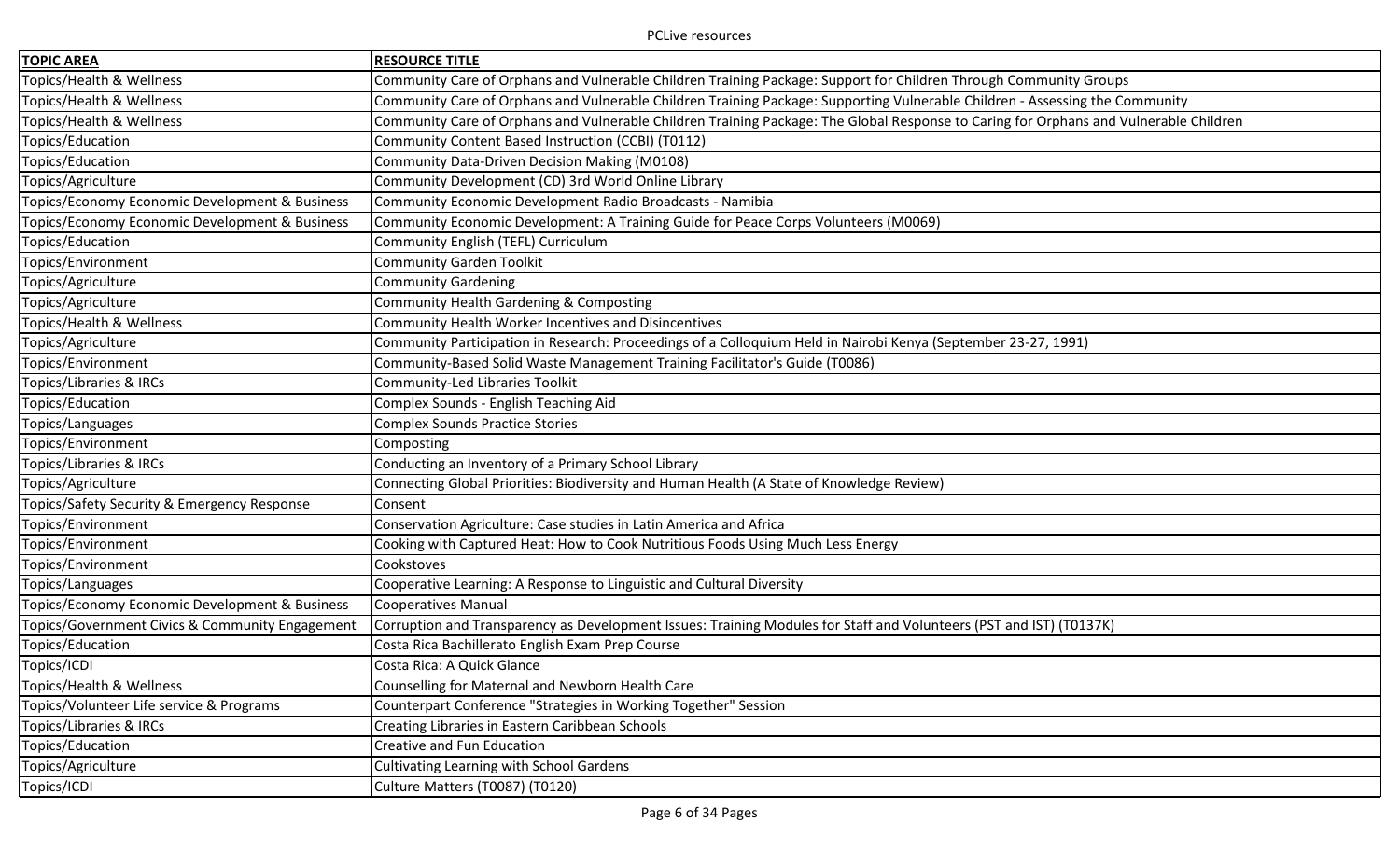| <b>TOPIC AREA</b>                           | <b>RESOURCE TITLE</b>                                                                              |
|---------------------------------------------|----------------------------------------------------------------------------------------------------|
| Topics/ICDI                                 | Culture Matters Trainers Guide (T0103)                                                             |
| Topics/Education                            | <b>Cycle of Behavior Management</b>                                                                |
| Topics/Libraries & IRCs                     | Darien Book Aid Plan                                                                               |
| Topics/Children & Youth                     | Data Tool: Life Skills - Civic Education (YD-024-E)                                                |
| Topics/Children & Youth                     | Data Tool: Life Skills - Decision Making & Critical Thinking (YD-003-A)                            |
| Topics/Children & Youth                     | Data Tool: Life Skills - Employability (YD-017-D)                                                  |
| Topics/Children & Youth                     | Data Tool: Life Skills - English Vocational Skills (YD-021-D)                                      |
| Topics/Children & Youth                     | Data Tool: Life Skills - Goal Setting (YD-004-A)                                                   |
| Topics/Children & Youth                     | Data Tool: Life Skills - ICT Vocational Skills (YD-020-B)                                          |
| Topics/Children & Youth                     | Data Tool: Life Skills - Leadership (YD-005-B)                                                     |
| Topics/Children & Youth                     | Data Tool: Life Skills - Positive Communication (YD-002-A)                                         |
| Topics/Children & Youth                     | Data Tool: Life Skills - Positive Identity and Self-Esteem (YD-001-A)                              |
| Topics/Children & Youth                     | Data Tool: Life Skills - Volunteerism (YD-022-E)                                                   |
| Topics/Languages                            | Deaf Education Project Plan                                                                        |
| Topics/Environment                          | Deer Carrying Capacity: Too Few, Too Many, and for Whom?                                           |
| Topics/Health & Wellness                    | Delivery Preparedness Plan Worksheet                                                               |
| Topics/Children & Youth                     | Design and Facilitate Camps Training Package: Camp GLOW                                            |
| Topics/Children & Youth                     | Design and Facilitate Camps Training Package: Camps with a Purpose - Outcomes and Planning for M&E |
| Topics/Children & Youth                     | Design and Facilitate Camps Training Package: Caring and Competent Staff                           |
| Topics/Children & Youth                     | Design and Facilitate Camps Training Package: Health & Safety of Campers                           |
| Topics/Children & Youth                     | Design and Facilitate Camps Training Package: Introduction                                         |
| Topics/Children & Youth                     | Design and Facilitate Camps Training Package: Planning & Partnerships for Youth Camps              |
| Topics/Children & Youth                     | Design and Facilitate Camps Training Package: Youth Camp Planning and Introduction                 |
| Topics/Health & Wellness                    | Designing for Behavior Change: For Agriculture, Natural Resource Management, Health and Nutrition  |
| Topics/Children & Youth                     | Designing Programmes for Girls: How to Put Girls at the Centre of Your Programme                   |
| Topics/Technology                           | Developing Appropriate Educational Technologies through Our English Literacy Project               |
| Topics/Technology                           | Digital Peace Corps Reader                                                                         |
| Topics/Agriculture                          | Dimensions of Food Security Training Package: Advanced Concepts in Food Security                   |
| Topics/Agriculture                          | Dimensions of Food Security Training Package: Improving Gender Outcomes in Food Security           |
| Topics/Agriculture                          | Dimensions of Food Security Training Package: The Role of Nutrition in Food Security               |
| Topics/Children & Youth                     | Directory of U.S. Department of State Educational and Cultural Exchange Opportunities (M0123)      |
| Topics/Safety Security & Emergency Response | Disaster Preparedness and Mitigation: A Pre-Service Training Module (T0123)                        |
| Topics/Safety Security & Emergency Response | Disaster Preparedness and Mitigation: An In-Service Training Module (T0124)                        |
| Topics/ICDI                                 | Diversity and Inclusion Materials for Site Identification                                          |
| Topics/ICDI                                 | Diversity and Inclusion Organizational Map                                                         |
| Topics/ICDI                                 | Diversity and Inclusion Overview                                                                   |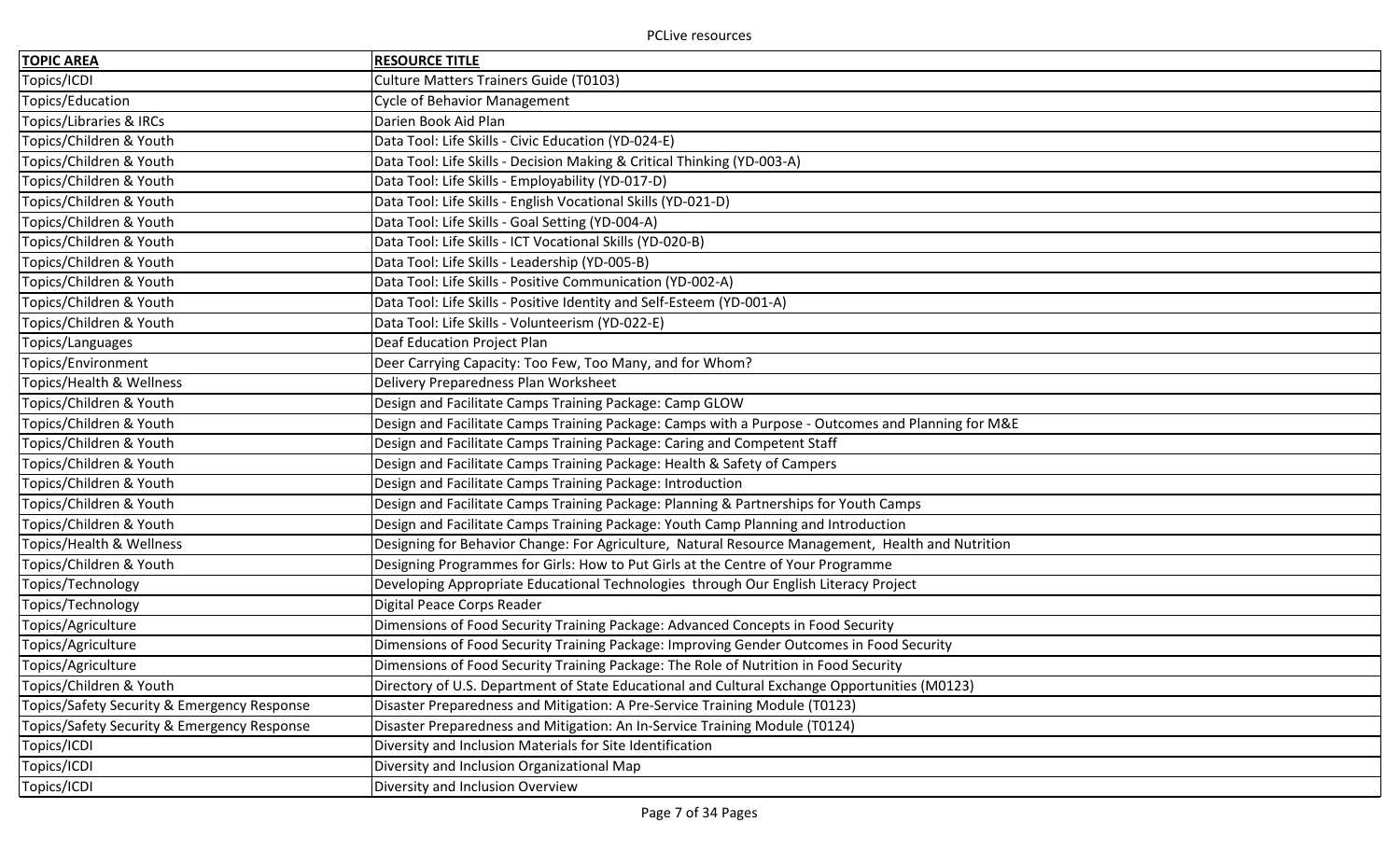| <b>TOPIC AREA</b>                               | <b>RESOURCE TITLE</b>                                                                                                                   |
|-------------------------------------------------|-----------------------------------------------------------------------------------------------------------------------------------------|
| Topics/ICDI                                     | Diversity Training Modules for Pre-Service Training (T0129K)                                                                            |
| Topics/Languages                                | Djerma Basic Course                                                                                                                     |
| Topics/Economy Economic Development & Business  | Documenting, Evaluating and Learning from Our Development Projects: A Participatory Systematization Workbook                            |
| Topics/Economy Economic Development & Business  | Doing a Feasibility Study: Training Activities for Starting or Reviewing a Small Business (SB104) (SB105) (SB106)                       |
| Topics/Safety Security & Emergency Response     | Domestic Violence, Sexual Violence, and Stalking for Employees and Volunteers                                                           |
| Topics/Libraries & IRCs                         | Dominican Republic Library Manual                                                                                                       |
| Topics/Economy Economic Development & Business  | Dominican Republic Project Framework for Community Economic Development                                                                 |
| Topics/Health & Wellness                        | Dominican Republic Specific Mini Guide                                                                                                  |
| Topics/Government Civics & Community Engagement | Dominican Republic's Strategic Development Plan 2010-2030                                                                               |
| Topics/Education                                | Doorways I: Student Training Manual on School-Related Gender-Based Violence Prevention and Response                                     |
| Topics/Education                                | Doorways II: Community Counselor Training Manual and Reference Material on School-Related Gender-Based Violence Prevention and Response |
| Topics/Education                                | Doorways III: Student Training Manual on School-Related Gender-Based Violence Prevention and Response                                   |
| Topics/Agriculture                              | Double Digging & Practice Session                                                                                                       |
| Topics/Safety Security & Emergency Response     | DPM Idea Book: Integrating Disaster Preparedness and Mitigation in Your Work (M0084)                                                    |
| Topics/Health & Wellness                        | Dream Catchers                                                                                                                          |
| Topics/Safety Security & Emergency Response     | <b>Driving Safely</b>                                                                                                                   |
| Topics/Environment                              | Duncan Model Stove Manual                                                                                                               |
| Topics/Languages                                | Duolingo for Schools                                                                                                                    |
| Topics/Health & Wellness                        | Dynamic Activities for Health Education                                                                                                 |
| Topics/Education                                | Early Childhood Development Pre-School Curriculum (Play to Learn)                                                                       |
| Topics/Education                                | Early Grade Reading Assessment (EGRA) Toolkit                                                                                           |
| Topics/Education                                | Early Grade Reading Assessment Toolkit, Second Edition 2016                                                                             |
| Topics/Environment                              | <b>Eco-Toilet Manual</b>                                                                                                                |
| Topics/Environment                              | <b>Ecological Niches</b>                                                                                                                |
| Topics/Environment                              | <b>Ecology and Biodiversity Lessons</b>                                                                                                 |
| Topics/Environment                              | Ecology: Populations, Energy, Cycles                                                                                                    |
| Topics/Education                                | <b>Education Indicator Sheet</b>                                                                                                        |
| Topics/Education                                | Education Is Key in Flumpa, Liberia                                                                                                     |
| Topics/Education                                | Education Sector Global Info Brief - 2013                                                                                               |
| Topics/Education                                | Education Sector Global Info Brief - 2014                                                                                               |
| Topics/Education                                | <b>Education Sector Guidance</b>                                                                                                        |
| Topics/Education                                | <b>Education Sector Project Framework Toolkit</b>                                                                                       |
| Topics/Education                                | <b>Education Sector Schematic</b>                                                                                                       |
| Topics/Education                                | <b>Education Sector Terminal Learning Objectives</b>                                                                                    |
| Topics/Environment                              | Elephants as Keystone Species                                                                                                           |
| Topics/Children & Youth                         | Employability Skills Training Package: Introduction to Training Package                                                                 |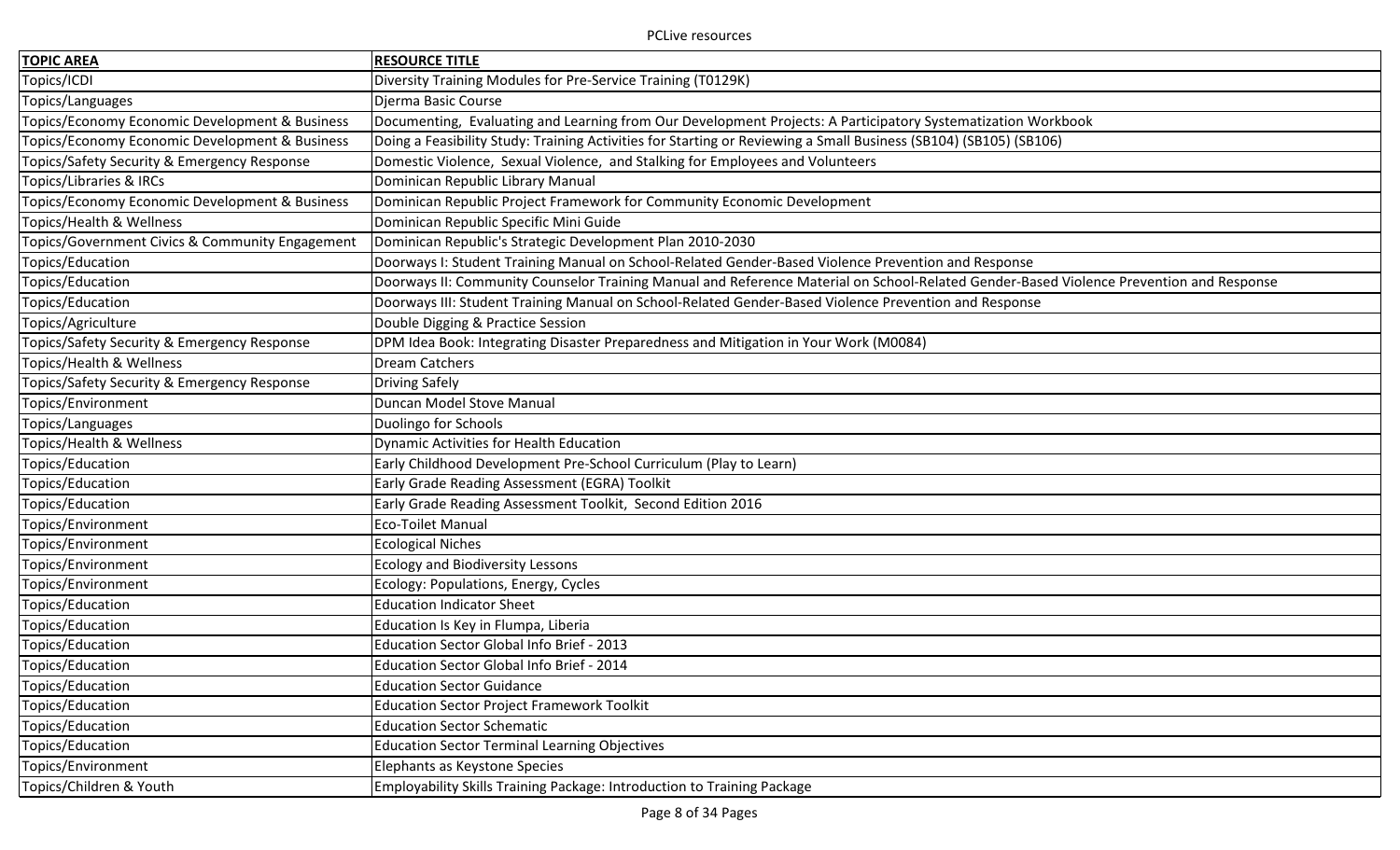| <b>TOPIC AREA</b>        | <b>RESOURCE TITLE</b>                                                                  |
|--------------------------|----------------------------------------------------------------------------------------|
| Topics/Children & Youth  | Employability Skills Training Package: Introduction to Youth Employability             |
| Topics/Children & Youth  | Employability Skills Training Package: Overview of the Youth Employability Manual      |
| Topics/Children & Youth  | Empower, Equip, Engage: A Toolkit for Youth to Start and Lead Clubs                    |
| Topics/ICDI              | Empowering Women Through Water                                                         |
| Topics/Environment       | <b>Energy Flow: Feeding Relationships</b>                                              |
| Topics/Education         | Engagement Strategies from Teach Like a Champion                                       |
| Topics/Health & Wellness | <b>Engaging Boys and Men in Gender Transformation</b>                                  |
| Topics/ICDI              | Engaging Men and Boys in Gender Transformation: The Group Education Manual             |
| Topics/Education         | English Teachers' Resource Handbook                                                    |
| Topics/Languages         | English-Pulaar Dictionaries (Gambian Pulaar)                                           |
| Topics/Environment       | Environmental Activities for Youth Clubs and Camps (M0126)                             |
| Topics/Environment       | <b>Environmental Education Camp Activities</b>                                         |
| Topics/Environment       | Environmental Education in Schools: Creating a Program that Works (M0044)              |
| Topics/Environment       | Environmental Education in the Community (M0075)                                       |
| Topics/Environment       | <b>Environmental Health Education M&amp;E Tool</b>                                     |
| Topics/Education         | Escojo Enseñar - Teacher Training Manual                                               |
| Topics/Education         | Escojo Enseñar - Teacher Training Manual 1                                             |
| Topics/Education         | <b>ESP Teaching English for Specific Purposes (M0031)</b>                              |
| Topics/Health & Wellness | Essential Nutrition Actions (ENA) Framework: Booklet on Key ENA Messages               |
| Topics/Health & Wellness | Essential Nutrition Actions Framework: Training Guide for Community Volunteers         |
| Topics/Health & Wellness | <b>Essential Nutrition Actions Resources</b>                                           |
| Topics/Agriculture       | Ethical Issues in Food and Agriculture                                                 |
| Topics/Environment       | Excessive Withdrawal of Renewable Water Resources                                      |
| Topics/Environment       | Executive Order: Climate-Resilient International Development                           |
| Topics/Health & Wellness | <b>Exercise Guide for Health Promoters</b>                                             |
| Topics/Children & Youth  | Facilitator's Resource Toolkit for Regional Youth Technical Training                   |
| Topics/Environment       | Facts About Water: Statistics of the Water Crisis (as of August 12, 2014)              |
| Topics/Health & Wellness | <b>Facts for Family Planning</b>                                                       |
| Topics/Children & Youth  | <b>Family Development Session Modules</b>                                              |
| Topics/Education         | Family, Village, and School as Resources for Learning and Literacy ('Atakai 'o e Ako:) |
| Topics/Environment       | Feed the Future Climate Fact Sheet                                                     |
| Topics/ICDI              | Feminist Dalit Organization (FEDO) Training Manual                                     |
| Topics/Children & Youth  | Financial Literacy Training Package: Introduction to Training Package                  |
| Topics/Children & Youth  | Financial Literacy Training Package: Introduction to Youth Financial Literacy          |
| Topics/Children & Youth  | Financial Literacy Training Package: Overview of the Youth Financial Literacy Manual   |
| Topics/Health & Wellness | First Aid Course                                                                       |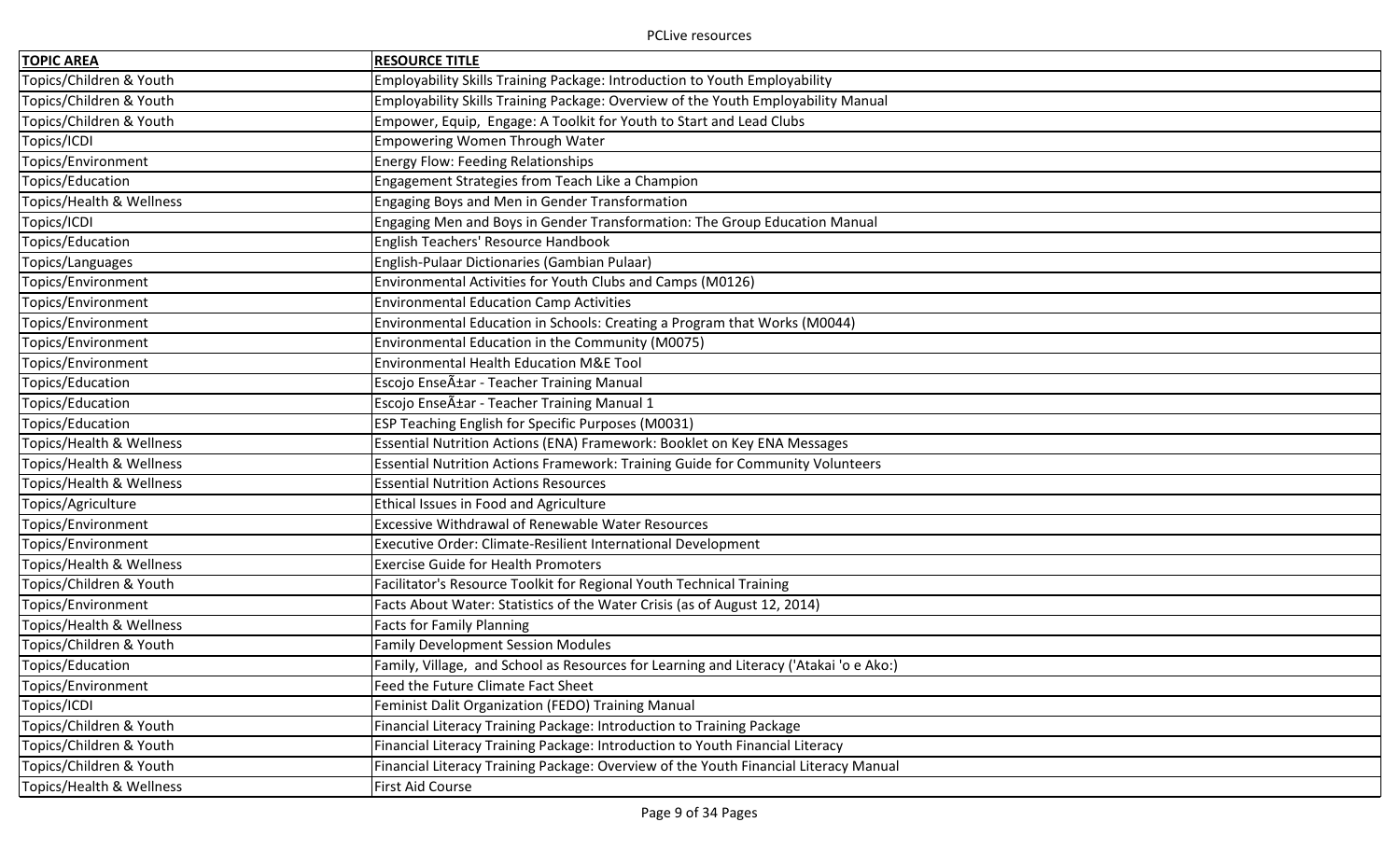| <b>TOPIC AREA</b>                               | <b>RESOURCE TITLE</b>                                                                                            |
|-------------------------------------------------|------------------------------------------------------------------------------------------------------------------|
| Topics/Children & Youth                         | First Generation College Student Leadership Program                                                              |
| Topics/Health & Wellness                        | Focus on Families and Culture: A guide for conducting a participatory assessment on maternal and child nutrition |
| Topics/Health & Wellness                        | <b>Focused Antenatal Care</b>                                                                                    |
| Topics/Agriculture                              | Fodder / Mulching Grasses and Trees                                                                              |
| Topics/Environment                              | Food Security and Hunger Lesson Plan Downloads                                                                   |
| Topics/Agriculture                              | Food Security Global Info Brief - 2013                                                                           |
| Topics/Health & Wellness                        | For Well Improvement: Protecting Open Wells                                                                      |
| Topics/Economy Economic Development & Business  | Foreign Assistance Briefing Book (FABB)                                                                          |
| Topics/Environment                              | Forestry Training Manual: Inter-American Region (T0041)                                                          |
| Topics/Agriculture                              | Formando AgrolA-deres: MetodologA-a para el fortalecimiento del liderazgo en el sector agropecuario              |
| Topics/Agriculture                              | Freshwater Fisheries: Program Planning (M0001a)                                                                  |
| Topics/Government Civics & Community Engagement | Frontiers in Development 2012 Forum Publication                                                                  |
| Topics/Government Civics & Community Engagement | Frontiers in Development 2014 Forum Publication: Ending Extreme Poverty                                          |
| Topics/Education                                | <b>Future Leaders Training Program Manual</b>                                                                    |
| Topics/Intercultural Competence                 | <b>GAD Resource Guide</b>                                                                                        |
| Topics/Agriculture                              | Garden Management                                                                                                |
| Topics/Agriculture                              | Garden Mosaics: Connecting Youth and Elders to Investigate the Mosaic of Plants, People, and Cultures in Gardens |
| Topics/Agriculture                              | Gardening in School                                                                                              |
| Topics/Agriculture                              | <b>Gardening Manual</b>                                                                                          |
| Topics/Agriculture                              | Gardens Training Package: An Introduction to Gardening                                                           |
| Topics/Agriculture                              | <b>Gardens Training Package: Practical Gardening</b>                                                             |
| Topics/Agriculture                              | Gardens Training Package: Preparing for Gardening                                                                |
| Topics/ICDI                                     | GELEE (Gender Equality Leadership and English Education) Camp Resources                                          |
| Topics/Agriculture                              | Gender & Food Security Brief                                                                                     |
| Topics/ICDI                                     | Gender and Development Training and Girls Education (M0054)                                                      |
| Topics/ICDI                                     | Gender and Development: A Cross-Sectoral Guide of Gender and Development Activities                              |
| Topics/ICDI                                     | Gender and Development: The CEDPA Training Manual Series (Volume III)                                            |
| Topics/Agriculture                              | Gender and Inclusion Toolbox: Participatory Research in Climate Change and Agriculture                           |
| Topics/ICDI                                     | Gender and Sexuality in the Dominican Republic                                                                   |
| Topics/ICDI                                     | Gender at Work: A Companion to the World Development Report on Jobs                                              |
| Topics/Agriculture                              | Gender Aware Approaches in Agricultural Programs - Zambia Country Report                                         |
| Topics/ICDI                                     | <b>Gender Considerations Checklist: Clubs</b>                                                                    |
| Topics/ICDI                                     | Gender Considerations Checklist: Engaging Men and Boys Around Positive Masculinities                             |
| Topics/ICDI                                     | Gender Considerations Checklist: Gender-Equitable Schools                                                        |
| Topics/ICDI                                     | <b>Gender Considerations Checklist: Mentoring</b>                                                                |
| Topics/ICDI                                     | Gender Considerations Checklist: Service Learning                                                                |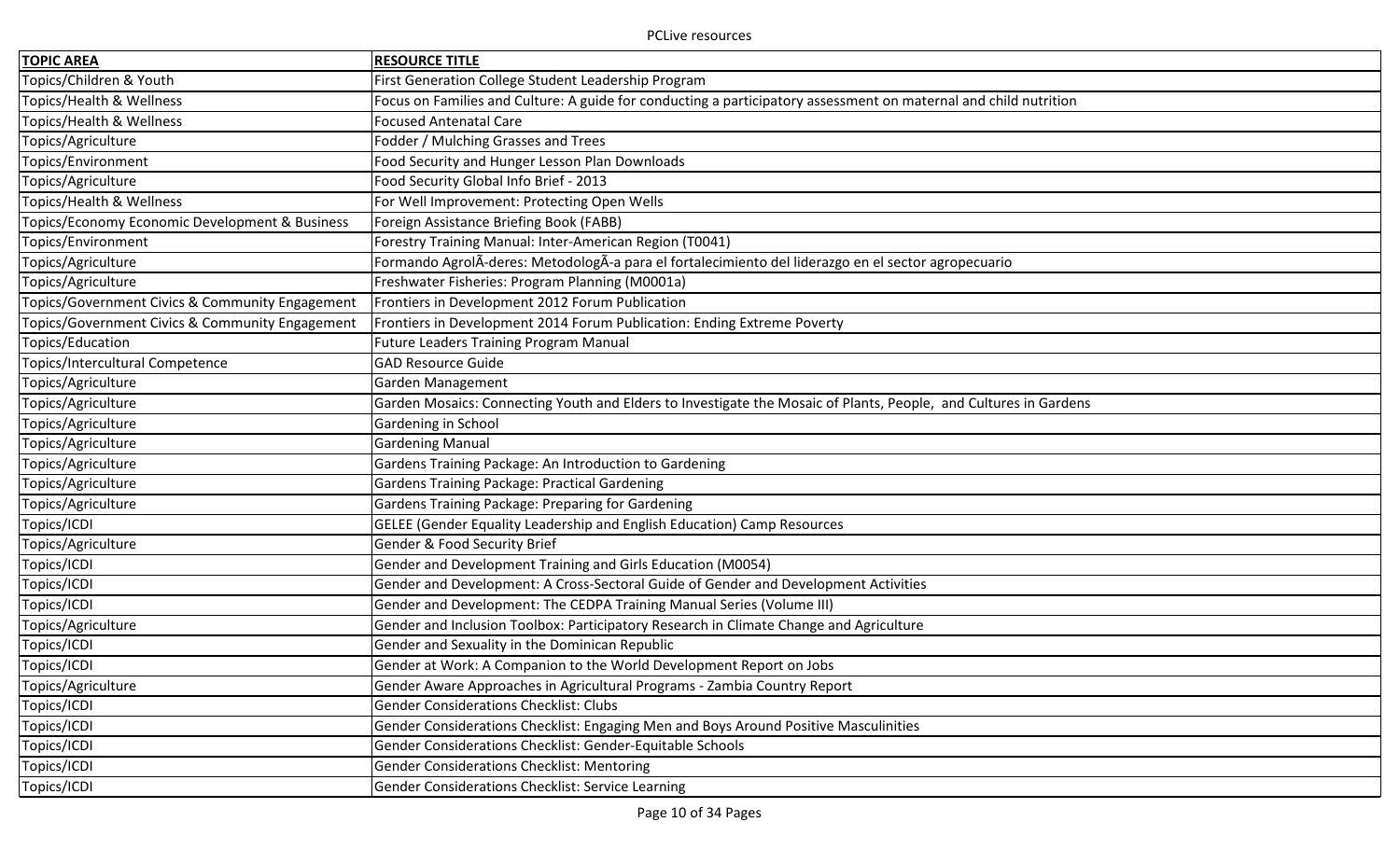| <b>TOPIC AREA</b>              | <b>RESOURCE TITLE</b>                                                                                                                      |
|--------------------------------|--------------------------------------------------------------------------------------------------------------------------------------------|
| Topics/ICDI                    | <b>Gender Considerations Checklist: WASH</b>                                                                                               |
| Topics/ICDI                    | Gender Equality & Girls Empowerment Lesson                                                                                                 |
| Topics/Monitoring & Evaluation | <b>Gender Equality CSPP Reporting Guidance</b>                                                                                             |
| Topics/ICDI                    | Gender Equality Lesotho Annual Newsletter 2015                                                                                             |
| Topics/Agriculture             | Gender in Agriculture Sourcebook                                                                                                           |
| Topics/Health & Wellness       | Gender, HIV and Human Rights: A Training Manual                                                                                            |
| Topics/Agriculture             | Generating Income with a Garden: A Planning Tool                                                                                           |
| Topics/Environment             | GeoHealth Quarterly eNewsletter                                                                                                            |
| Topics/ICDI                    | Georgian Country and Culture Guide                                                                                                         |
| Topics/Languages               | Ghanaian Sign Language Dictionary                                                                                                          |
| Topics/Children & Youth        | Girl Rising: A Companion Curriculum                                                                                                        |
| Topics/Children & Youth        | Girls Club Toolkit                                                                                                                         |
| Topics/Children & Youth        | Girls Leading Our World (GLOW) Club Manual                                                                                                 |
| Topics/Children & Youth        | Girls Leading Our World (GLOW) Guide: Discussions and Activities for Youth on Positive Self-Identity, Human Rights, Health, and Leadership |
| Topics/Children & Youth        | <b>Girls of Tomorrow</b>                                                                                                                   |
| Topics/Agriculture             | Global Agriculture Training Package: Food Security Overview and Principles                                                                 |
| Topics/Agriculture             | Global Agriculture Training Package: Introduction to Climate Change                                                                        |
| Topics/Agriculture             | Global Agriculture Training Package: Introduction to Climate Smart Agriculture                                                             |
| Topics/Agriculture             | Global Agriculture Training Package: Introduction to Training Package                                                                      |
| Topics/Agriculture             | Global Agriculture Training Package: Local Agriculture Condition (Parts 1 and 2)                                                           |
| Topics/Agriculture             | Global Agriculture Training Package: Nutrition                                                                                             |
| Topics/Agriculture             | Global Agriculture Training Package: Overview of Agriculture in Context                                                                    |
| Topics/Environment             | <b>Global Alliance for Clean Cookstoves</b>                                                                                                |
| Topics/Environment             | Global Alliance for Clean Cookstoves - Country Profiles                                                                                    |
| Topics/Environment             | Global Alliance for Clean Cookstoves - Impact Areas                                                                                        |
| Topics/Environment             | Global Alliance for Clean Cookstoves - Technology and Fuels                                                                                |
| Topics/Libraries & IRCs        | Global Book Exchange                                                                                                                       |
| Topics/Education               | Global Education Sector Training Package: Adapting & Modifying Lessons                                                                     |
| Topics/Education               | Global Education Sector Training Package: Assessment Concepts                                                                              |
| Topics/Education               | Global Education Sector Training Package: Assessment Designing Rubrics                                                                     |
| Topics/Education               | Global Education Sector Training Package: Blended Pedagogies                                                                               |
| Topics/Education               | Global Education Sector Training Package: Building Good School Relationships                                                               |
| Topics/Education               | Global Education Sector Training Package: Classroom Assessment                                                                             |
| Topics/Education               | Global Education Sector Training Package: Classroom Interactions and Transitions                                                           |
| Topics/Education               | Global Education Sector Training Package: Classroom Management Tips, Practices, and Routines                                               |
| Topics/Education               | Global Education Sector Training Package: Co-Teaching, Co-Planning, and Co-Adjusting                                                       |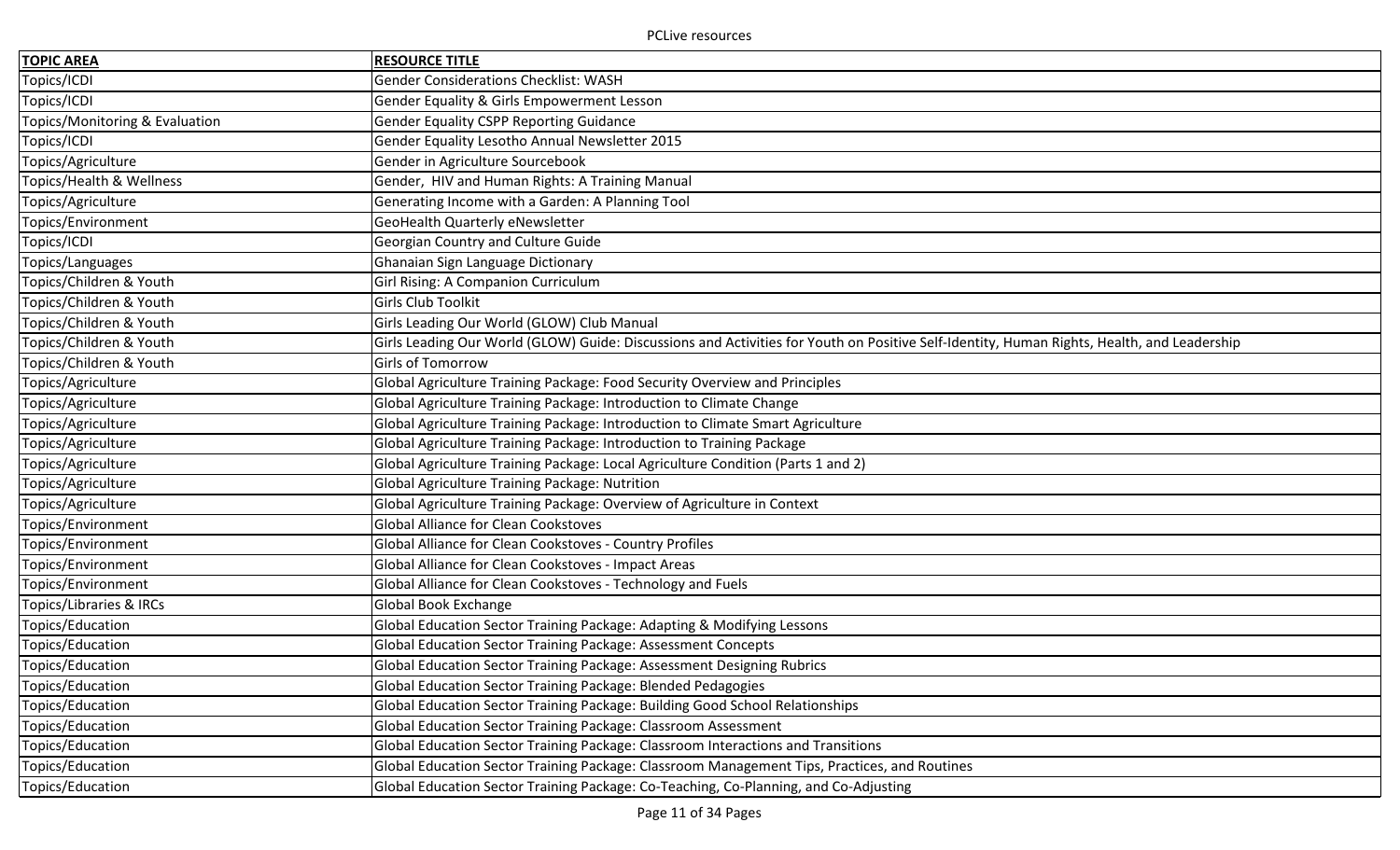| <b>TOPIC AREA</b>        | <b>RESOURCE TITLE</b>                                                                                               |
|--------------------------|---------------------------------------------------------------------------------------------------------------------|
| Topics/Education         | Global Education Sector Training Package: Content-Based Instruction                                                 |
| Topics/Education         | Global Education Sector Training Package: Critical Thinking                                                         |
| Topics/Education         | Global Education Sector Training Package: Crossing Educational Cultures - Helping Volunteers Fit Into Their Roles   |
| Topics/Education         | Global Education Sector Training Package: English Teacher Communities of Practice                                   |
| Topics/Education         | Global Education Sector Training Package: Evaluating and Planning Community Engagement Activities                   |
| Topics/Education         | Global Education Sector Training Package: Feedback and Error Correction                                             |
| Topics/Education         | Global Education Sector Training Package: Functions and Notions                                                     |
| Topics/Education         | Global Education Sector Training Package: Gender Equitable Practices                                                |
| Topics/Education         | Global Education Sector Training Package: Integration Worksheet                                                     |
| Topics/Education         | Global Education Sector Training Package: Introduction to Training Package                                          |
| Topics/Education         | Global Education Sector Training Package: Language Awareness 1                                                      |
| Topics/Education         | Global Education Sector Training Package: Language Awareness 2                                                      |
| Topics/Education         | Global Education Sector Training Package: Learning Styles                                                           |
| Topics/Education         | Global Education Sector Training Package: Lesson Planning                                                           |
| Topics/Education         | Global Education Sector Training Package: Limited Resources                                                         |
| Topics/Education         | Global Education Sector Training Package: Marginalized Students                                                     |
| Topics/Education         | Global Education Sector Training Package: Materials Design                                                          |
| Topics/Education         | Global Education Sector Training Package: Needs, Tasks, and Community Assessment 1                                  |
| Topics/Education         | Global Education Sector Training Package: Needs, Tasks, and Community Assessment 2                                  |
| Topics/Education         | Global Education Sector Training Package: Peer Observation                                                          |
| Topics/Education         | Global Education Sector Training Package: Reading Comprehension                                                     |
| Topics/Education         | Global Education Sector Training Package: Student-Centered Teaching                                                 |
| Topics/Education         | Global Education Sector Training Package: Students with Special Needs & Behavioral Interventions                    |
| Topics/Education         | Global Education Sector Training Package: Successful Teachers = Successful Students                                 |
| Topics/Education         | Global Education Sector Training Package: Sustainable Library Development for the Education Sector                  |
| Topics/Education         | Global Education Sector Training Package: Taking Charge of Your Classroom; Taking Charge of Your Teaching           |
| Topics/Education         | Global Education Sector Training Package: Teaching Large Classes                                                    |
| Topics/Education         | Global Education Sector Training Package: Using Education M&E Tools                                                 |
| Topics/Education         | Global Education Sector Training Package: Vocabulary                                                                |
| Topics/Education         | Global Education Sector Training Package: Your First Lesson (Math or Science)                                       |
| Topics/Education         | Global Education Sector Training Package: Your First Lesson (TEFL or Childhood Literacy)                            |
| Topics/Health & Wellness | Global Handwashing Day Toolkit 2016                                                                                 |
| Topics/Health & Wellness | Global Health Delivery Online                                                                                       |
| Topics/Health & Wellness | Global Health Media Breastfeeding Instructional Videos                                                              |
| Topics/Health & Wellness | Global Health Sector Training Package: Global Health Challenges, International Responses and Determinants of Health |
| Topics/Health & Wellness | Global Health Sector Training Package: Interpreting and Analyzing Epidemiological Data                              |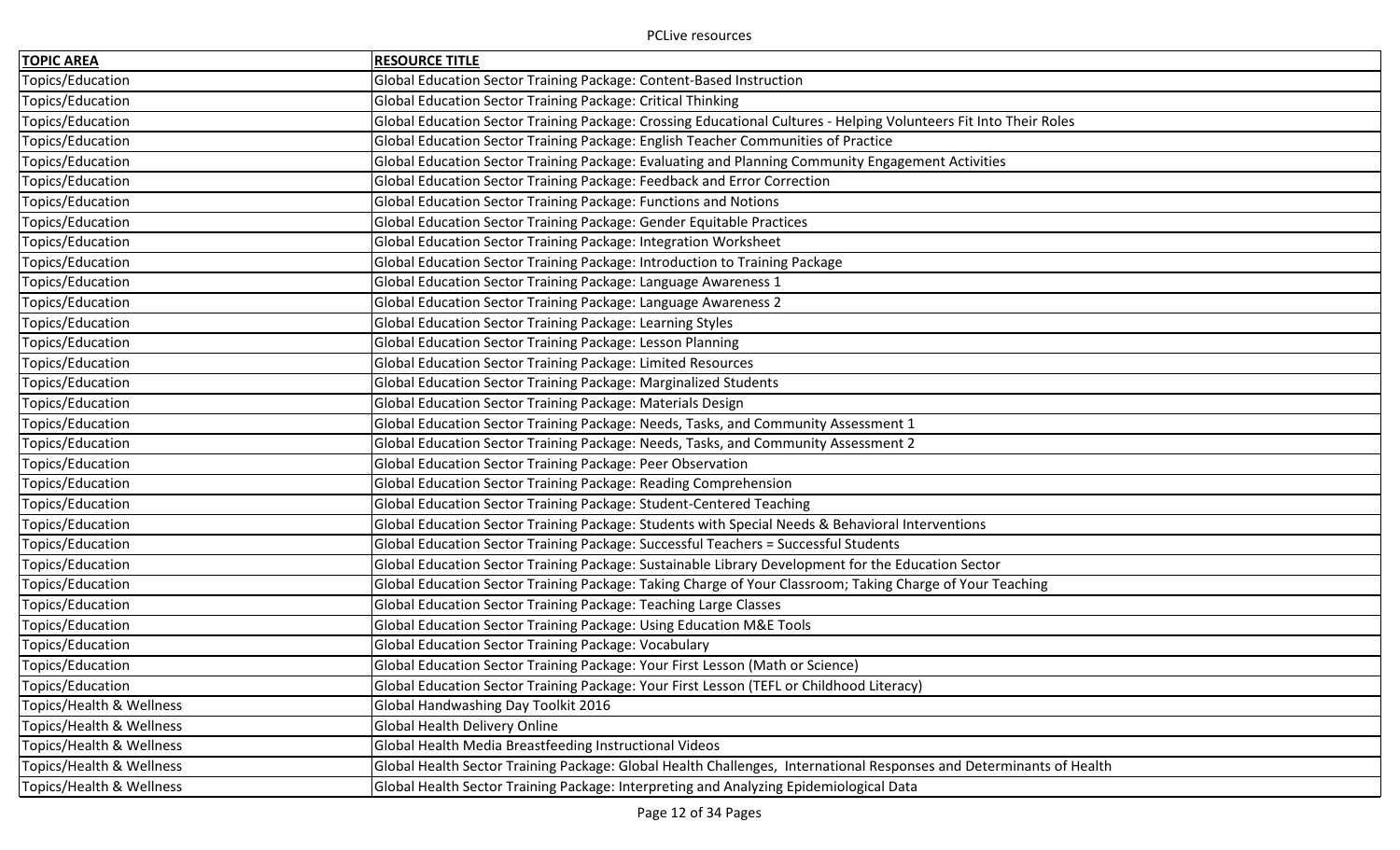| <b>TOPIC AREA</b>                               | <b>RESOURCE TITLE</b>                                                                                                                     |
|-------------------------------------------------|-------------------------------------------------------------------------------------------------------------------------------------------|
| Topics/Health & Wellness                        | Global Health Sector Training Package: Peace Corps' Role in Global Health and Guiding Principles for Health Volunteers                    |
| Topics/Health & Wellness                        | Global Health Sector Training Package: Using Health Data for Action                                                                       |
| Topics/Health & Wellness                        | Global Health Sector Training Package: What is Health? What is Public Health?                                                             |
| Topics/Agriculture                              | Glossary of Agricultural Terms, English and Spanish (R0009)                                                                               |
| Topics/Agriculture                              | Glossary of English-Farsi Agricultural Terms                                                                                              |
| Topics/Health & Wellness                        | Glossary of Health and Nutrition Terms, English and Spanish (R0054)                                                                       |
| Topics/Agriculture                              | Glossary of Terminology Used in Forestry, Range, Widlife, Fishery, Soils and Botany - English/Spanish (R0091)                             |
| Topics/Health & Wellness                        | <b>GLOW and BRO STI Fact Sheets</b>                                                                                                       |
| Topics/Health & Wellness                        | GLOW Pad Making Instructional Booklet and Templates                                                                                       |
| Topics/Children & Youth                         | GLOW+BRO Grant Application - Ghana                                                                                                        |
| Topics/Health & Wellness                        | Go Girls! Community-Based Life Skills for Girls - A Training Manual                                                                       |
| Topics/Health & Wellness                        | <b>Good Eating Nutrition Manual</b>                                                                                                       |
| Topics/Education                                | Google Cultural Institute                                                                                                                 |
| Topics/Technology                               | Google Expeditions via Google Cardboard                                                                                                   |
| Topics/Education                                | Grammar Book from Tonga English Literacy Project                                                                                          |
| Topics/Health & Wellness                        | Grassroot Soccer, Inc.                                                                                                                    |
| Topics/Environment                              | Green Brigade Manual (Brigada Verde Manual)                                                                                               |
| Topics/Environment                              | Green Brigade Manual: Mountains and Sea                                                                                                   |
| Topics/Environment                              | Green Brigade Participant Certificates                                                                                                    |
| Topics/Agriculture                              | Green Fertilizers and Cover Crops in Paraguay                                                                                             |
| Topics/Education                                | <b>Group Reading Comprehension Questions</b>                                                                                              |
| Topics/Government Civics & Community Engagement | Guidance for Promoting Gender Equality and Women's Empowerment in Peace Corps (M0117)                                                     |
| Topics/Monitoring & Evaluation                  | Guidance for Volunteers on Deleting or Archiving Your Previous VRF Application                                                            |
| Topics/Education                                | Guide to Academic Search Complete Database                                                                                                |
| Topics/Agriculture                              | Guide to Kiwi Cultivation                                                                                                                 |
| Topics/Health & Wellness                        | Guide to Malaria Club                                                                                                                     |
| Topics/Education                                | Guided Reading: An Overview                                                                                                               |
| Topics/Libraries & IRCs                         | Guidelines for Children's Library Services                                                                                                |
| Topics/Health & Wellness                        | Guidelines for Implementation Planning for Guinea Worm Control Programs: An Approach to Assessment of Cost-Effectiveness and Cost Benefit |
| Topics/Libraries & IRCs                         | Guidelines for Library-Based Literacy Programs                                                                                            |
| Topics/Safety Security & Emergency Response     | Handbook for Building Homes of Earth (R0034)                                                                                              |
| Topics/Education                                | Hands-On Activities: A Literacy, Math, and Science Resource Manual (M0106)                                                                |
| Topics/Health & Wellness                        | Health Actions for Women: Practical Strategies to Mobilize for Change                                                                     |
| Topics/Health & Wellness                        | Health Activities for Primary School Students (R0105)                                                                                     |
| Topics/Health & Wellness                        | Health and HIV Life Skills Manual (M0063)                                                                                                 |
| Topics/Health & Wellness                        | Health Ball "Skillz" - A Malaria Game                                                                                                     |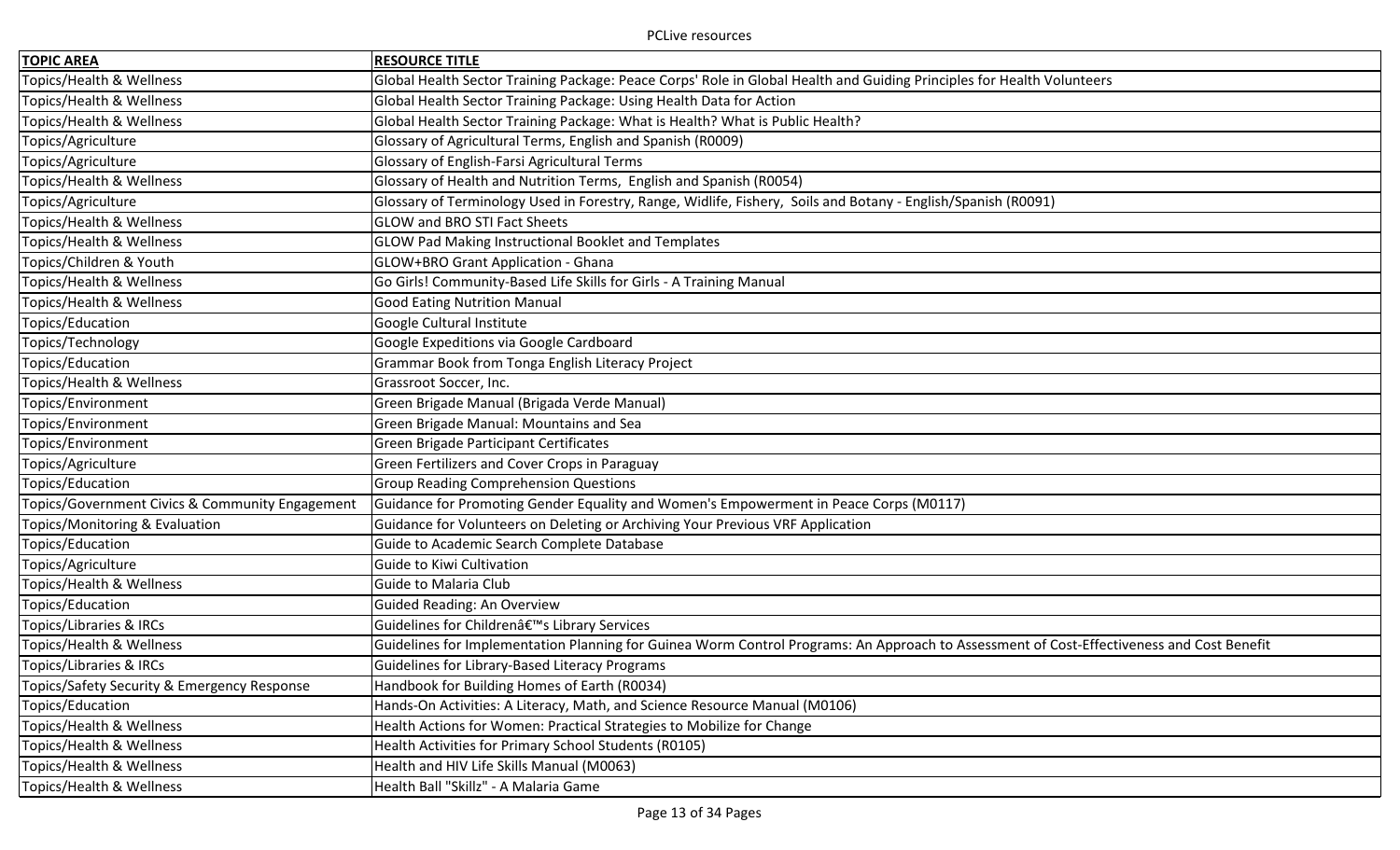| <b>TOPIC AREA</b>                               | <b>RESOURCE TITLE</b>                                                                       |
|-------------------------------------------------|---------------------------------------------------------------------------------------------|
| Topics/Children & Youth                         | <b>Health Club Starter Guide</b>                                                            |
| Topics/Monitoring & Evaluation                  | <b>Health Indicator Sheet</b>                                                               |
| Topics/Health & Wellness                        | <b>Health IST Technical Training Overview</b>                                               |
| Topics/Health & Wellness                        | Health Project Framework Toolkit                                                            |
| Topics/Health & Wellness                        | Health Promoter Training Course: Healthy Homes                                              |
| Topics/Health & Wellness                        | <b>Health Promotion Groups Curriculum</b>                                                   |
| Topics/Health & Wellness                        | Health Sector Global Info Brief - 2013                                                      |
| Topics/Health & Wellness                        | <b>Health Sector Guidance</b>                                                               |
| Topics/Health & Wellness                        | <b>Health Sector Schematic</b>                                                              |
| Topics/Health & Wellness                        | Health Sector Terminal Learning Objectives (TLOs)                                           |
| Topics/Health & Wellness                        | Health Technical Team Roles and Responsibilities                                            |
| Topics/Health & Wellness                        | <b>Health Technical Training Overview</b>                                                   |
| Topics/Health & Wellness                        | Health Volunteer Visit Debrief                                                              |
| Topics/Health & Wellness                        | Health Volunteer Visit Preparation                                                          |
| Topics/Libraries & IRCs                         | HealthLink Resource Centre Manual: How to Set Up and Manage a Resource Centre               |
| Topics/Health & Wellness                        | Healthy Homes Flip Chart                                                                    |
| Topics/Health & Wellness                        | <b>Healthy Homes Graduation Certificate</b>                                                 |
| Topics/Health & Wellness                        | Healthy Homes Monitoring & Evaluation Tool                                                  |
| Topics/Health & Wellness                        | <b>Healthy Homes Stickers</b>                                                               |
| Topics/Health & Wellness                        | Healthy Kids Manual                                                                         |
| Topics/Government Civics & Community Engagement | <b>Helping Communities Fundraise</b>                                                        |
| Topics/Health & Wellness                        | <b>Hesperian Health Guides</b>                                                              |
| Topics/Health & Wellness                        | High School Malaria Science Lesson Plan                                                     |
| Topics/Health & Wellness                        | HIV Care, Support, and Treatment Training Package: Action Planning for CST                  |
| Topics/Health & Wellness                        | HIV Care, Support, and Treatment Training Package: Addressing Stigma and Discrimination     |
| Topics/Health & Wellness                        | HIV Care, Support, and Treatment Training Package: Care and Support Access and Retention    |
| Topics/Health & Wellness                        | HIV Care, Support, and Treatment Training Package: Care and Support Linkages and Referrals  |
| Topics/Health & Wellness                        | HIV Care, Support, and Treatment Training Package: Care and Support Services and Principles |
| Topics/Health & Wellness                        | HIV Care, Support, and Treatment Training Package: Community Perspectives on Care           |
| Topics/Health & Wellness                        | HIV Care, Support, and Treatment Training Package: Community Perspectives on Care           |
| Topics/Health & Wellness                        | HIV Care, Support, and Treatment Training Package: Empowering Support Groups                |
| Topics/Health & Wellness                        | HIV Care, Support, and Treatment Training Package: Integration of CST with Other Sectors    |
| Topics/Health & Wellness                        | HIV Care, Support, and Treatment Training Package: Introduction to Training Package         |
| Topics/Health & Wellness                        | HIV Care, Support, and Treatment Training Package: Overview of Care                         |
| Topics/Health & Wellness                        | HIV Care, Support, and Treatment Training Package: Self Care and Living Positively          |
| Topics/Health & Wellness                        | HIV Care, Support, and Treatment Training Package: Treatment Adherance                      |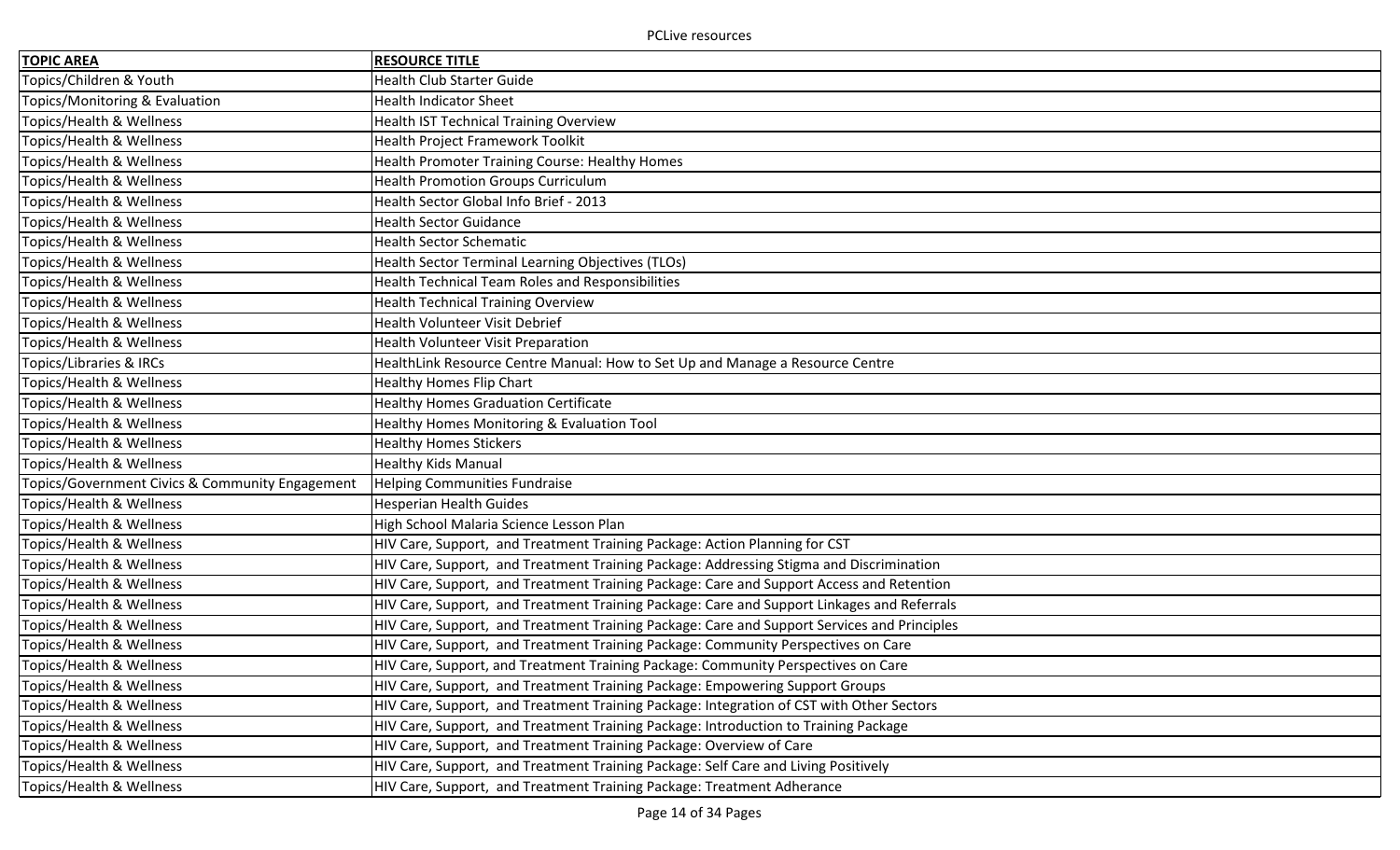| <b>TOPIC AREA</b>                        | <b>RESOURCE TITLE</b>                                                                    |
|------------------------------------------|------------------------------------------------------------------------------------------|
| Topics/Health & Wellness                 | HIV Prevention Training Package: Applying Combination Prevention Approaches to HIV       |
| Topics/Health & Wellness                 | HIV Prevention Training Package: Combination Prevention                                  |
| Topics/Health & Wellness                 | HIV Prevention Training Package: Comprehensive Condom Programming                        |
| Topics/Health & Wellness                 | HIV Prevention Training Package: Comprehensive HIV Prevention for Key Populations        |
| Topics/Health & Wellness                 | HIV Prevention Training Package: HIV Testing and Counseling                              |
| Topics/Health & Wellness                 | HIV Prevention Training Package: Introduction to HIV Prevention                          |
| Topics/Health & Wellness                 | HIV Prevention Training Package: Introduction to the Training Package                    |
| Topics/Health & Wellness                 | HIV Prevention Training Package: Positive Health, Dignity, and Prevention (PHDP)         |
| Topics/Health & Wellness                 | HIV Prevention Training Package: Prevention of Mother-to-Child Transmission              |
| Topics/Health & Wellness                 | HIV Prevention Training Package: Reducing Risk of HIV Infection                          |
| Topics/Health & Wellness                 | HIV Prevention Training Package: Sexually Transmitted Infection and HIV Prevention       |
| Topics/Health & Wellness                 | HIV Prevention Training Package: Stigma, Discrimination, and HIV Prevention              |
| Topics/Health & Wellness                 | HIV Prevention Training Package: Treatment as Prevention (TAP)                           |
| Topics/Health & Wellness                 | HIV Prevention Training Package: Voluntary Medical Male Circumcision                     |
| Topics/Health & Wellness                 | HIV/AIDS Global Info Brief - 2013                                                        |
| Topics/Health & Wellness                 | HIV/AIDS Training Resource Kit: An Introduction (T0136K)                                 |
| Topics/Health & Wellness                 | HIV/AIDS: Integrating Prevention and Care Into Your Sector (M0081)                       |
| Topics/Health & Wellness                 | Home Visit Tool                                                                          |
| Topics/Agriculture                       | Honey Production in the Zambezi Region, Namibia, Africa                                  |
| Topics/ICDI                              | Host Families Matter: The Homestay Manual (T0106)                                        |
| Topics/Volunteer Life service & Programs | <b>Host Family Manual</b>                                                                |
| Topics/Health & Wellness                 | How Can I Lose Weight?                                                                   |
| Topics/Environment                       | How Does Pollination Success of Squash or Pumpkin Plants Vary According to Habitat Type? |
| Topics/Environment                       | How Does Pollinator Diversity Vary According to Habitat Type?                            |
| Topics/Education                         | How to Apply for College                                                                 |
| Topics/Monitoring & Evaluation           | How to Avoid Double Counting When Reporting in the New VRF                               |
| Topics/Monitoring & Evaluation           | How to Avoid Double-Counting When Reporting in the New Volunteer Report Form             |
| Topics/Health & Wellness                 | How to Build a Tippy Tap Hand Washing Station                                            |
| Topics/Monitoring & Evaluation           | How to Complete the GenEq/LGL CSPP Section on the VRF                                    |
| Topics/Health & Wellness                 | How to do a Home Visit                                                                   |
| Topics/Education                         | How to Involve Parents in School                                                         |
| Topics/Environment                       | How to Make a School Garden                                                              |
| Topics/Children & Youth                  | How to Make a Timely Citizenship Declaration                                             |
| Topics/Environment                       | How to Make Instruments Out of Trash                                                     |
| Topics/Technology                        | How to Make Mailing Labels in Microsoft Word                                             |
| Topics/Health & Wellness                 | How to Make Reusable Menstrual Pads                                                      |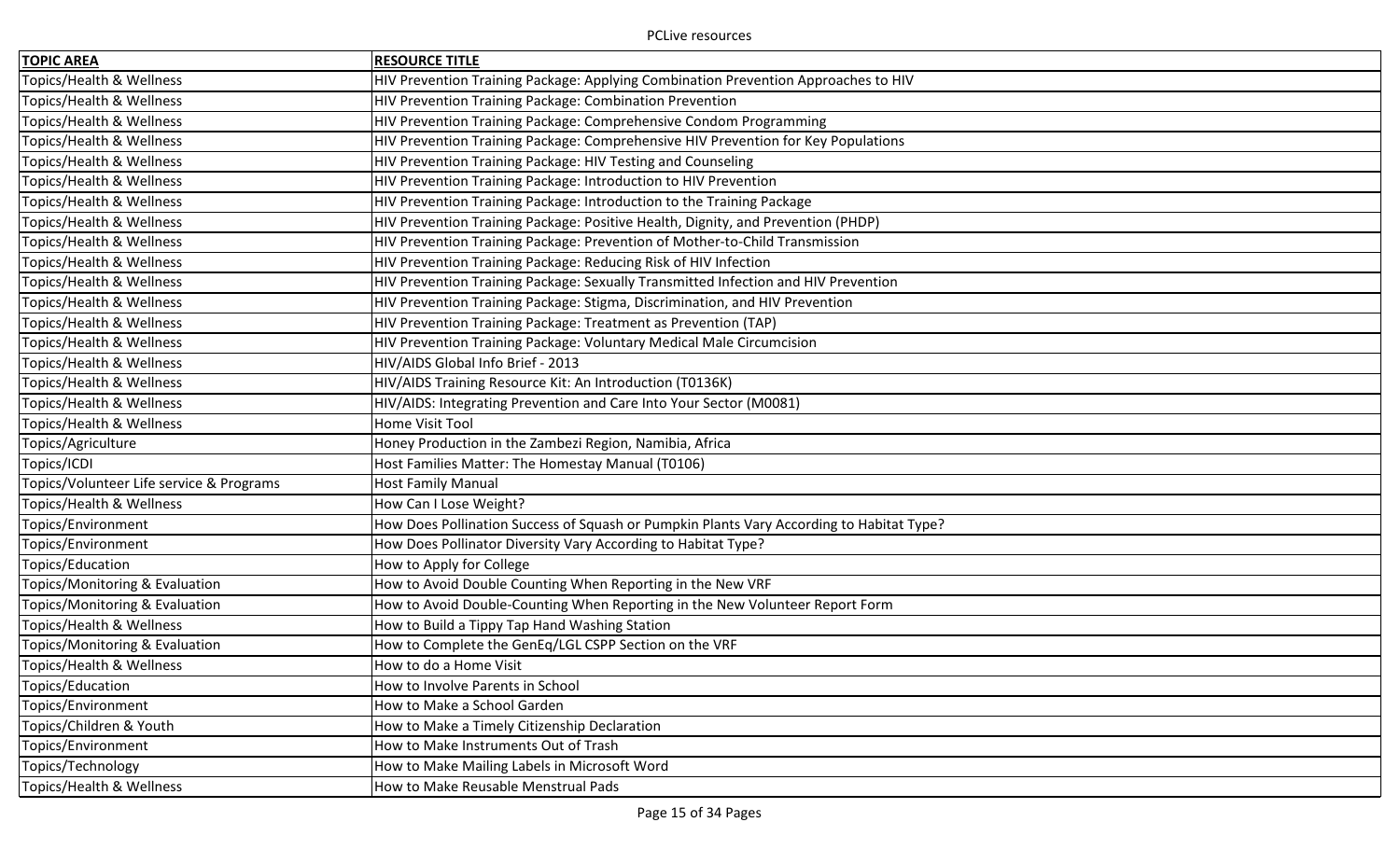| <b>TOPIC AREA</b>                               | <b>RESOURCE TITLE</b>                                                                          |
|-------------------------------------------------|------------------------------------------------------------------------------------------------|
| Topics/Agriculture                              | How to Make Tools (R0035)                                                                      |
| Topics/Environment                              | How to Set a Bowl Trap for Bees                                                                |
| Topics/Libraries & IRCs                         | How to Set Up and Run a Small Library in Africa                                                |
| Topics/Libraries & IRCs                         | How to Set Up Community Libraries For Children                                                 |
| Topics/Technology                               | How to Use Moodle 2.7                                                                          |
| Topics/Environment                              | Human Population Growth and Extinction                                                         |
| Topics/Government Civics & Community Engagement | Human Rights in the Classroom                                                                  |
| Topics/Safety Security & Emergency Response     | Humanitarian Assistance in Disaster Situations: A Guide for Effective Aid                      |
| Topics/Education                                | Can Read: Level 2 Reading Books                                                                |
| Topics/Education                                | Can Read: Level 3 Reading Books                                                                |
| Topics/Health & Wellness                        | Choose My Life Certificate                                                                     |
| Topics/Health & Wellness                        | Choose My Life M&E Tool                                                                        |
| Topics/Health & Wellness                        | Choose My Life Manual                                                                          |
| Topics/Health & Wellness                        | Choose My Life Workbook                                                                        |
| Topics/Health & Wellness                        | Choose My Life: Exam                                                                           |
| Topics/Education                                | Do, We Do, You Do                                                                              |
| Topics/Education                                | Love Camp: Reading and Writing                                                                 |
| Topics/ICDI                                     | ICD&I Brief - Appreciative Inquiry                                                             |
| Topics/Health & Wellness                        | ICT Malaria Lesson Plan                                                                        |
| Topics/Technology                               | ICT4D Playbook                                                                                 |
| Topics/Education                                | Idea Book for English Literacy Facilitators                                                    |
| Topics/Volunteer Life service & Programs        | <b>iFixit Repair Guides for Electronics</b>                                                    |
| Topics/Languages                                | Improve Your Language Skills With a Language Tutor                                             |
| Topics/Environment                              | Improved Cookstove Counterpart Workshop Session Plan                                           |
| Topics/Environment                              | <b>Improved Cookstoves</b>                                                                     |
| Topics/Health & Wellness                        | Improved Cookstoves Handbook (M0091)                                                           |
| Topics/Health & Wellness                        | Improved Cookstoves M&E Tool                                                                   |
| Topics/Monitoring & Evaluation                  | Improved Cookstoves MRE Tools - Senegal                                                        |
| Topics/Environment                              | Improved Cookstoves Supplementary Materials                                                    |
| Topics/Health & Wellness                        | Improved Cookstoves Toolkit                                                                    |
| Topics/Health & Wellness                        | Improved Cookstoves Training Package: Improved Cookstoves Activity Planning and Monitoring     |
| Topics/Health & Wellness                        | Improved Cookstoves Training Package: Improved Cookstoves Construction                         |
| Topics/Health & Wellness                        | Improved Cookstoves Training Package: Improved Cookstoves Handbook (M0091) Annexes             |
| Topics/Health & Wellness                        | Improved Cookstoves Training Package: Initial Cookstoves Assessment                            |
| Topics/Health & Wellness                        | Improved Cookstoves Training Package: Introduction to Improved Cookstoves                      |
| Topics/Health & Wellness                        | Improved Cookstoves Training Package: Introduction to the Improved Cookstoves Training Package |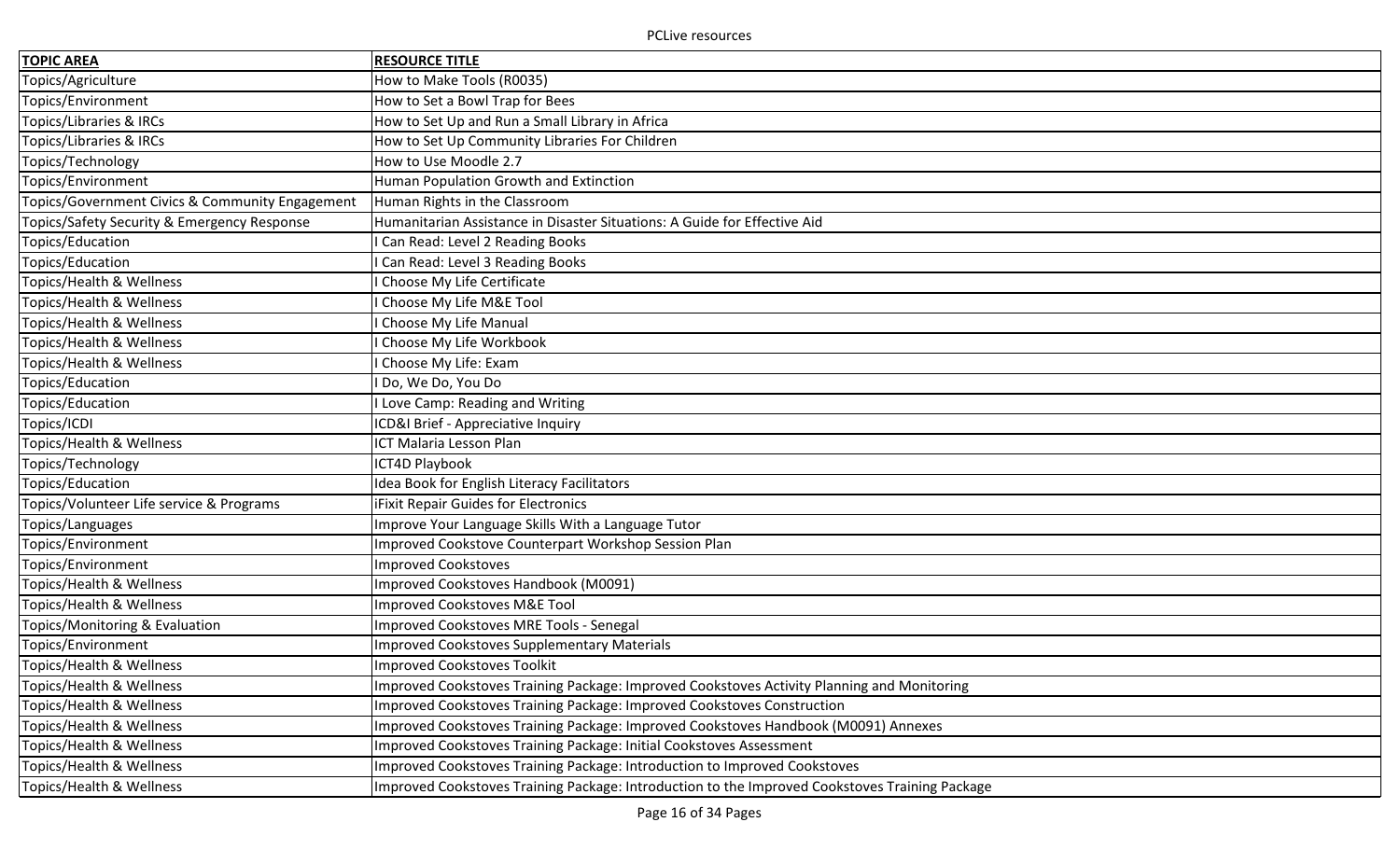| <b>TOPIC AREA</b>                              | <b>RESOURCE TITLE</b>                                                                                                                       |
|------------------------------------------------|---------------------------------------------------------------------------------------------------------------------------------------------|
| Topics/Health & Wellness                       | Improved Cookstoves Training Package: Standard Cookstoves Performance Tests                                                                 |
| Topics/Agriculture                             | Improved Food Drying and Storage: A Training Manual (T0020)                                                                                 |
| Topics/Agriculture                             | In Brief: Gender and Food Security                                                                                                          |
| Topics/Education                               | In The Classroom: Empowering Girls (M0083)                                                                                                  |
| Topics/Volunteer Life service & Programs       | In-Country Travel Reimbursement Form                                                                                                        |
| Topics/Volunteer Life service & Programs       | In-Kind Donation Agreement Template                                                                                                         |
| Topics/Volunteer Life service & Programs       | In-Kind Donation Template                                                                                                                   |
| Topics/Economy Economic Development & Business | Income Generation and Money Management: Training Women as Entrepreneurs (R0087)                                                             |
| Topics/Libraries & IRCs                        | Incountry Resource Center Procedures Manual (RE0015)                                                                                        |
| Topics/Environment                             | <b>Increased Global Water Stress</b>                                                                                                        |
| Topics/Education                               | Indonesia Calendar of Training Events (2014-2015)                                                                                           |
| Topics/Languages                               | Indonesian Language Books 1-3                                                                                                               |
| Topics/Environment                             | Inequity in Access to Clean Water and Sanitation                                                                                            |
| Topics/Health & Wellness                       | Infant and Young Child Health Training Package: Clean Water and Hygiene                                                                     |
| Topics/Health & Wellness                       | Infant and Young Child Health Training Package: General Nutrition                                                                           |
| Topics/Health & Wellness                       | Infant and Young Child Health Training Package: Introduction to Training Package                                                            |
| Topics/Health & Wellness                       | Infant and Young Child Health Training Package: Nutrition - Young Child Feeding                                                             |
| Topics/Health & Wellness                       | Infant and Young Child Health Training Package: Prevention of Childhood Illnesses                                                           |
| Topics/Agriculture                             | Infographic: Different strokes for different folks (on farm typologies in Africa RISING)                                                    |
| Topics/Languages                               | Infographic: Easy to Learn Kenyan Sign Language                                                                                             |
| Topics/Languages                               | Infographic: Easy to Learn Zambian Sign Language                                                                                            |
| Topics/Languages                               | Infographic: Female Genital Mutilation                                                                                                      |
| Topics/Languages                               | Infographic: Female Puberty & Adolescence                                                                                                   |
| Topics/Languages                               | Infographic: Female Reproductive Organs                                                                                                     |
| Topics/Languages                               | Infographic: Female Vagina                                                                                                                  |
| Topics/Agriculture                             | Infographic: How Does a Farm Family in Malawi Produce More from Their Farm?                                                                 |
| Topics/Languages                               | Infographic: Kenyan Sign Language for Health Workers                                                                                        |
| Topics/Languages                               | Infographic: Male Penis                                                                                                                     |
| Topics/Languages                               | Infographic: Male Puberty & Adolescence                                                                                                     |
| Topics/Languages                               | Infographic: Male Reproductive Organs                                                                                                       |
| Topics/Health & Wellness                       | Infographic: Why Should I Worry About Malaria?                                                                                              |
| Topics/Education                               | <b>Informal Student Reading Assessments</b>                                                                                                 |
| Topics/Education                               | Information & Communication Technologies: Integrating Digital Tools Into Your Projects (M0085)                                              |
| Topics/Education                               | Information & Communication Technology (ICT) Training of Trainers: Computer & Internet Use for Development (T0122)                          |
| Topics/Health & Wellness                       | Integrated Access to Care and Treatment (I ACT)                                                                                             |
| Topics/Agriculture                             | Integrating Gender Throughout a Project's Life Cycle 2.0: A Guidance Document for International Development Organizations and Practitioners |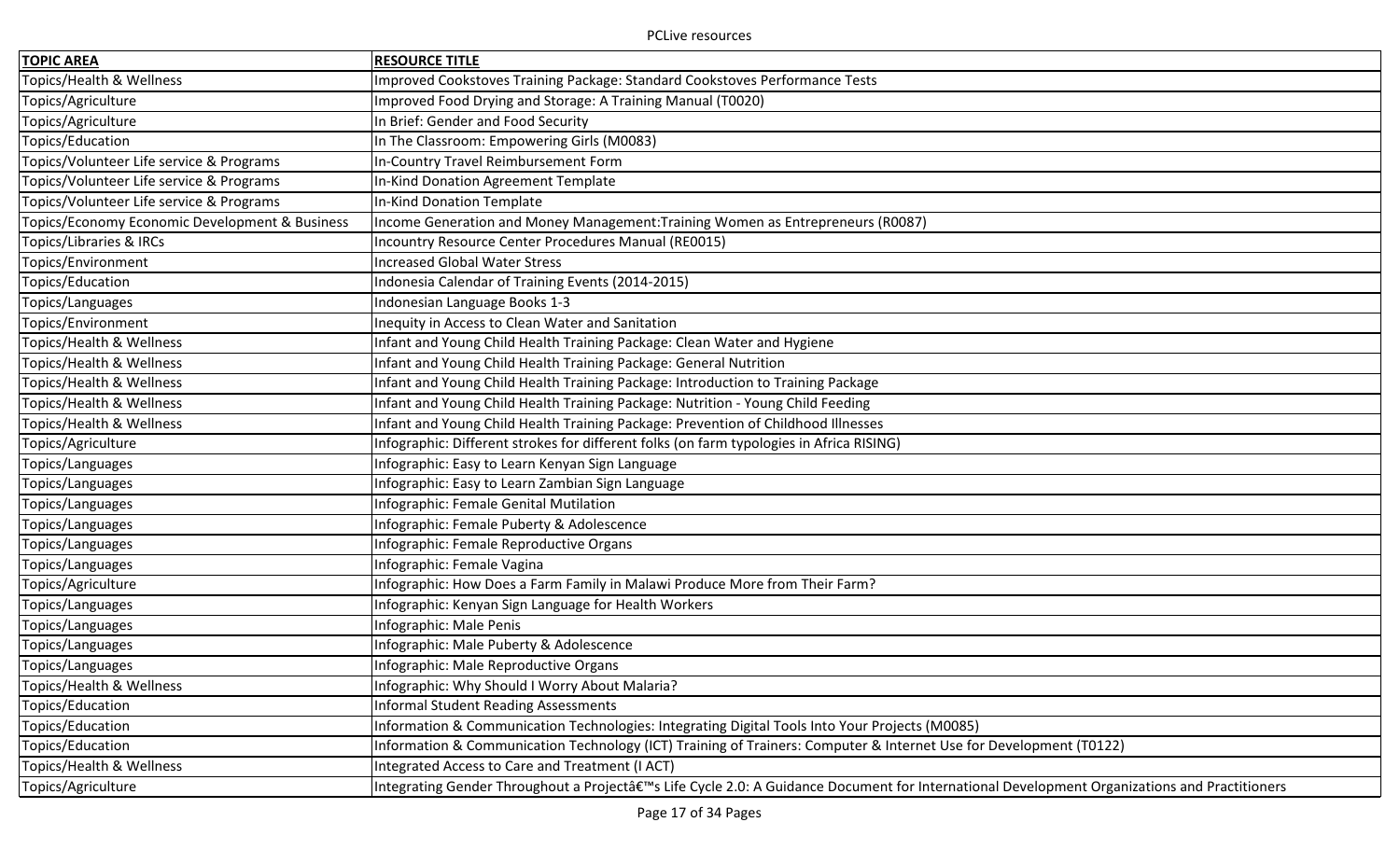| <b>TOPIC AREA</b>                              | <b>RESOURCE TITLE</b>                                                                                                                           |
|------------------------------------------------|-------------------------------------------------------------------------------------------------------------------------------------------------|
| Topics/Agriculture                             | Intensive Vegetable Gardening for Profit and Self-Sufficiency (R0025)                                                                           |
| Topics/Safety Security & Emergency Response    | Inter-Agency Network for Education in Emergencies (INEE) Pocket Guide to Gender                                                                 |
| Topics/Environment                             | Interactive Map of Eutrophication & Hypoxia                                                                                                     |
| Topics/ICDI                                    | Intercultural Competence Diversity & Inclusion (ICD&I) Initative at Peace Corps                                                                 |
| Topics/Libraries & IRCs                        | International Book Project                                                                                                                      |
| Topics/Children & Youth                        | <b>International Education Week</b>                                                                                                             |
| Topics/Environment                             | Interspecific Competition, Competitive Exclusion & Niche Differentiation                                                                        |
| Topics/Agriculture                             | Intervention Guide for the Women's Empowerment in Agricultural Index (WEAI): Practitioner's Guide to Selecting and Designing WEAI Interventions |
| Topics/Monitoring & Evaluation                 | Intro to Barrier Analysis Curriculum                                                                                                            |
| Topics/Economy Economic Development & Business | Introduction to Basic Bookkeeping Training                                                                                                      |
| Topics/Economy Economic Development & Business | Introduction to CED Program                                                                                                                     |
| Topics/Monitoring & Evaluation                 | Introduction to Designing for Behavior Change Framework                                                                                         |
| Topics/Technology                              | <b>Introduction to Malware</b>                                                                                                                  |
| Topics/Agriculture                             | Introduction to Native Tress & Agroforestry                                                                                                     |
| Topics/ICDI                                    | <b>Introduction to Technical Expert Panels</b>                                                                                                  |
| Topics/Environment                             | Introduction to the Biosphere: The Nitrogen Cycle                                                                                               |
| Topics/Languages                               | <b>Introductory Persian</b>                                                                                                                     |
| Topics/Monitoring & Evaluation                 | <b>Introoduction to Formative Research</b>                                                                                                      |
| Topics/Health & Wellness                       | Involving Grandmothers to Promote Child Nutrition, Health and Development                                                                       |
| Topics/Agriculture                             | Irrigation Reference Manual (to be used with T0076) (T0077)                                                                                     |
| Topics/Agriculture                             | <b>Irrigation Toolkit</b>                                                                                                                       |
| Topics/Agriculture                             | Irrigation Training Manual: Planning, Design, Operation, and Management of Small-Scale Irrigation Systems (T0076)                               |
| Topics/Health & Wellness                       | It's My Turn                                                                                                                                    |
| Topics/Children & Youth                        | Jenn and Dieter's Test Resource                                                                                                                 |
| Topics/Education                               | Journalism & Democracy: Building Stronger Communities Through Public Discourse                                                                  |
| Topics/Health & Wellness                       | Junior High School Malaria Math Lesson                                                                                                          |
| Topics/Environment                             | Kaguare Wildlife Guide                                                                                                                          |
| Topics/Languages                               | Kenyan Sign Language Manual                                                                                                                     |
| Topics/Children & Youth                        | Key Resources for Girl-Centered Programming                                                                                                     |
| Topics/Children & Youth                        | Key Soft Skills that Foster Workforce Success: Towards a Consensus Across Fields                                                                |
| Topics/Environment                             | <b>Keystone Species</b>                                                                                                                         |
| Topics/Children & Youth                        | Khmer BINGO Icebreaker Kit                                                                                                                      |
| Topics/Languages                               | Khmer/English Phonetics                                                                                                                         |
| Topics/Health & Wellness                       | Kids Against Malaria                                                                                                                            |
| Topics/Languages                               | KiKaonde Language Trainee Book                                                                                                                  |
| Topics/Languages                               | Krio Language Manual                                                                                                                            |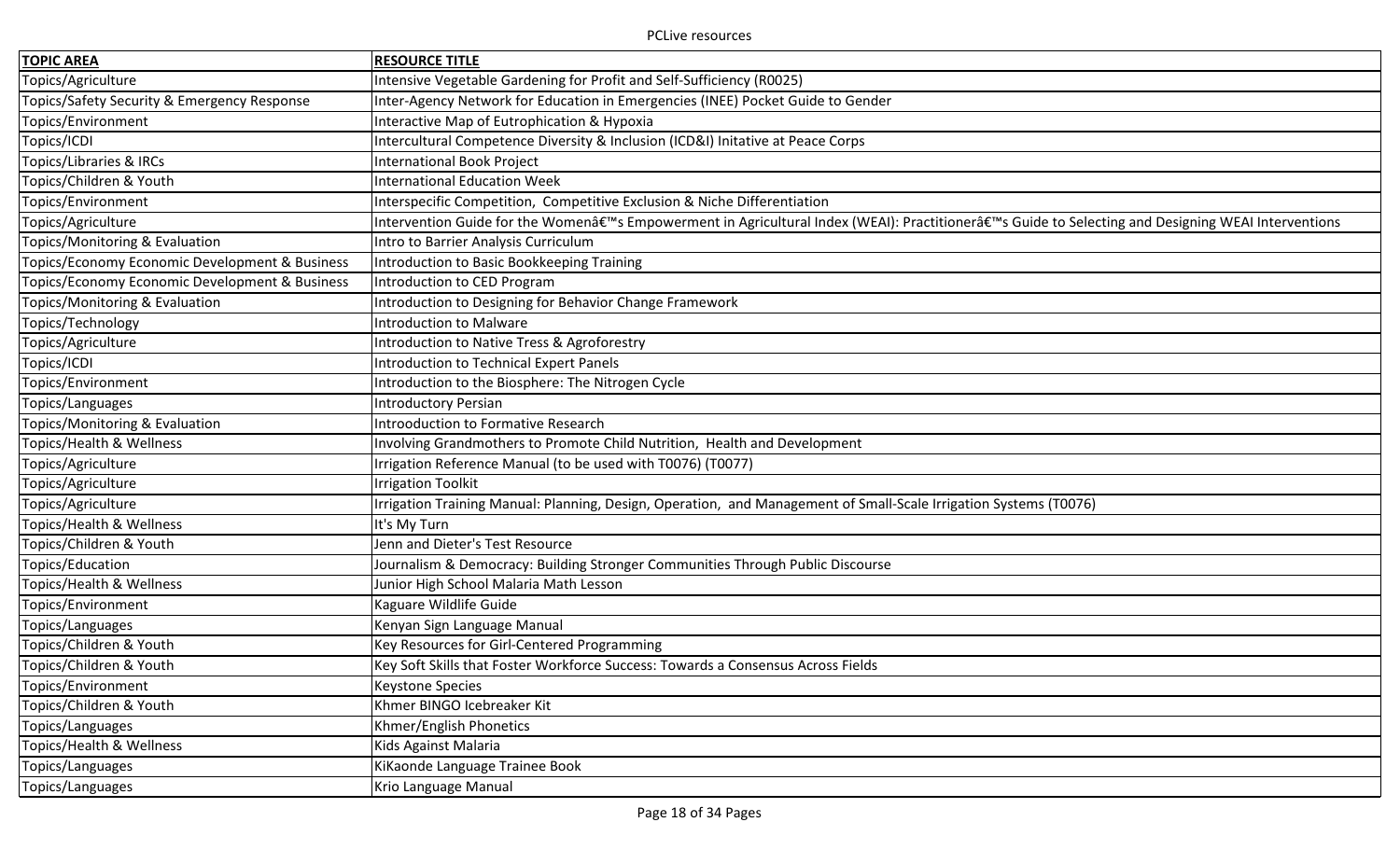| <b>TOPIC AREA</b>                               | <b>RESOURCE TITLE</b>                                                                     |
|-------------------------------------------------|-------------------------------------------------------------------------------------------|
| Topics/Languages                                | Language Learning for Your Peace Corps Service                                            |
| Topics/Languages                                | Language Proficiency Interview (LPI) Fact Sheet for Volunteers                            |
| Topics/Languages                                | Language Proficiency Interview: Manual for Testers (T0130) (T0131) (T0132)                |
| Topics/Health & Wellness                        | Latrine Projects M&E Tool                                                                 |
| Topics/Languages                                | <b>LCC Workshop Files</b>                                                                 |
| Topics/Children & Youth                         | LEAD Camp Toolkit                                                                         |
| Topics/Government Civics & Community Engagement | Leadership for Change: Chrysalis Leadership Training for Pioneering Women                 |
| Topics/Children & Youth                         | Leadership Training: Assets Identification                                                |
| Topics/ICDI                                     | Learning Local Environmental Knowledge Training Manual (T0126)                            |
| Topics/Children & Youth                         | Learning Through Play: Sport and Play-Based Early Childhood Development                   |
| Topics/Children & Youth                         | Learning, Educating, and Demonstrating (LEAD) Toolkit                                     |
| Topics/Economy Economic Development & Business  | Legalization Process in the Dominican Republic                                            |
| Topics/Children & Youth                         | Lesotho Camp GLOW Executive Report                                                        |
| Topics/Education                                | Lesson Activities for the Comorian Classroom                                              |
| Topics/Agriculture                              | Lessons Learned from Beekeeping in the Philippines (R0032)                                |
| Topics/Children & Youth                         | Let Girls Learn "We Are" Sign                                                             |
| Topics/Children & Youth                         | Let Girls Learn 2015 Infographic                                                          |
| Topics/Children & Youth                         | Let Girls Learn Fact Sheet                                                                |
| Topics/Children & Youth                         | Let Girls Learn Fundraising Toolkit                                                       |
| Topics/ICDI                                     | Let Girls Learn In-Service Training Session - PC/Armenia                                  |
| Topics/Children & Youth                         | Let Girls Learn Program and Fund Overview                                                 |
| Topics/Children & Youth                         | Let Girls Learn Success Story Submission Form                                             |
| Topics/Libraries & IRCs                         | Libraries for All!: How to Start and Run a Basic Library (RE035)                          |
| Topics/Libraries & IRCs                         | Library Manual for Primary Schools: Seven Steps to Creating an Outstanding School Library |
| Topics/Education                                | Library Training - Uganda 2017                                                            |
| Topics/Environment                              | Life in the Soil with Dr. Elaine Ingham - Part 1 Introduction                             |
| Topics/Environment                              | Life in the Soil with Dr. Elaine Ingham - Part 2 The Soil Food Web                        |
| Topics/Environment                              | Life in the Soil with Dr. Elaine Ingham - Part 3 The Proper Biology                       |
| Topics/Environment                              | Life in the Soil with Dr. Elaine Ingham - Part 4 What is Soil?                            |
| Topics/Environment                              | Life in the Soil with Dr. Elaine Ingham Part 5 Foundations for Growth                     |
| Topics/Children & Youth                         | Life Skills & Leadership (M0098) (M0110) (M0114) (M0115)                                  |
| Topics/Children & Youth                         | Life Skills and Leadership Manual Training Package: Adaptation and Planning               |
| Topics/Children & Youth                         | Life Skills and Leadership Manual Training Package: Introduction                          |
| Topics/Children & Youth                         | Life Skills and Leadership Manual Training Package: Introduction to Training Package      |
| Topics/Children & Youth                         | Life Skills and Leadership Manual Training Package: Units 1 & 2                           |
| Topics/Children & Youth                         | Life Skills and Leadership Manual Training Package: Units 3 & 4                           |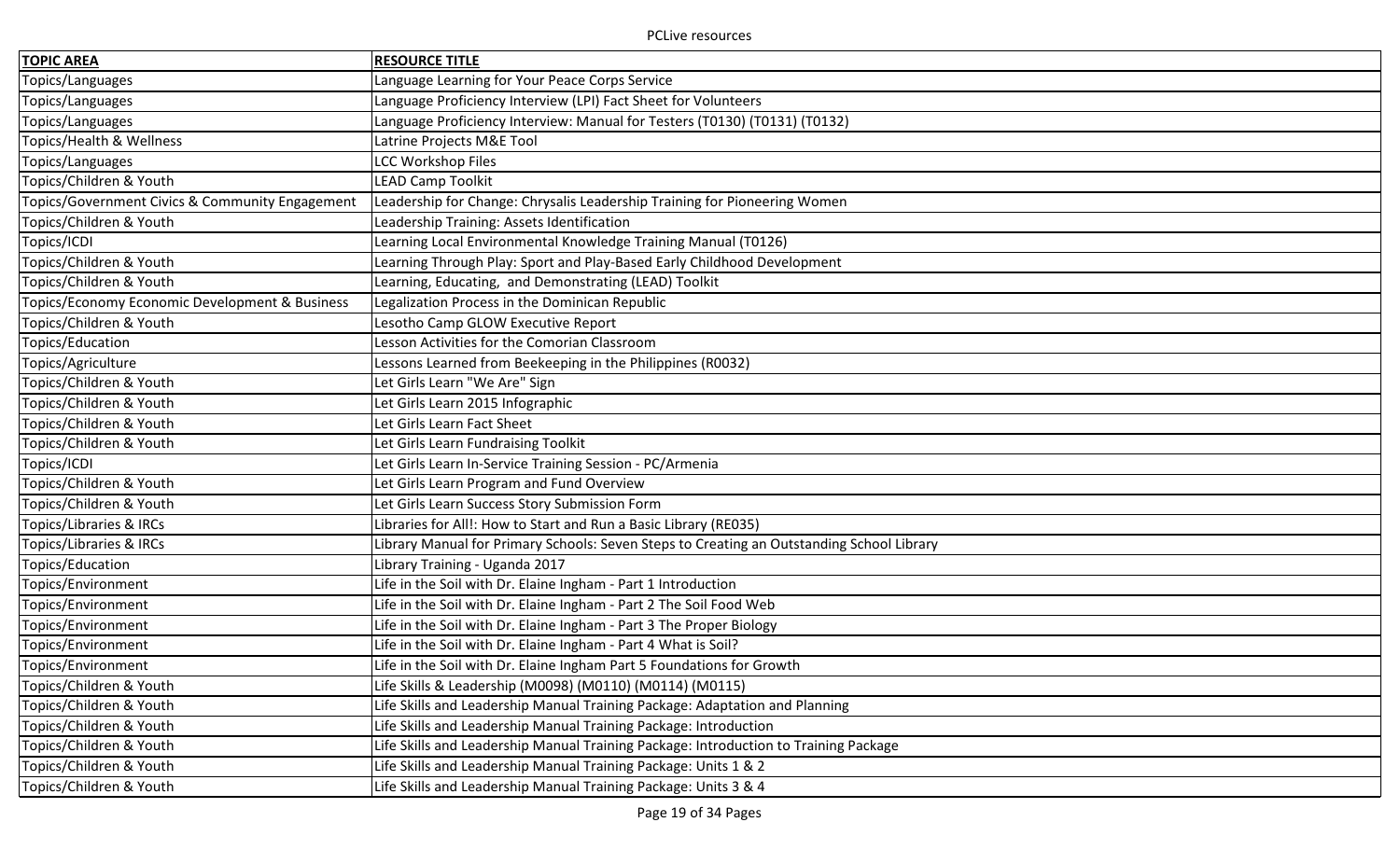| <b>TOPIC AREA</b>              | <b>RESOURCE TITLE</b>                                                                        |
|--------------------------------|----------------------------------------------------------------------------------------------|
| Topics/Education               | Lift Off to Literacy: 2014 International Literacy Day Activity Kit                           |
| Topics/Languages               | Lingala Teacher's Manual                                                                     |
| Topics/Education               | Literacy Assessment Tracker Spreadsheet                                                      |
| Topics/Education               | Literacy Global Info Brief - 2013                                                            |
| Topics/Education               | Literacy Materials with Limited Resources                                                    |
| Topics/Education               | Literacy Month: Handbook of Lesson Plans and Activities                                      |
| Topics/Libraries & IRCs        | Living Library Guide for Peace Corps Volunteers                                              |
| Topics/Languages               | Luganda Continuation (Book 2)                                                                |
| Topics/Languages               | Lunda Language Trainee Book                                                                  |
| Topics/Languages               | Lunyoro/Rutoro Instructions                                                                  |
| Topics/Monitoring & Evaluation | M&E Training and Capacity-Building Modules                                                   |
| Topics/Health & Wellness       | Malaria "Mafia" Game                                                                         |
| Topics/Health & Wellness       | Malaria Activities for Youth: Camps and Clubs                                                |
| Topics/Health & Wellness       | Malaria in Pregnancy - Lesson and Demonstration                                              |
| Topics/Health & Wellness       | Malaria in Pregnancy: Hands-On Demonstration                                                 |
| Topics/Health & Wellness       | Malaria Life Cycle Lesson Plan                                                               |
| Topics/Health & Wellness       | <b>Malaria Mural Examples</b>                                                                |
| Topics/Health & Wellness       | Malaria Needs Assessment Tool                                                                |
| Topics/Health & Wellness       | Malaria Prevention and Control Training Package: Bed Net Distribution                        |
| Topics/Health & Wellness       | Malaria Prevention and Control Training Package: Introduction to Malaria Prevention - Part 1 |
| Topics/Health & Wellness       | Malaria Prevention and Control Training Package: Introduction to Malaria Prevention - Part 2 |
| Topics/Health & Wellness       | Malaria Quiz Bowl and Trivia Activity                                                        |
| Topics/Health & Wellness       | Malaria Quiz Game                                                                            |
| Topics/Health & Wellness       | Malaria Skit                                                                                 |
| Topics/Health & Wellness       | <b>Malaria Spelling Bee</b>                                                                  |
| Topics/Health & Wellness       | <b>Malaria Stations Lesson Plans</b>                                                         |
| Topics/Health & Wellness       | Malaria Transmission "Dot" Game                                                              |
| Topics/Health & Wellness       | Malaria-Focused English Curriculum                                                           |
| Topics/Health & Wellness       | Malaria-Themed Sharks and Minnows ("Bed Nets and Mosquitoes") Activity                       |
| Topics/Health & Wellness       | Malawi Malaria Operational Plan FY 2017                                                      |
| Topics/Agriculture             | Mali Shea Butter Toolkit                                                                     |
| Topics/Languages               | Mambwe Language Trainee Book                                                                 |
| Topics/Languages               | Mandinka Language Training Manual Set                                                        |
| Topics/Languages               | Mandinka-English Dictionary                                                                  |
| Topics/Libraries & IRCs        | Manual for Village Librarians                                                                |
| Topics/Agriculture             | Marine Fisheries Case Studies (CS001)                                                        |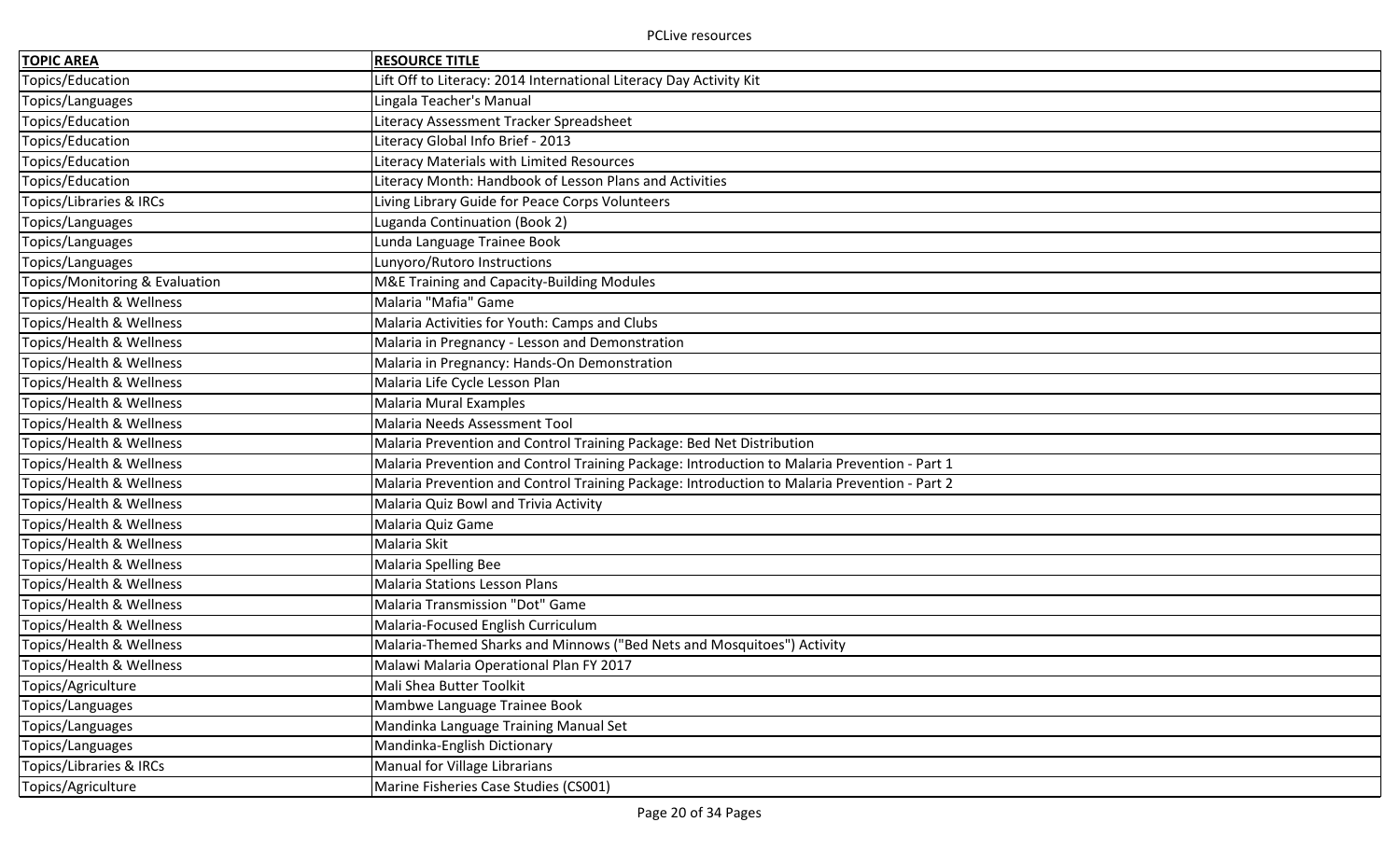| <b>TOPIC AREA</b>                              | <b>RESOURCE TITLE</b>                                                                                  |
|------------------------------------------------|--------------------------------------------------------------------------------------------------------|
| Topics/Economy Economic Development & Business | Marketing Strategy: Training Activities for Entrepreneurs (SB092) (SB124) (SB125)                      |
| Topics/Education                               | Mary's Big Voice                                                                                       |
| Topics/Health & Wellness                       | Maternal and Newborn Health Training Package: Action Planning for MNH                                  |
| Topics/Health & Wellness                       | Maternal Health (CHE Curriculum Toolkit)                                                               |
| Topics/Health & Wellness                       | Maternal Health Task Force - Resource Library                                                          |
| Topics/Children & Youth                        | Maua Mazuri Empowerment Manual                                                                         |
| Topics/Education                               | Maximizing Attention Span                                                                              |
| Topics/Monitoring & Evaluation                 | Measuring the Difference Volunteers Make: A Guide to Outcome Evaluation for Volunteer Program Managers |
| Topics/Health & Wellness                       | Medicinal Plants in the Dominican Republic                                                             |
| Topics/Languages                               | Mido Waawi Pular!: Learner's Guide to Pular (Fuuta Jallon)                                             |
| Topics/Education                               | Mirrors and Windows Book List                                                                          |
| Topics/Health & Wellness                       | Monitoring and Evaluation for Malaria Projects                                                         |
| Topics/Health & Wellness                       | More Than Home Visits                                                                                  |
| Topics/Agriculture                             | Moringa Handout                                                                                        |
| Topics/Languages                               | Moroccan Arabic Textbook                                                                               |
| Topics/Agriculture                             | Morocco School Gardens                                                                                 |
| Topics/Health & Wellness                       | Mosquito Net Relay Race - Malaria Activity                                                             |
| Topics/Environment                             | Most Used Trees in Paraguay                                                                            |
| Topics/Health & Wellness                       | Mouth, Teeth, and Heart                                                                                |
| Topics/Volunteer Life service & Programs       | MS 648 Child Protection Training for Staff & Volunteers                                                |
| Topics/Volunteer Life service & Programs       | MS 648: Child Protection                                                                               |
| Topics/Health & Wellness                       | Multipliers Workshop Handout                                                                           |
| Topics/Agriculture                             | Mushroom Cultivation in Thailand (R0063)                                                               |
| Topics/Agriculture                             | Mushroom Farming Vocabulary English-Nepali                                                             |
| Topics/Agriculture                             | Mushrooms: Spore to Spore                                                                              |
| Topics/Volunteer Life service & Programs       | Musings on the Cow, and then some Blog Selections from Peace Corps Volunteers in Georgia               |
| Topics/Education                               | My Pencil is My Voice                                                                                  |
| Topics/Health & Wellness                       | My Plate                                                                                               |
| Topics/Education                               | National Education Association - Teaching Harry Potter                                                 |
| Topics/Agriculture                             | Natural Farming and Gardening in The Gambia Handbook                                                   |
| Topics/Environment                             | Natural Pesticides                                                                                     |
| Topics/Environment                             | Natural Resources Management and Development Portal: NRIC Archive Projects Catalogue and Documents     |
| Topics/Languages                               | NCSSFL-ACTFL Can-Do Statements: Progress Indicators for Language Learners                              |
| Topics/Health & Wellness                       | Nepal 1, 2, 3 Go Toolkit                                                                               |
| Topics/Agriculture                             | Nepal Bio-Intensive Farming Toolkit                                                                    |
| Topics/Health & Wellness                       | Nepal Blood Pressure Health Literacy Toolkit: Let's Explore Blood Pressure with Owls                   |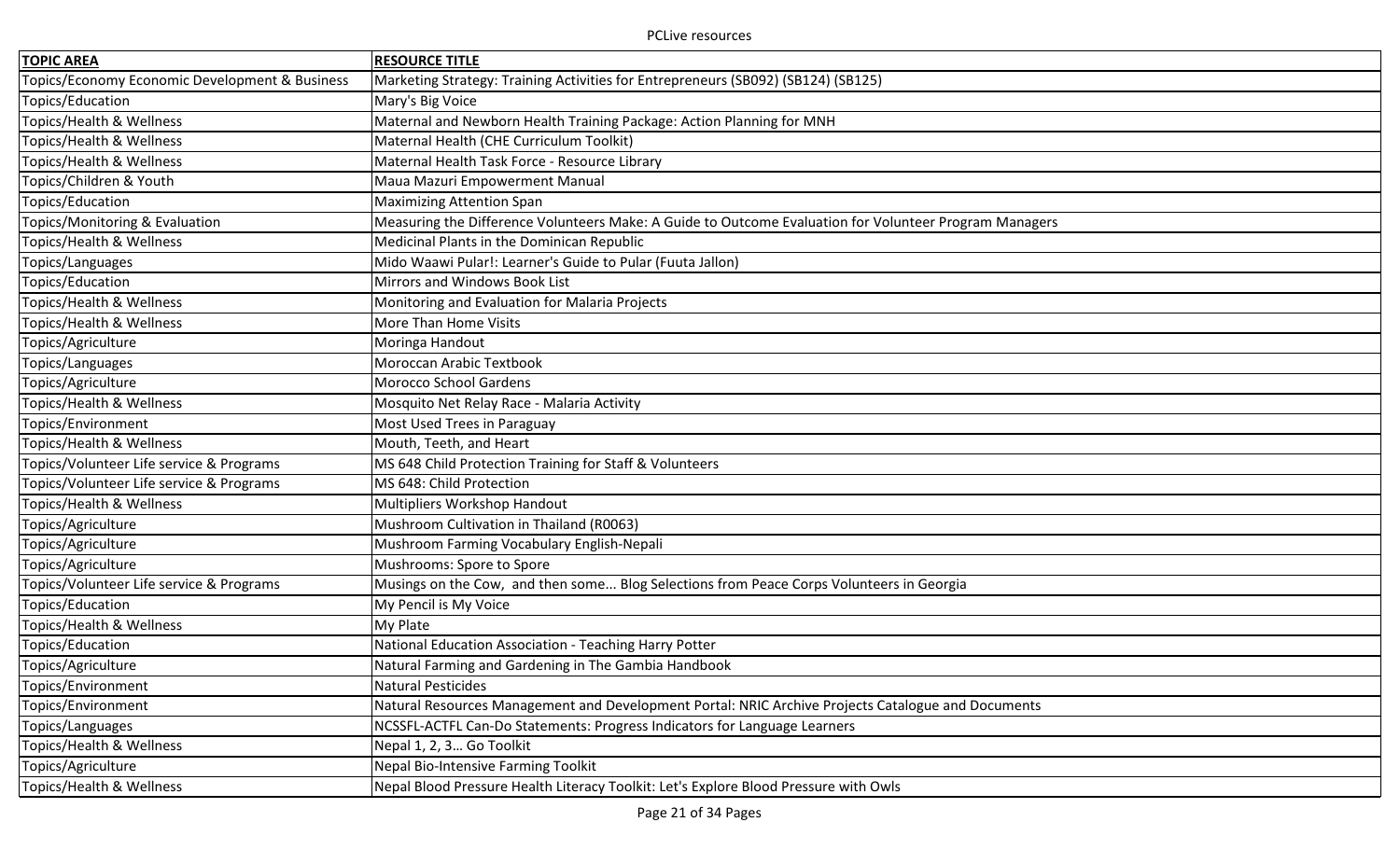| <b>TOPIC AREA</b>                               | <b>RESOURCE TITLE</b>                                                                                                       |
|-------------------------------------------------|-----------------------------------------------------------------------------------------------------------------------------|
| Topics/Children & Youth                         | <b>Nepal Camp BRO Toolkit</b>                                                                                               |
| Topics/Languages                                | Nepali Language Learning Materials                                                                                          |
| Topics/Agriculture                              | Nepali Nutrition and Sanitation Workbook                                                                                    |
| Topics/Agriculture                              | New Crop Production Handbook (R0006)                                                                                        |
| Topics/Government Civics & Community Engagement | New Project Design and Management Workshop Training Manual (T0107) (T0127) (T0128)                                          |
| Topics/Government Civics & Community Engagement | NGO Training Guide for Peace Corps Volunteers (M0070)                                                                       |
| Topics/Health & Wellness                        | NightWatch Malaria Curriculum                                                                                               |
| Topics/Environment                              | Nitrate Levels: Concentrations at River Mouths                                                                              |
| Topics/Environment                              | Nitrogen and Carbon Cycles                                                                                                  |
| Topics/Education                                | No Opt Out Handout                                                                                                          |
| Topics/Education                                | Non-Formal Education (M0042)                                                                                                |
| Topics/Libraries & IRCs                         | Non-traditional Libraries and Innovative Practices in Information Access & Exchange                                         |
| Topics/Health & Wellness                        | Noncommunicable Diseases: NCDs (CHE Curriculum Toolkit)                                                                     |
| Topics/Environment                              | <b>Nutrient Cycles</b>                                                                                                      |
| Topics/Environment                              | <b>Nutrient Cycling</b>                                                                                                     |
| Topics/Health & Wellness                        | Nutrition (CHE Curriculum Toolkit)                                                                                          |
| Topics/Agriculture                              | Nutrition for Healthy Families Training Package: Anthropometry                                                              |
| Topics/Agriculture                              | Nutrition for Healthy Families Training Package: Considerations for Cooking Demonstrations for Young Child Feeding          |
| Topics/Agriculture                              | Nutrition for Healthy Families Training Package: Using the Essential Nutrition Actions                                      |
| Topics/Health & Wellness                        | <b>Nutrition Netball</b>                                                                                                    |
| Topics/Languages                                | Nyanja Language Trainee Book                                                                                                |
| Topics/Safety Security & Emergency Response     | Office of Victim Advocacy Brochure                                                                                          |
| Topics/Languages                                | On-Going Language Learning Manual (M0064)                                                                                   |
| Topics/Health & Wellness                        | One Man Can Toolkit                                                                                                         |
| Topics/Libraries & IRCs                         | Open Libraries, Open Minds                                                                                                  |
| Topics/Libraries & IRCs                         | <b>Operation Bookshelf</b>                                                                                                  |
| Topics/Libraries & IRCs                         | Organizing a Library with Practically Nothing                                                                               |
| Topics/Libraries & IRCs                         | Organizing and Maintaining a Primary School Library Stage One: What Do You Have? Primary School Library Inventory           |
| Topics/Libraries & IRCs                         | Organizing and Maintaining a Primary School Library Stage Two: Where Do You Put It? Primary School Library Subject Headings |
| Topics/Children & Youth                         | Orphans and Vulnerable Children (OVC) Handout                                                                               |
| Topics/Environment                              | Our Future Flies on the Wings of Pollinators                                                                                |
| Topics/Environment                              | Outline on Climate Change Basics                                                                                            |
| Topics/Environment                              | Outreach: Education About Coral Reefs (R0108)                                                                               |
| Topics/Children & Youth                         | Outreach: Materials on Children at Risk (Information for Educators and Communicators) (R0099)                               |
| Topics/Environment                              | Outreach: Materials on Waste and Recycling (Information for Educators and Communicators) (R0096)                            |
| Topics/Environment                              | Outreach: The Marine Environment (R0106)                                                                                    |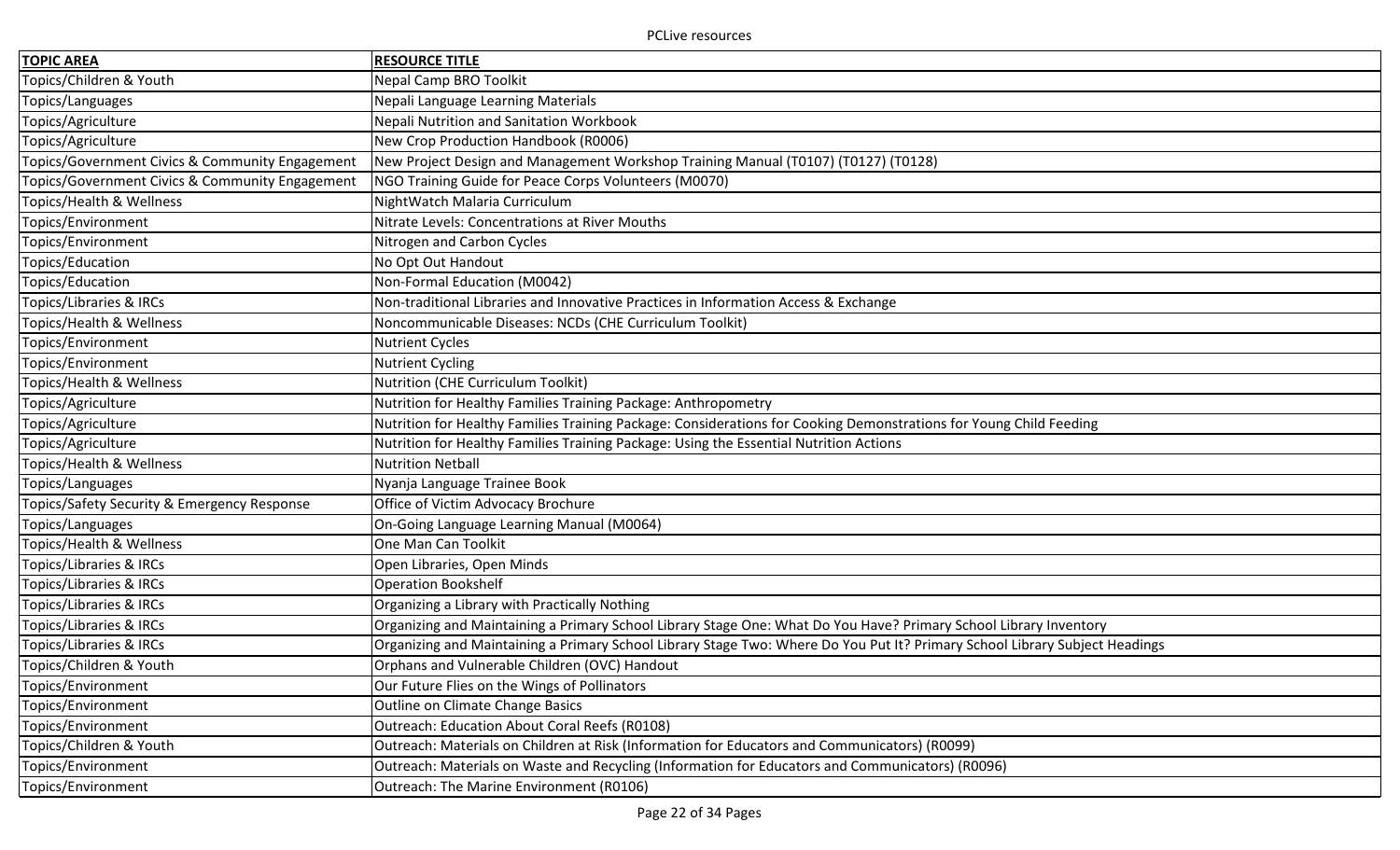| <b>TOPIC AREA</b>                               | <b>RESOURCE TITLE</b>                                                             |
|-------------------------------------------------|-----------------------------------------------------------------------------------|
| Topics/Environment                              | <b>Overview of Greenhouse Gases</b>                                               |
| Topics/Health & Wellness                        | Pad Project - A Guide to Implementation in Malawi with Resources and a Summary    |
| Topics/Libraries & IRCs                         | Paraguay Library Manual                                                           |
| Topics/Libraries & IRCs                         | Part I: Book Donation Programmes in English-Speaking Africa                       |
| Topics/Libraries & IRCs                         | Participatory Adult Learning, Documentation and Information Networking            |
| Topics/ICDI                                     | Participatory Analysis for Community Action (PACA) Training Manual (M0053)        |
| Topics/Health & Wellness                        | Pathways to Change Game                                                           |
| Topics/Libraries & IRCs                         | PC Cambodia Comprehensive Guide to Using the IRC                                  |
| Topics/Education                                | PC/Dominican Republic Education Project Framework                                 |
| Topics/Volunteer Life service & Programs        | PC/Georgia Trainee Assessment Portfolio (TAP) - 2017                              |
| Topics/ICDI                                     | PC/Peru Gender Equality Newsletter (April 2014)                                   |
| Topics/Health & Wellness                        | PC/South Africa "CHOP" Framework                                                  |
| Topics/Monitoring & Evaluation                  | PCV District Reporting Form                                                       |
| Topics/Volunteer Life service & Programs        | PCV Nepal COS Handbook                                                            |
| Topics/Volunteer Life service & Programs        | PCV Nepal General Handbook                                                        |
| Topics/Health & Wellness                        | Peace Corps Benin Bed Net Distribution Guide                                      |
| Topics/Children & Youth                         | Peace Corps Cambodia Camp Guidelines 2016                                         |
| Topics/Monitoring & Evaluation                  | Peace Corps Cambodia Project Design and Management Manual                         |
| Topics/Volunteer Life service & Programs        | Peace Corps Cambodia Small Grants Guidelines 2017                                 |
| Topics/Health & Wellness                        | Peace Corps Ethnography Guidance Training Session and Data Collection Tool        |
| Topics/Volunteer Life service & Programs        | Peace Corps Fitness (Manual for Tanzania Volunteers)                              |
| Topics/Agriculture                              | Peace Corps Food Security Strategy for 2017 and Beyond                            |
| Topics/Agriculture                              | Peace Corps Global Food Security Report 2015                                      |
| Topics/Health & Wellness                        | Peace Corps Global Handwashing Day Toolkit - 2015                                 |
| Topics/Volunteer Life service & Programs        | Peace Corps Grants Online (PCGO) Step-by-Step Guide                               |
| Topics/Volunteer Life service & Programs        | Peace Corps Grants Online (PCGO): Browser Configuration Guide                     |
| Topics/Volunteer Life service & Programs        | Peace Corps Grants Online (PCGO): Introduction to PCGO for Peace Corps Volunteers |
| Topics/Volunteer Life service & Programs        | Peace Corps Grants Online (PCGO): Working Offline                                 |
| Topics/Education                                | Peace Corps Literacy Libguide                                                     |
| Topics/Health & Wellness                        | Peace Corps Menstrual Hygiene Day Toolkit                                         |
| Topics/Economy Economic Development & Business  | Peace Corps Senegal Community Economic Development Technical Resource Manual      |
| Topics/Health & Wellness                        | Peace Corps Senegal Community Health Manual                                       |
| Topics/Government Civics & Community Engagement | Peace Corps Tales from Open Space (T0089)                                         |
| Topics/Agriculture                              | Peace Corps Thematic Brief: Gender and Food Security                              |
| Topics/Libraries & IRCs                         | Peace Corps Vanuatu Library Manual                                                |
| Topics/Volunteer Life service & Programs        | Peace Corps Volunteer Trainer Application Form                                    |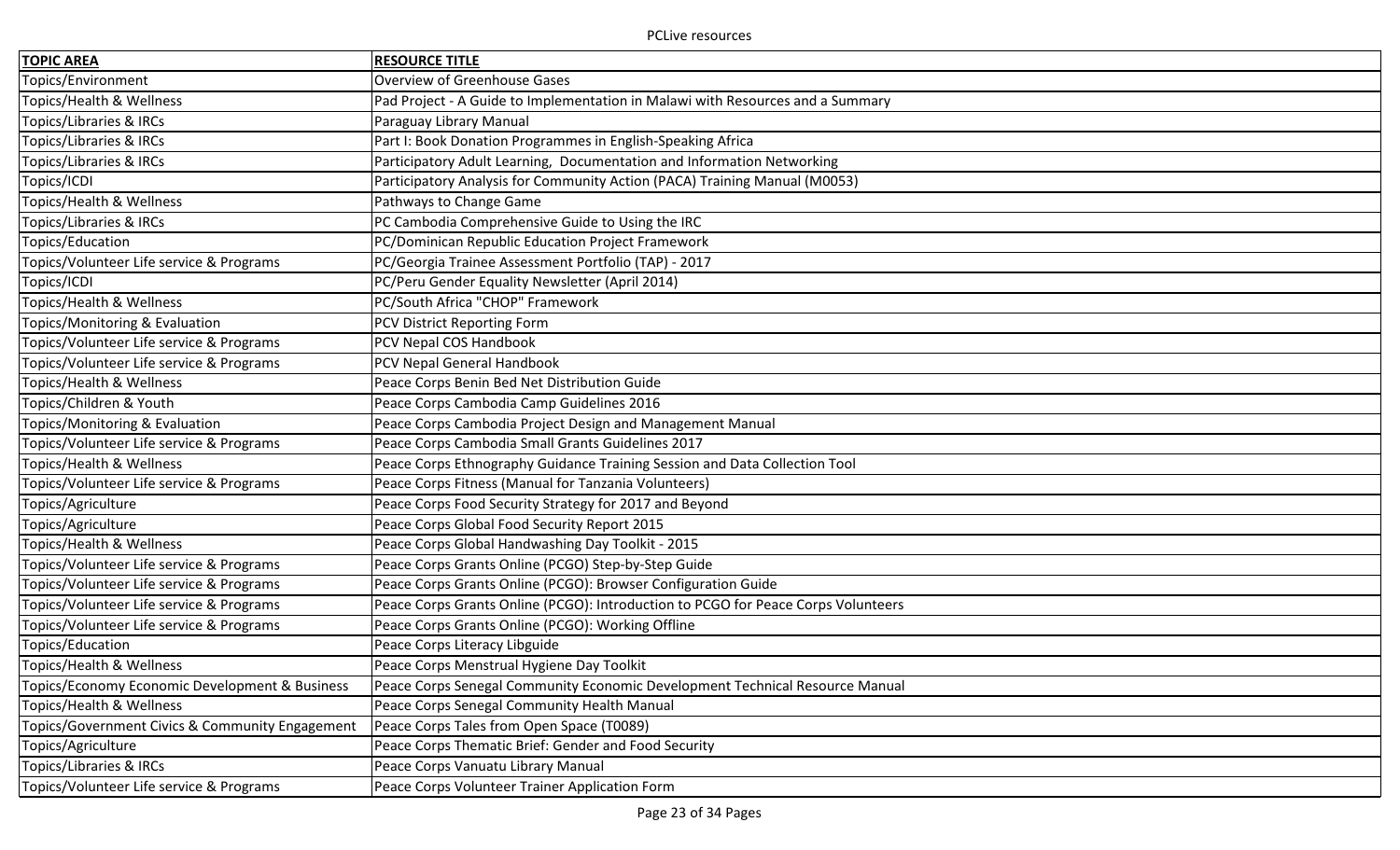| <b>TOPIC AREA</b>                        | <b>RESOURCE TITLE</b>                                                                         |
|------------------------------------------|-----------------------------------------------------------------------------------------------|
| Topics/Volunteer Life service & Programs | Peace Corps Works: Cross-Sectional Analysis of 21 Host Country Impact Studies (November 2016) |
| Topics/Health & Wellness                 | Peace Corps Zika Resource Quick Guide                                                         |
| Topics/Children & Youth                  | Peace Corps' Re-dedication to Youth: Addressing the Needs of Youth-at-Risk (M0043)            |
| Topics/Libraries & IRCs                  | Peace Corps/Albania Information Resource Center (IRC) Management Manual                       |
| Topics/Volunteer Life service & Programs | Peace Corps/Indonesia Cookbook                                                                |
| Topics/Libraries & IRCs                  | Peace Corps/Jordan Information Resource Center (IRC) Checkout Policies & Procedures           |
| Topics/Volunteer Life service & Programs | Peace Corps/Mali Cookbook (2005)                                                              |
| Topics/Volunteer Life service & Programs | Peace Corps/Mexico Webpage                                                                    |
| Topics/Libraries & IRCs                  | Peace Corps/Suriname Information Resource Center (IRC) Management Manual                      |
| Topics/Education                         | Peace Corps/The Gambia Education Sector Newsletter - August 2015                              |
| Topics/Education                         | Peace Corps/The Gambia Education Sector Newsletter - December 2015                            |
| Topics/Education                         | Peace Corps/The Gambia Education Sector Newsletter - February 2015                            |
| Topics/Education                         | Peace Corps/The Gambia Education Sector Newsletter - February 2016                            |
| Topics/Education                         | Peace Corps/The Gambia Education Sector Newsletter - June 2015                                |
| Topics/Education                         | Peace Corps/The Gambia Education Sector Newsletter - October 2015                             |
| Topics/Education                         | Peace Corps/Tonga Reader                                                                      |
| Topics/Libraries & IRCs                  | <b>PEACE Libraries Guide</b>                                                                  |
| Topics/Children & Youth                  | Pedro's Red Flag: The Deaf Adventures (Volume One)                                            |
| Topics/Children & Youth                  | <b>Peer Education Manual</b>                                                                  |
| Topics/Libraries & IRCs                  | Perceptions of Book Donation to Africa: Views from the Library                                |
| Topics/Agriculture                       | Permaculture Research Institute                                                               |
| Topics/Agriculture                       | Permagarden Field Manual                                                                      |
| Topics/Agriculture                       | Permagardens: Empowerment through Resilience                                                  |
| Topics/ICDI                              | Philippines BRO Camp                                                                          |
| Topics/ICDI                              | Philippines GLOW Camp                                                                         |
| Topics/Health & Wellness                 | PhotoVoice Project                                                                            |
| Topics/Libraries & IRCs                  | Picture Books Guide                                                                           |
| Topics/Environment                       | Planning Natural Parks for Eco-Development: Methods and Cases from Latin America (R0073)      |
| Topics/Health & Wellness                 | Planting Our Tree of Hope: A Toolkit on Positive Prevention for People Living with HIV        |
| Topics/Agriculture                       | Pocket Guide 1: Extension Practice for Agricultural a Adaptation                              |
| Topics/Environment                       | Population Growth and the Food Crisis                                                         |
| Topics/Education                         | Population Size: What Population Can Earth Sustain?                                           |
| Topics/Health & Wellness                 | Positive Child Discipline in Spanish                                                          |
| Topics/Education                         | Positive Discipline: Alternatives to Corporal Punishment                                      |
| Topics/Environment                       | Potential Effects of Climate Change on Crop Pollination                                       |
| Topics/Agriculture                       | Practical Poultry Raising (M0011) (M0030) (M0034)                                             |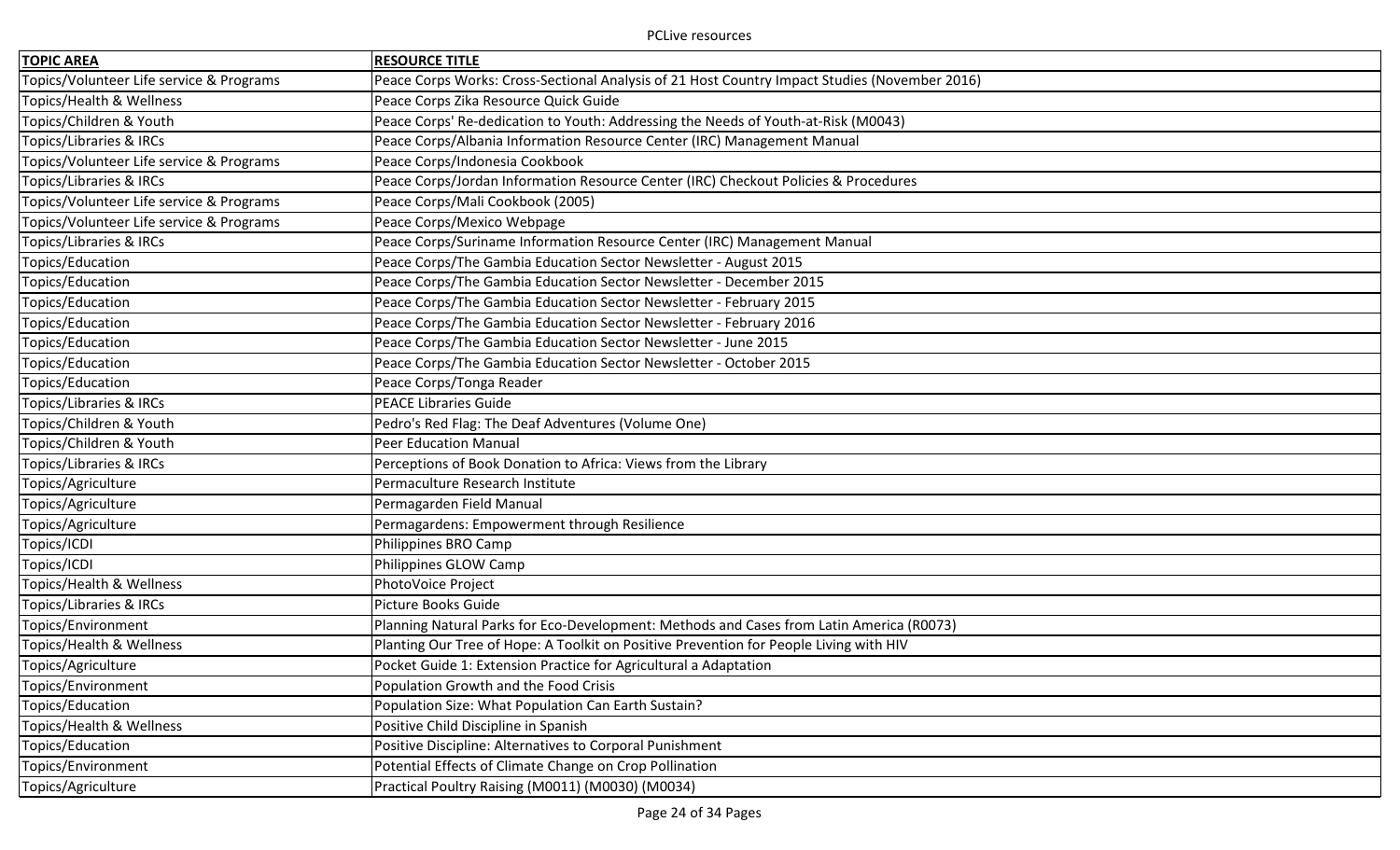| <b>TOPIC AREA</b>                               | <b>RESOURCE TITLE</b>                                                                                   |
|-------------------------------------------------|---------------------------------------------------------------------------------------------------------|
| Topics/Environment                              | Practicing the 3 R's                                                                                    |
| Topics/Languages                                | Pre-Service Training Mongolian Language Book                                                            |
| Topics/Monitoring & Evaluation                  | Pre-Service Training Trainee Comfort Level Assessment                                                   |
| Topics/Agriculture                              | Preparing Smallholder Farm Families to Adapt to Climate Change Pocket Guide 3: Managing Water Resources |
| Topics/Environment                              | President Barack Obama's Call to Action to Advance Climate Change Education and Literacy                |
| Topics/Monitoring & Evaluation                  | Primer on Project Design and Management for In-Service Training                                         |
| Topics/Environment                              | <b>Principles of Ecology</b>                                                                            |
| Topics/Economy Economic Development & Business  | Procedure Manual: Moringa Agribusiness Network                                                          |
| Topics/Agriculture                              | Process Evaluation of the Peace Corps Senegal Master Farmer Program (M0112)                             |
| Topics/Economy Economic Development & Business  | Professional Workshop                                                                                   |
| Topics/Health & Wellness                        | Program H - Working with Young Men to Promote Health and Gender Equity                                  |
| Topics/Health & Wellness                        | Program P: A Manual for Engaging Men in Fatherhood, Caregiving, and Maternal and Child Health           |
| Topics/Government Civics & Community Engagement | Programming and Training Guidance (T0140)                                                               |
| Topics/Libraries & IRCs                         | Project Handclasp                                                                                       |
| Topics/Education                                | Promising Gender Practices in Education                                                                 |
| Topics/Agriculture                              | Promoting Gender Equitable Opportunities in Agricultural Value Chains                                   |
| Topics/Government Civics & Community Engagement | Promoting Powerful People: A Process for Change (T0104)                                                 |
| Topics/Languages                                | PST Language & Culture WASH Session Plan                                                                |
| Topics/Agriculture                              | PubAg (USDA)                                                                                            |
| Topics/Education                                | Puberty/Adolescence Visual Material for Deaf Communities in Guyana                                      |
| Topics/Government Civics & Community Engagement | <b>Public Talks and Demonstrations Curriculum</b>                                                       |
| Topics/Languages                                | <b>Pulaar Training Manual</b>                                                                           |
| Topics/Education                                | <b>Questions About Bullying</b>                                                                         |
| Topics/Volunteer Life service & Programs        | <b>Quick Wins Activity Handbook</b>                                                                     |
| Topics/Agriculture                              | <b>Rabbit Farming Toolkit</b>                                                                           |
| Topics/Health & Wellness                        | Radio Show Guide                                                                                        |
| Topics/Environment                              | Range of Opportunities for Visitors of Protected Areas (ROVAP)                                          |
| Topics/Environment                              | Rango de Oportunidades para Visitantes en Ãieas Protegidas (ROVAP) - Poster                             |
| Topics/Education                                | <b>Rational Numbers Worksheet</b>                                                                       |
| Topics/Education                                | Reading A-Z (Teacher Resources and Graded Readers)                                                      |
| Topics/Government Civics & Community Engagement | Realities from the Field Toolkit                                                                        |
| Topics/Environment                              | Reforestation in the Pacific Islands (M0033)                                                            |
| Topics/Monitoring & Evaluation                  | Reporting on Activities and Indicators                                                                  |
| Topics/Education                                | Reporting Sheets for Goals 1, 2, &3                                                                     |
| Topics/Libraries & IRCs                         | Resource Centre Manual: How to Setup and Manage a Resource Centre                                       |
| Topics/Safety Security & Emergency Response     | Resources and Hotlines for Domestic and Sexual Violence                                                 |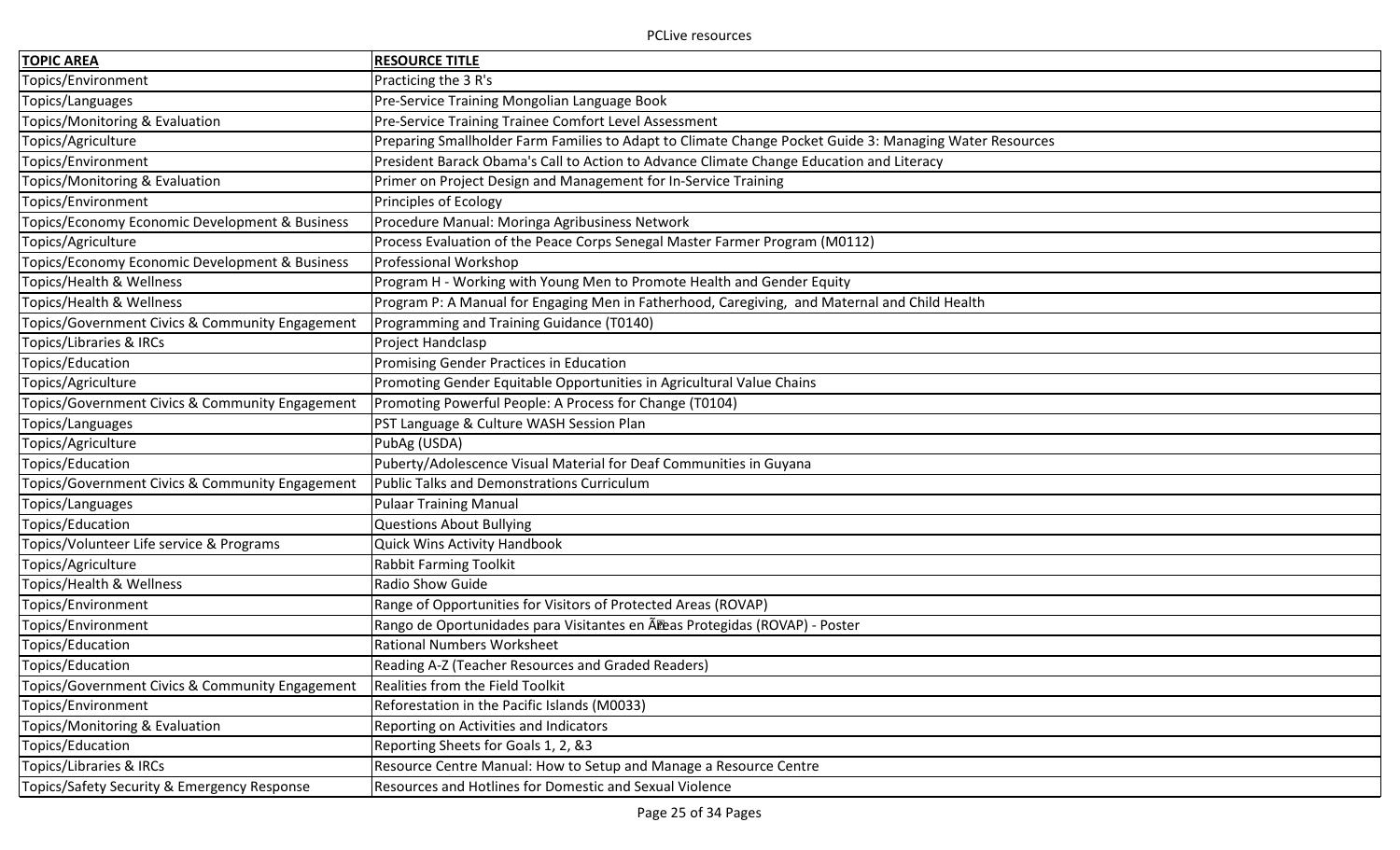| <b>TOPIC AREA</b>                               | <b>RESOURCE TITLE</b>                                                                                    |
|-------------------------------------------------|----------------------------------------------------------------------------------------------------------|
| Topics/Environment                              | Restoring the Land                                                                                       |
| Topics/Education                                | Resume Writing and Interviewing Proficiency                                                              |
| Topics/Government Civics & Community Engagement | Roles of the Volunteer in Development: Toolkit for Building Capacity (T0005)                             |
| Topics/Libraries & IRCs                         | Room to Read                                                                                             |
| Topics/Health & Wellness                        | RPCV Short-term Health Insurance For Transition & Travel (SHIFTT) brochure                               |
| Topics/Environment                              | Rural Energy Survey and Profiles - Senegal: A Training Manual (T0027)                                    |
| Topics/Languages                                | <b>Russian Grammar Charts</b>                                                                            |
| Topics/Safety Security & Emergency Response     | <b>Safety Planning</b>                                                                                   |
| Topics/Environment                              | Salmon: A Keystone Species                                                                               |
| Topics/ICDI                                     | Same-Sex Couple Initiative (SSxCI) Training Support Video by Peace Corps Director Carrie Hessler-Radelet |
| Topics/Languages                                | Samoan Language Learning Materials                                                                       |
| Topics/Volunteer Life service & Programs        | Sample Small Grant Application with Instructions                                                         |
| Topics/Languages                                | Sarahule Manual Workbook and Dictionary                                                                  |
| Topics/Economy Economic Development & Business  | Savings and Loan Association Guide (M0095)                                                               |
| Topics/Economy Economic Development & Business  | Savings and Loan Association Simulation (M0097)                                                          |
| Topics/Education                                | <b>Scaled Correction</b>                                                                                 |
| Topics/Agriculture                              | <b>School Agricultural Projects</b>                                                                      |
| Topics/Children & Youth                         | <b>School for Parents</b>                                                                                |
| Topics/Education                                | Science Demonstrations for The Rural Gambian School                                                      |
| Topics/ICDI                                     | Section 508 Compliance Guide                                                                             |
| Topics/Agriculture                              | <b>Seed Banks Toolkit</b>                                                                                |
| Topics/Environment                              | Seed Dispersal - The Great Escape                                                                        |
| Topics/Environment                              | Seed Dispersal: How Plants Spread                                                                        |
| Topics/Children & Youth                         | Service Learning Workbook                                                                                |
| Topics/Children & Youth                         | Service Learning Workbook (Complement to CD062)                                                          |
| Topics/Libraries & IRCs                         | Setting Up and Running a School Library (ED204)                                                          |
| Topics/Safety Security & Emergency Response     | Sexual Assault Awareness Month Newsletter 2015                                                           |
| Topics/Health & Wellness                        | Sexual Reproductive Health (CHE Curriculum Toolkit)                                                      |
| Topics/Libraries & IRCs                         | Sharing Knowledge for Community Development and Transformation: A Handbook                               |
| Topics/Agriculture                              | Shiitake Mushroom Guide                                                                                  |
| Topics/Education                                | Sight Word Book from Tonga: Sample Book Titled "Fifita"                                                  |
| Topics/Education                                | Sight Word Book from Tonga: Sample Book Titled "On" (with Lesson Plan and Teacher "Cheat Card")          |
| Topics/Education                                | Sight Word Book from Tonga: Sample Book Titled "Put Rubbish in the Bin"                                  |
| Topics/Education                                | Sight Word Book from Tonga: Sample Book Titled "Things We Do"                                            |
| Topics/ICDI                                     | Sign Language Interpretation at Post                                                                     |
| Topics/Libraries & IRCs                         | Skipping Stones                                                                                          |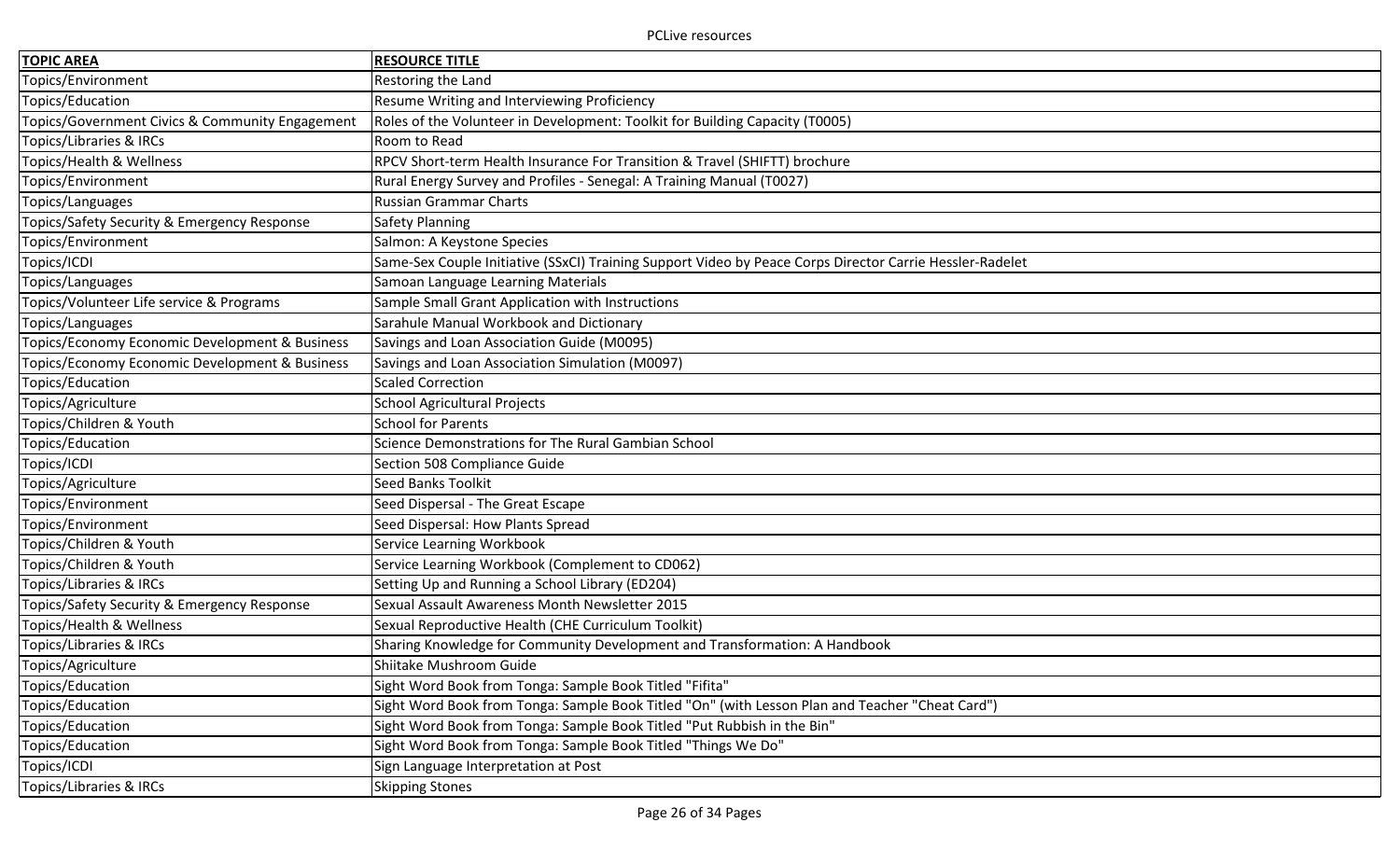| <b>TOPIC AREA</b>                               | <b>RESOURCE TITLE</b>                                                                        |
|-------------------------------------------------|----------------------------------------------------------------------------------------------|
| Topics/Economy Economic Development & Business  | Small Enterprise Development (SED) Resource Manual                                           |
| Topics/Economy Economic Development & Business  | Small Enterprise Development: In-Service Training Manual (T0043)                             |
| Topics/Economy Economic Development & Business  | Small Enterprise Development: Pre-Service Training Manual (T0042)                            |
| Topics/Agriculture                              | Small Farm Grain Storage (M0002)                                                             |
| Topics/Volunteer Life service & Programs        | <b>Small Grants Staff Handbook</b>                                                           |
| Topics/Volunteer Life service & Programs        | Small Grants Volunteer Handbook                                                              |
| Topics/Volunteer Life service & Programs        | Small Project Assistance (SPA) Program: Supporting Sustainable Community Development (M0082) |
| Topics/Agriculture                              | Small Scale Beekeeping (M0017) (M0025) (M0026)                                               |
| Topics/Agriculture                              | Small Scale Charcoal Making: A Manual for Trainers (T0022)                                   |
| Topics/Agriculture                              | Small Scale Irrigation Systems (R0010)                                                       |
| Topics/Agriculture                              | Small Scale Marine Fisheries: A Training Manual (T0024)                                      |
| Topics/Economy Economic Development & Business  | <b>SMART Skills for Rural Development</b>                                                    |
| Topics/Economy Economic Development & Business  | Soap Making Guide for Burkina Faso (Liquid and Solid) - Income Generating Activity           |
| Topics/Agriculture                              | Soil & Water Conservation Training Package: Introduction to Soils                            |
| Topics/Agriculture                              | Soil & Water Conservation Training Package: Soil Conservation                                |
| Topics/Agriculture                              | Soil and Water Conservation for Small Farm Development in the Tropics (R0084)                |
| Topics/Agriculture                              | Soil Conservation Techniques for Hillside Farms (R0062) (M0062)                              |
| Topics/Agriculture                              | Soils, Crops, and Fertilizer Use: A Field Manual for Development Workers (R0008)             |
| Topics/Environment                              | Solar and Energy Conserving Food Technologies: A Training Manual (T0017)                     |
| Topics/Agriculture                              | Solar Drying of Foodstuffs (R0057)                                                           |
| Topics/Government Civics & Community Engagement | SOLID Supplemental Beekeeping Lessons                                                        |
| Topics/Government Civics & Community Engagement | SOLID Supplemental Biomass Charcoal Lesson                                                   |
| Topics/Government Civics & Community Engagement | SOLID Supplemental Compost Lesson                                                            |
| Topics/Government Civics & Community Engagement | SOLID Supplemental Computer Lesson                                                           |
| Topics/Government Civics & Community Engagement | SOLID Supplemental Curriculum Vitae (CV) Writing Lesson                                      |
| Topics/Government Civics & Community Engagement | SOLID Supplemental Facilitating a Session Lesson                                             |
| Topics/Government Civics & Community Engagement | SOLID Supplemental Food Preservation Lesson                                                  |
| Topics/Government Civics & Community Engagement | <b>SOLID Supplemental Goal Setting Lesson</b>                                                |
| Topics/Government Civics & Community Engagement | <b>SOLID Supplemental Grant Writing Lesson</b>                                               |
| Topics/Government Civics & Community Engagement | SOLID Supplemental Interview Skills Lesson                                                   |
| Topics/Government Civics & Community Engagement | SOLID Supplemental Introduction to Animal Husbandry Lesson                                   |
| Topics/Government Civics & Community Engagement | SOLID Supplemental Keeping Chickens Lesson                                                   |
| Topics/Government Civics & Community Engagement | SOLID Supplemental Keeping Goats Lesson                                                      |
| Topics/Government Civics & Community Engagement | SOLID Supplemental Project Proposals Lesson                                                  |
| Topics/Government Civics & Community Engagement | SOLID Supplemental Public Speaking Lesson                                                    |
| Topics/Government Civics & Community Engagement | SOLID Supplemental Soap Making Lesson                                                        |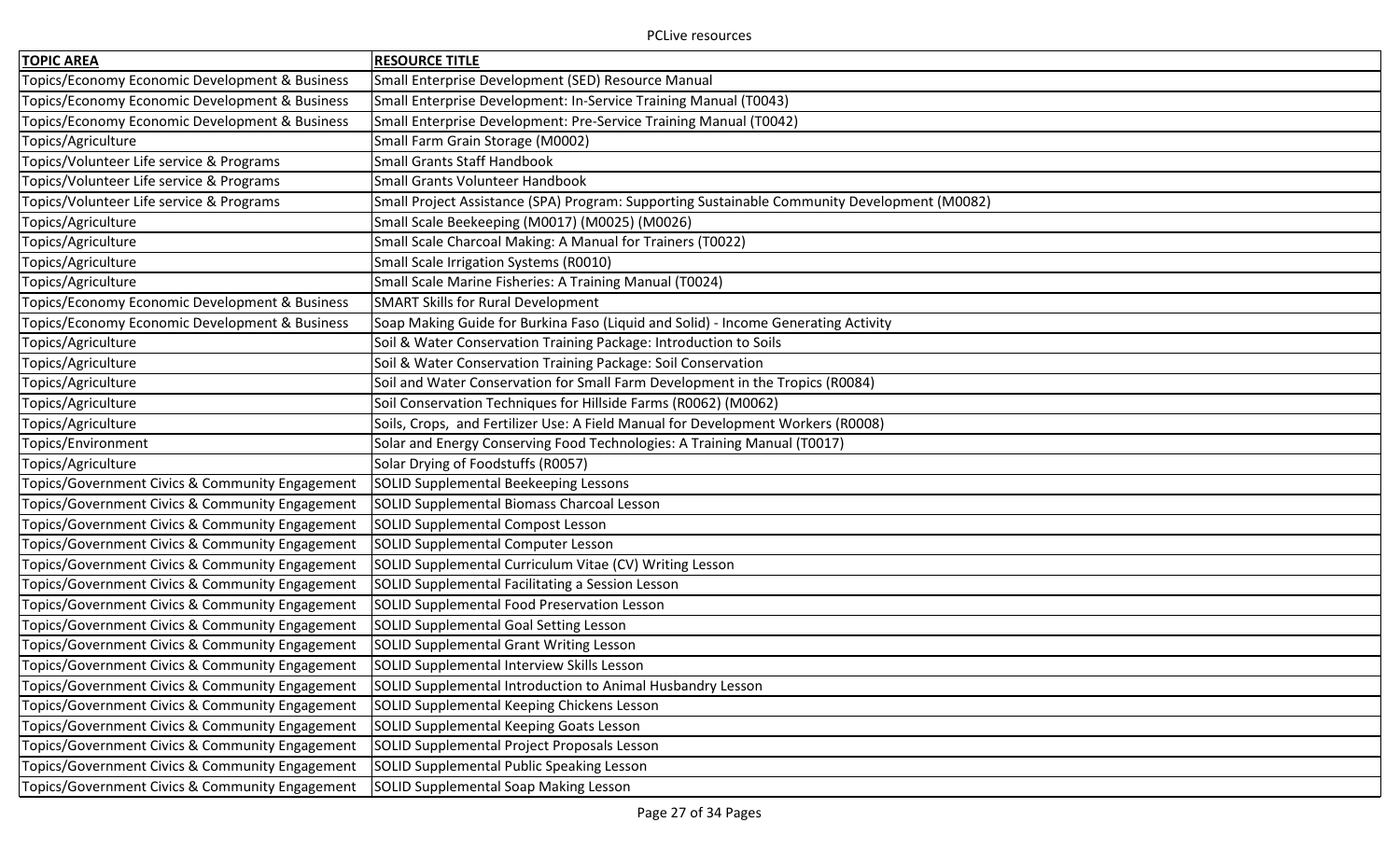| <b>TOPIC AREA</b>                               | <b>RESOURCE TITLE</b>                                                                                                                                |
|-------------------------------------------------|------------------------------------------------------------------------------------------------------------------------------------------------------|
| Topics/Government Civics & Community Engagement | SOLID Supplemental Vocabulary Words Lesson                                                                                                           |
| Topics/Government Civics & Community Engagement | <b>SOLID Training Manual</b>                                                                                                                         |
| Topics/Children & Youth                         | Soul Buddyz Television Series                                                                                                                        |
| Topics/Government Civics & Community Engagement | Sourcebook for Community Based Training Programs (T0088)                                                                                             |
| <b>Topics/Libraries &amp; IRCs</b>              | Sources of Donated Books for Schools and Libraries (RE003)                                                                                           |
| Topics/Libraries & IRCs                         | Sources of Free Periodicals and Databases (RE007)                                                                                                    |
| Topics/Libraries & IRCs                         | <b>SPEC Kits</b>                                                                                                                                     |
| Topics/Health & Wellness                        | <b>Special Olympics Camp</b>                                                                                                                         |
| Topics/Children & Youth                         | Sports in Development Subject Guide                                                                                                                  |
| Topics/Agriculture                              | SRI PCV Pre-Training Questionnaire                                                                                                                   |
| Topics/Agriculture                              | SRI Webinar                                                                                                                                          |
| Topics/Safety Security & Emergency Response     | <b>Stalking Fact Sheet</b>                                                                                                                           |
| Topics/Technology                               | Starting a Multimedia Group at Post                                                                                                                  |
| Topics/Environment                              | <b>State of Europe's Forests</b>                                                                                                                     |
| Topics/Agriculture                              | State of the World's Forests 2014: Enhancing the Socioeconomic Benefits from Forests                                                                 |
| Topics/Agriculture                              | Status and Challenge of Dryland Agriculture in Developing Countries of the Tropics (A133)                                                            |
| Topics/Health & Wellness                        | Steps to Put on a Condom (Pasos del Condon)                                                                                                          |
| Topics/Health & Wellness                        | Stomp Out Malaria in Malawi Manual                                                                                                                   |
| Topics/Health & Wellness                        | Stories Without An Ending: An Adult Education Tool for Dialogue and Social Change                                                                    |
| Topics/Volunteer Life service & Programs        | Storytelling Tips for Returned Peace Corps Volunteers                                                                                                |
| Topics/Education                                | Student Leadership Trek Curriculum                                                                                                                   |
| Topics/Libraries & IRCs                         | Student Librarian Training: Engage Your Students                                                                                                     |
| Topics/Education                                | <b>Student-Friendly Schools Training Package</b>                                                                                                     |
| Topics/Technology                               | Submitting Resources on PCLive                                                                                                                       |
| Topics/Children & Youth                         | Summer Life Skills Guide                                                                                                                             |
| Topics/ICDI                                     | Supporting a Deaf Volunteer in Lesotho                                                                                                               |
| Topics/Government Civics & Community Engagement | Supporting Volunteer Resiliency: Facilitator Workbook & Toolkit (T0138K)                                                                             |
| Topics/Children & Youth                         | Supporting Youth through Community Engagement Tip Sheet                                                                                              |
| Topics/Languages                                | <b>Surivial Spanish Podcast</b>                                                                                                                      |
| Topics/Agriculture                              | Sustainable Agriculture Extension Manual                                                                                                             |
| Topics/Environment                              | Sustainable Agriculture Land Management Practices for Climate Change Mitigation: A Training Guide for Smallholder Farmers                            |
| Topics/Environment                              | Sustainable Environmental Education for Development (SEED) Workshop Manual                                                                           |
| Topics/Libraries & IRCs                         | Sustainable Libraries: A Peace Corps Bolivia Guide for Volunteers Considering Supporting a Library/Computer Center as a Primary or Secondary Project |
| Topics/Libraries & IRCs                         | Sustainable Library Development Training Package                                                                                                     |
| Topics/Economy Economic Development & Business  | Sustainable Opportunities by Leaders of Internal Development (SOLID)                                                                                 |
| Topics/Languages                                | Swazi Sign Language: A Reference Book for Beginners                                                                                                  |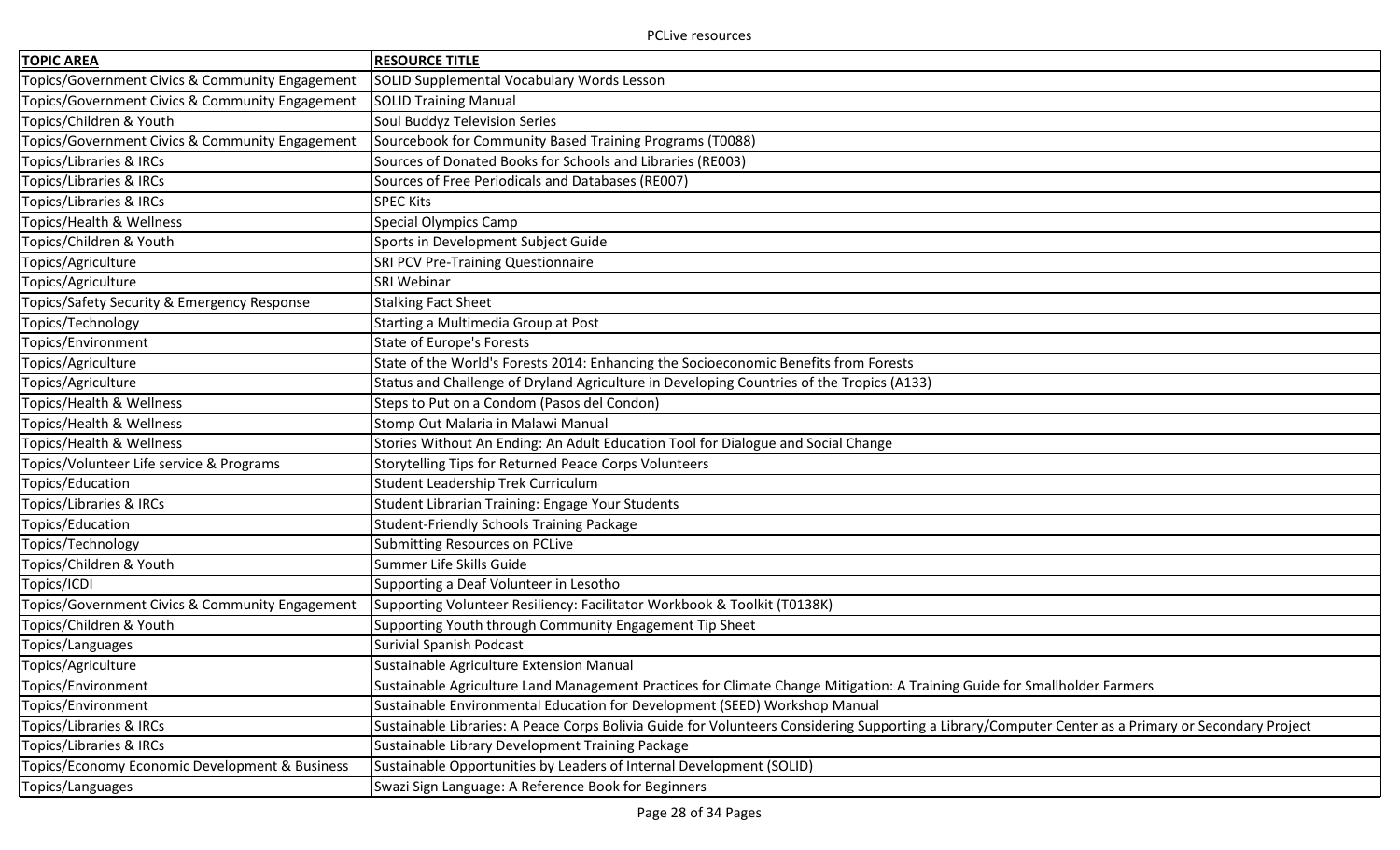| <b>TOPIC AREA</b>                               | <b>RESOURCE TITLE</b>                                                                                                           |
|-------------------------------------------------|---------------------------------------------------------------------------------------------------------------------------------|
| Topics/Environment                              | Symbiosis                                                                                                                       |
| Topics/Agriculture                              | System of Rice Intensification (SRI) Trainer Handbook (M0118T)                                                                  |
| Topics/Agriculture                              | System of Rice Intensification (SRI) Volunteer Handbook (M0118V)                                                                |
| Topics/Languages                                | Tagalog Language Manual                                                                                                         |
| Topics/Economy Economic Development & Business  | Talleres de Empleabilidad                                                                                                       |
| Topics/Libraries & IRCs                         | Teacher Orientation to the Library                                                                                              |
| Topics/Agriculture                              | Teacher's Guide to School Gardens (Republic of Congo)                                                                           |
| Topics/Education                                | Teaching Children with Learning Disabilities                                                                                    |
| Topics/Education                                | Teaching English as a Foreign Language (TEFL) Training Package: Lesson Design                                                   |
| Topics/Agriculture                              | Teaching in the Whole Garden (R0085)                                                                                            |
| Topics/Economy Economic Development & Business  | <b>Teambuilding Manual</b>                                                                                                      |
| Topics/Education                                | Tech Tools for Literacy in Tonga                                                                                                |
| Topics/Health & Wellness                        | Technical Language Manual for Community Health Project (Chapter 1)                                                              |
| Topics/Health & Wellness                        | Teen Pregnancy: A Reality in Transition?                                                                                        |
| Topics/Education                                | TEFL Grammar Activities Book (M0121)                                                                                            |
| Topics/Education                                | <b>TEFL Radio Program Scripts</b>                                                                                               |
| Topics/Agriculture                              | Ten Steps to a Beehive Box                                                                                                      |
| Topics/Agriculture                              | The Agriculture Network Information Collaborative                                                                               |
| Topics/Education                                | The Annenberg Learner: Teacher Resources and Professional Development Across the Curriculum                                     |
| Topics/Children & Youth                         | The Apparel Industry and Codes of Conduct: A Solution to the International Child Labor Program?                                 |
| Topics/Education                                | The Building Blocks of Literacy: A Literacy Resource Manual for Peace Corps Volunteers (M0107)                                  |
| Topics/Environment                              | The Business of Ecotourism Development and Management                                                                           |
| Topics/Environment                              | The Carbon Cycle (Kimball's Biology Pages)                                                                                      |
| Topics/Health & Wellness                        | The Care Group Approach: Health Promotion and Behavior Change Through a Sustainable Community Based Strategy                    |
| Topics/Environment                              | The Center for Watershed Protection                                                                                             |
| Topics/Government Civics & Community Engagement | The Community Tool Box: Toolkits                                                                                                |
| Topics/Agriculture                              | The Complete Permagarden Manual                                                                                                 |
| Topics/Agriculture                              | The Complete Permagarden Manual: Growing Household Nutrition Security in the Face of Global Climate Change, Hunger, and Poverty |
| Topics/Environment                              | The Contribution of Climate Change to Declining Water Availability                                                              |
| Topics/Education                                | The Early Grade Reading Assessment: Applications and Interventions to Improve Basic Literacy                                    |
| Topics/Environment                              | The Fast Carbon Cycle                                                                                                           |
| Topics/Environment                              | The Flow of Energy: Primary Production to Higher Trophic Levels                                                                 |
| Topics/Health & Wellness                        | The Health Compass                                                                                                              |
| Topics/Environment                              | The Institute for Integrated Rural Tourism                                                                                      |
| Topics/Education                                | The Lighter Side of TEFL - Crossword Puzzles                                                                                    |
| Topics/Education                                | The Lighter Side of TEFL - Jeopardy                                                                                             |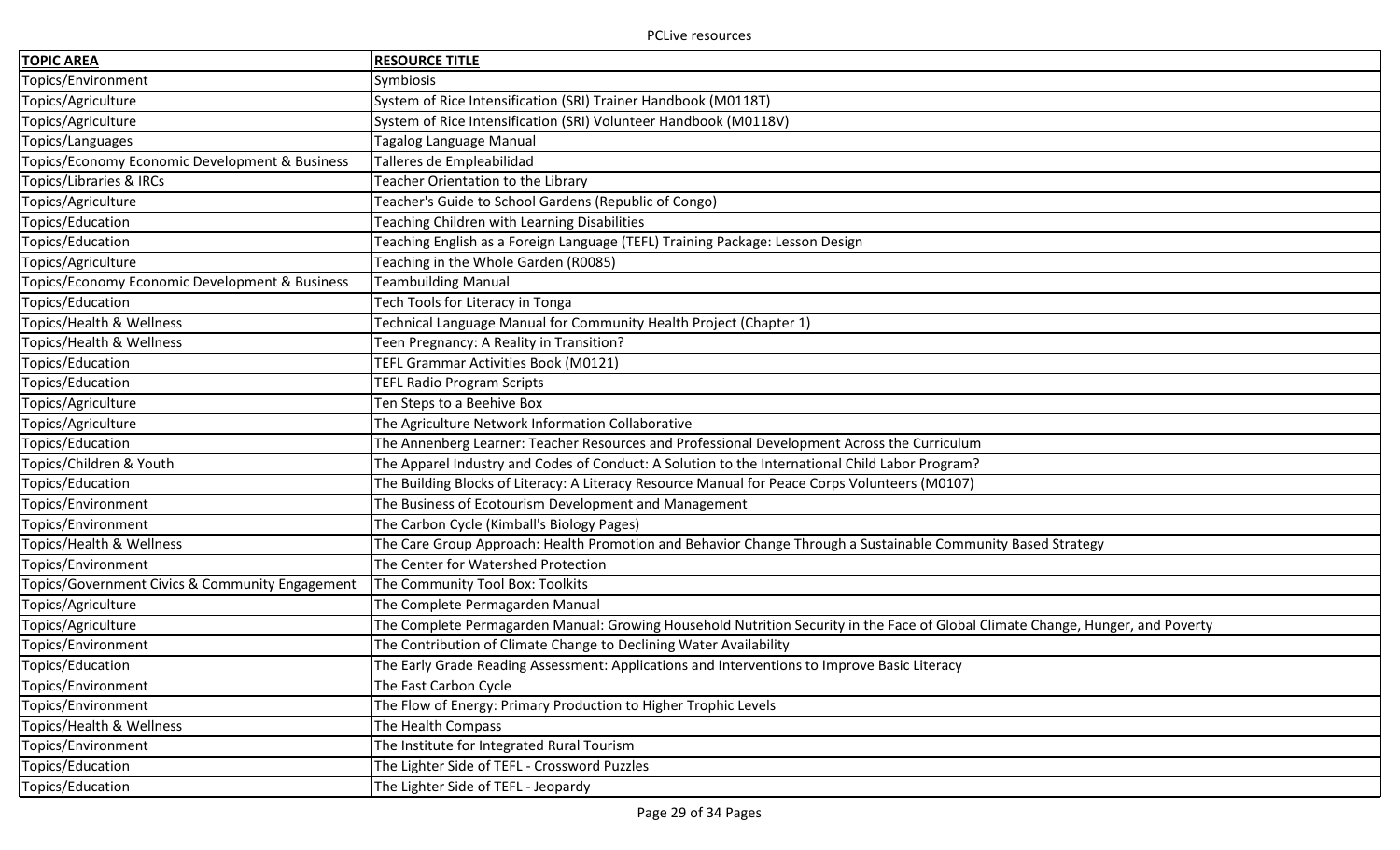| <b>TOPIC AREA</b>                               | <b>RESOURCE TITLE</b>                                                                                        |
|-------------------------------------------------|--------------------------------------------------------------------------------------------------------------|
| Topics/Education                                | The Lighter Side of TEFL - Word Search Puzzles                                                               |
| Topics/Education                                | The New York Times Learning Network - Lesson Plans                                                           |
| Topics/Health & Wellness                        | The Next Frontier: Stop New HIV Inflections in Adolescent Girls and Young Women                              |
| Topics/Environment                              | The Nitrogen Cycle                                                                                           |
| Topics/Education                                | The Official Common Core Tools for Teachers and Administrators                                               |
| Topics/ICDI                                     | The Oxfam Gender Training Manual                                                                             |
| Topics/Environment                              | The Pacific Region Colloquium                                                                                |
| Topics/Health & Wellness                        | The Peace Corps Healthcare Benefits Program website                                                          |
| Topics/Environment                              | The Phosphorus Cycle                                                                                         |
| Topics/Environment                              | The Population Reference Bureau                                                                              |
| Topics/Environment                              | The School Garden: A Guide                                                                                   |
| Topics/Environment                              | The Slow Carbon Cycle                                                                                        |
| Topics/Agriculture                              | The World Agroforestry Centre                                                                                |
| Topics/Government Civics & Community Engagement | The World Map Project Manual for PCVs (R0088)                                                                |
| Topics/Agriculture                              | The World Vegetable Centerâ€ <sup>™</sup> s Approach to Household Gardening for Nutrition: June 2016         |
| Topics/Health & Wellness                        | Theater and HIV/AIDS Manual                                                                                  |
| Topics/Education                                | Thematic Brief: Childhood Literacy                                                                           |
| Topics/Environment                              | Thematic Brief: Community Natural Resource Management                                                        |
| Topics/Agriculture                              | Thematic Brief: Food Security                                                                                |
| Topics/Agriculture                              | Thematic Brief: Nutrition Sensitive Agriculture                                                              |
| <b>Topics/Libraries &amp; IRCs</b>              | Thinking Outside the Borders: Library Leadership in a World Community: A Manual for Professional Development |
| Topics/Health & Wellness                        | Three-Month Home Visit Check-Up Tool                                                                         |
| Topics/Volunteer Life service & Programs        | Tips for Better Phone Photography                                                                            |
| Topics/Languages                                | Tonga (Zambia/Zimbabwe) Language Trainee Book                                                                |
| Topics/Education                                | Tonga English Literacy Project Framework (September 2015)                                                    |
| Topics/Libraries & IRCs                         | Tonga Guide to Leveling Books and Library Organization                                                       |
| Topics/Education                                | Tonga Videos: Overview of English Literacy Project Goals, Activities, and Volunteers                         |
| Topics/Education                                | Tonga Videos: Pre-Service Practice Teaching January 2017                                                     |
| Topics/Libraries & IRCs                         | Tongan Libraries Survey 2015: An Insight from the Inside                                                     |
| Topics/Languages                                | Top 175 Spanish Words                                                                                        |
| Topics/Environment                              | <b>Total Population: Access to Sanitation</b>                                                                |
| Topics/Environment                              | Toxicology Information Briefs: Bioaccumulation                                                               |
| Topics/Monitoring & Evaluation                  | <b>TPS Cover Sheet</b>                                                                                       |
| Topics/Libraries & IRCs                         | Tracking Use of Resources in a Primary School Library                                                        |
| Topics/Agriculture                              | Traditional Field Crops (M0013) (M0035)                                                                      |
| Topics/Volunteer Life service & Programs        | Trainee Assessment Portfolio (TAP) (PC/Georgia)                                                              |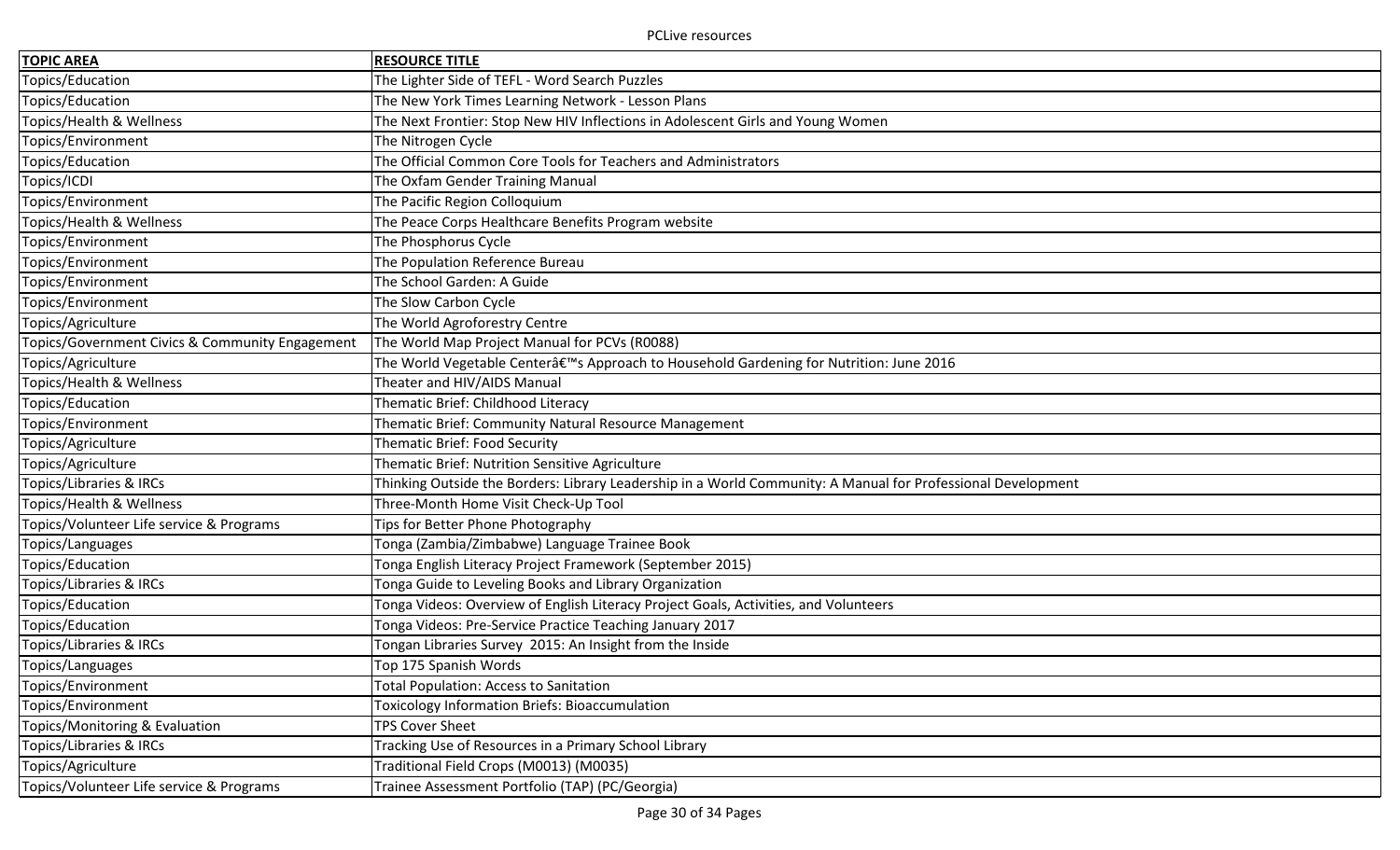| <b>TOPIC AREA</b>                               | <b>RESOURCE TITLE</b>                                                                                             |
|-------------------------------------------------|-------------------------------------------------------------------------------------------------------------------|
| Topics/Government Civics & Community Engagement | <b>Training of Trainers Curriculum</b>                                                                            |
| Topics/Agriculture                              | <b>Tree Planting Video</b>                                                                                        |
| Topics/Agriculture                              | Tree Pruning and Maintenance Toolkit                                                                              |
| Topics/Agriculture                              | Tropical Nursery Manual: A Guide to Starting and Operating a Nursery for Native and Traditional Plants            |
| Topics/Languages                                | Tumbuka Language Trainee Book                                                                                     |
| Topics/Environment                              | U.S. Agency for International Development (USAID) Biodiversity Policy                                             |
| Topics/Libraries & IRCs                         | U.S. Agency for International Development (USAID) Development Experience Clearinghouse                            |
| Topics/Agriculture                              | U.S. Government Global Food Security Strategy (FY 2017-2021)                                                      |
| Topics/Technology                               | Una Guia BÃisica - Disfruta de la TecnologÃ-a                                                                     |
| Topics/Agriculture                              | Understanding and Integrating Gender Issues Into Livestock Projects and Programmes: A Checklist for Practitioners |
| Topics/Agriculture                              | Understanding and Integrating Gender Issues into Livestock Projects and Programs: A Checklist for Practictioners  |
| Topics/Health & Wellness                        | United Nations World Drug Report (2015)                                                                           |
| Topics/Libraries & IRCs                         | United States Book Exchange                                                                                       |
| Topics/ICDI                                     | United States Strategy to Prevent and Respond to Gender-Based Violence Globally                                   |
| Topics/Agriculture                              | Urine Fertilizer How-To Sheet                                                                                     |
| Topics/Libraries & IRCs                         | <b>USAID Development Information Center Manual</b>                                                                |
| Topics/Education                                | <b>USAID Early Grade Reading Assessment (EGRA)</b>                                                                |
| Topics/ICDI                                     | Using Participatory Analysis for Community Action (PACA) Idea Book (M0086)                                        |
| Topics/Agriculture                              | Utilization and Construction of Pit Silos (R0015a) (R0015)                                                        |
| Topics/Languages                                | Verb Tense Comparison English & Spanish                                                                           |
| Topics/Agriculture                              | Village Technology Handbook                                                                                       |
| Topics/Education                                | Voice of America English Video Lessons                                                                            |
| Topics/Children & Youth                         | <b>Voices Against Violence</b>                                                                                    |
| Topics/Volunteer Life service & Programs        | Volunteer Gender Committee Tips                                                                                   |
| Topics/ICDI                                     | Volunteer Identities: Akelia Burke                                                                                |
| Topics/ICDI                                     | Volunteer Identities: Breanna Wright                                                                              |
| Topics/ICDI                                     | Volunteer Identities: Bryan Jacobs                                                                                |
| Topics/ICDI                                     | Volunteer Identities: Chiedum Okei-Nwabuokei                                                                      |
| Topics/ICDI                                     | Volunteer Identities: Genesis Castellon                                                                           |
| Topics/ICDI                                     | Volunteer Identities: Herminia Gomez                                                                              |
| Topics/ICDI                                     | Volunteer Identities: Kate Wallner                                                                                |
| Topics/ICDI                                     | Volunteer Identities: Rebecca Sweetland                                                                           |
| Topics/ICDI                                     | Volunteer Identities: Tamorie Mayweather                                                                          |
| Topics/ICDI                                     | <b>Volunteer Identities: Ted Guerrero</b>                                                                         |
| Topics/ICDI                                     | Volunteer Identities: Vineet & Sushma Shukla                                                                      |
| Topics/Volunteer Life service & Programs        | Volunteer Leave Request Form (PC/Costa Rica)                                                                      |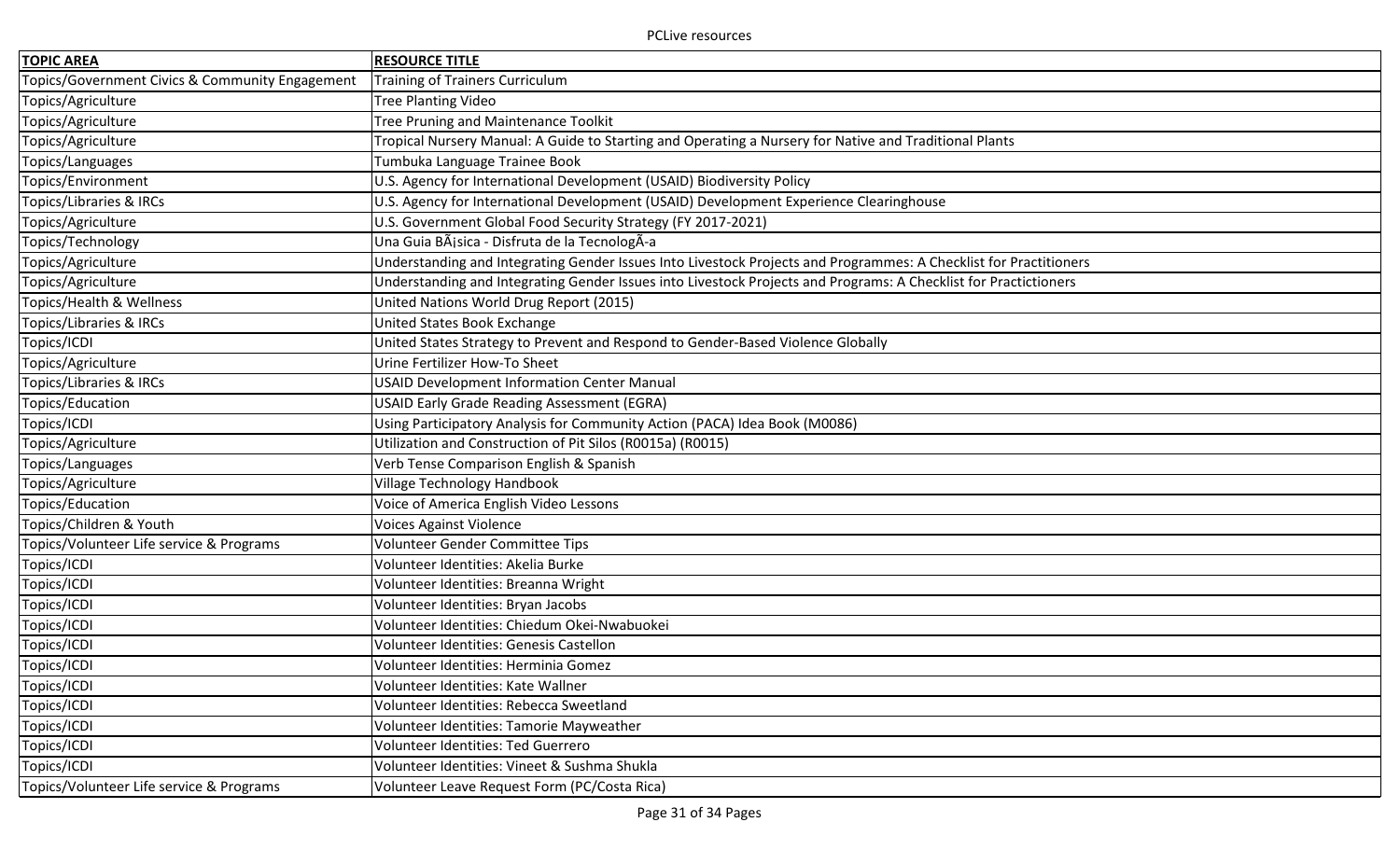| <b>TOPIC AREA</b>                               | <b>RESOURCE TITLE</b>                                                                                                                 |
|-------------------------------------------------|---------------------------------------------------------------------------------------------------------------------------------------|
| Topics/Volunteer Life service & Programs        | Volunteer Leave Request Form (PC/Ghana)                                                                                               |
| Topics/Government Civics & Community Engagement | <b>Volunteer Service Overview</b>                                                                                                     |
| Topics/Economy Economic Development & Business  | Volunteer Voices - CED (Spring 2015)                                                                                                  |
| Topics/Environment                              | Volunteer Voices - Environment (Spring 2015)                                                                                          |
| Topics/Agriculture                              | Volunteer Voices - Food Security (Spring 2015)                                                                                        |
| Topics/ICDI                                     | Volunteer Voices - Gender Equality (Spring 2015)                                                                                      |
| Topics/Health & Wellness                        | Volunteer Voices - Health (Spring 2015)                                                                                               |
| Topics/Monitoring & Evaluation                  | Volunteer Voices - Monitoring & Evaluation (Spring 2015)                                                                              |
| Topics/Education                                | Volunteer Voices - TEFL (Spring 2015)                                                                                                 |
| Topics/Volunteer Life service & Programs        | Volunteer Voices - Volunteer Life & Service (Spring 2015)                                                                             |
| Topics/Children & Youth                         | Volunteer Voices - Youth in Development (Spring 2015)                                                                                 |
| Topics/Government Civics & Community Engagement | Volunteerism Action Guide: Multiplying the Power of Service (CD062) (CD063) (CD064) (CD065)                                           |
| Topics/Children & Youth                         | Volunteerism and Service Learning (V2) Training Package: Creating a Vision for V2 - Service and Learning                              |
| Topics/Children & Youth                         | Volunteerism and Service Learning (V2) Training Package: Getting Started on V2 - Preparing and Analyzing                              |
| Topics/Children & Youth                         | Volunteerism and Service Learning (V2) Training Package: Introduction to Training Package                                             |
| Topics/Children & Youth                         | Volunteerism and Service Learning (V2) Training Package: Making V2 Happen - Planning and Mobilizing                                   |
| Topics/Children & Youth                         | Volunteerism and Service Learning (V2) Training Package: Multiplying V2 - Reflecting, Celebrating, and Moving Forward                 |
| Topics/Children & Youth                         | Volunteerism Global Info Brief - 2013                                                                                                 |
| Topics/Education                                | Volunteerism Manual: A Guide for Teachers & Community Leaders (Manual de Voluntariado: Una Guia Para Docentes y Lideres Comunitarios) |
| Topics/Children & Youth                         | Volunteerism Thematic Brief - 2014                                                                                                    |
| Topics/Monitoring & Evaluation                  | <b>VRF Frequently Asked Questions</b>                                                                                                 |
| Topics/Monitoring & Evaluation                  | <b>VRF QuickStart Guide</b>                                                                                                           |
| Topics/Health & Wellness                        | <b>WASH Education and Training Resources</b>                                                                                          |
| Topics/Health & Wellness                        | Water Sanitation and Hygiene: WASH (CHE Curriculum Toolkit)                                                                           |
| Topics/Environment                              | <b>Water Scarcity</b>                                                                                                                 |
| Topics/Agriculture                              | Water Scarcity and Agriculture                                                                                                        |
| Topics/Children & Youth                         | Water Scarcity and Children                                                                                                           |
| Topics/Health & Wellness                        | Water, Sanitation, and Hygiene in Schools Toolkit (M0124)                                                                             |
| Topics/Health & Wellness                        | Water-Related Diseases: Diarrhea                                                                                                      |
| Topics/Health & Wellness                        | <b>Water-Related Diseases: Information Sheets</b>                                                                                     |
| Topics/Economy Economic Development & Business  | We Are Women                                                                                                                          |
| Topics/Children & Youth                         | Webinar: Global Youth Service Day and Peace Corps                                                                                     |
| Topics/Health & Wellness                        | Weight Loss Challenge Manual                                                                                                          |
| Topics/Environment                              | Wells Construction: Hand Dug and Hand Drilled (M0009)                                                                                 |
| Topics/Environment                              | Wetlands, Oceans, and Watersheds                                                                                                      |
| Topics/Health & Wellness                        | What Do We Know About HIV?                                                                                                            |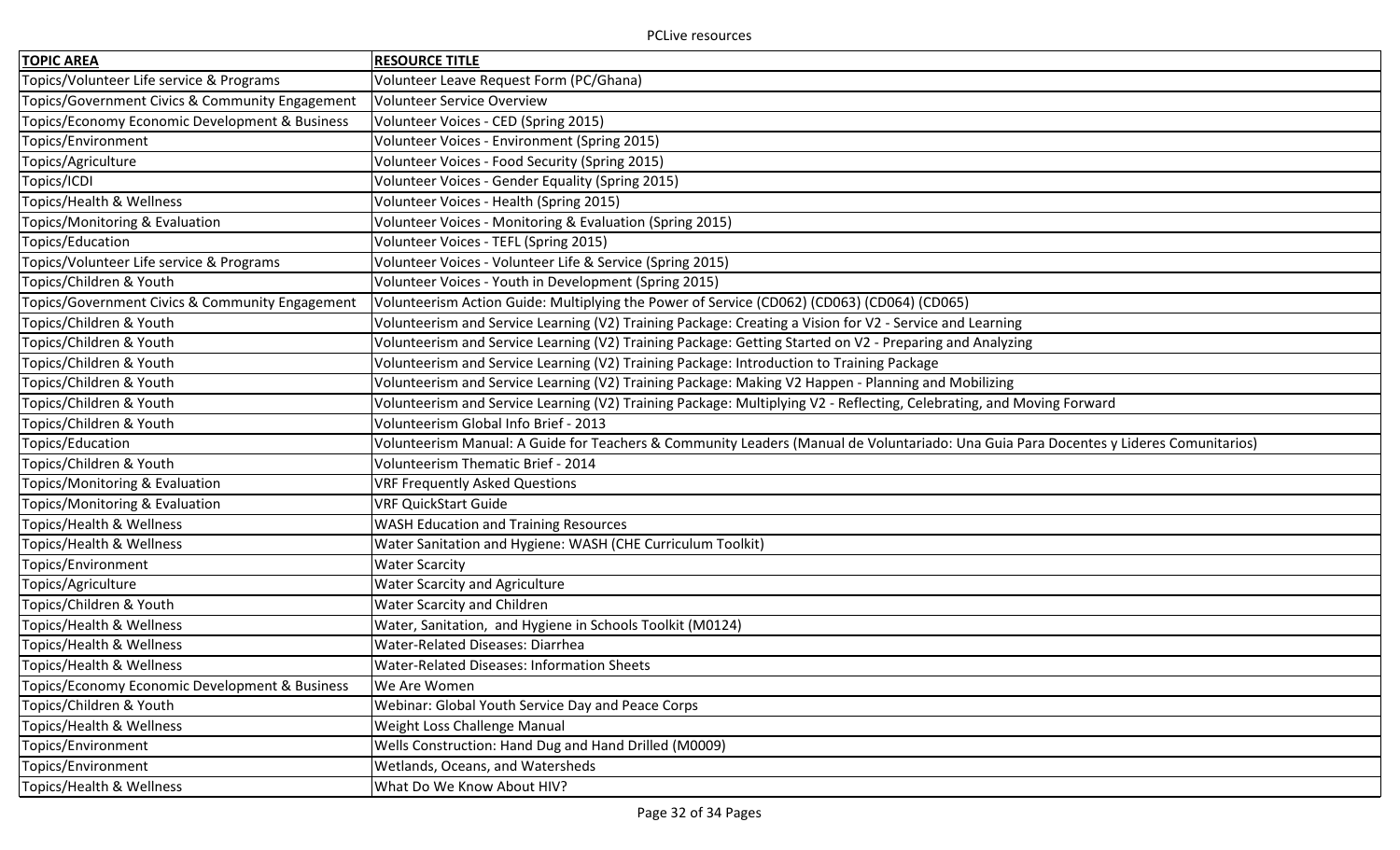| <b>TOPIC AREA</b>                              | <b>RESOURCE TITLE</b>                                                                                                             |
|------------------------------------------------|-----------------------------------------------------------------------------------------------------------------------------------|
| Topics/Education                               | What Is News - Lesson Plan                                                                                                        |
| Topics/ICDI                                    | What Really Happened at Santo Cerro? - Origin of the Legend of the Virgin de las Mercedes                                         |
| Topics/Education                               | What to Teach and How to Teach It (in the Tonga English Literacy Project)                                                         |
| Topics/Education                               | What We Know About Phonics                                                                                                        |
| Topics/Health & Wellness                       | Where Women Have No Doctor: A Health Guide for Women                                                                              |
| Topics/Children & Youth                        | Who Am I?                                                                                                                         |
| Topics/Health & Wellness                       | Who's at Risk? Malaria Game                                                                                                       |
| Topics/Education                               | Why Journalism Matters - Lesson Plan                                                                                              |
| Topics/Health & Wellness                       | Women of the World: Laws and Policies Affecting Their Reproductive Lives Francophone Africa                                       |
| Topics/Economy Economic Development & Business | Women's Empowerment Principles: Equality Means Business Booklet                                                                   |
| Topics/Agriculture                             | Women's Empowerment in Agriculture Index                                                                                          |
| Topics/Libraries & IRCs                        | <b>Wonderland Booksavers</b>                                                                                                      |
| Topics/Education                               | Wonders of Our World: Simple Science Experiments                                                                                  |
| Topics/ICDI                                    | Working with CCBI: Volunteer Workbook (M0073)                                                                                     |
| Topics/ICDI                                    | Working with People with Disabilities Global Info Brief - 2013                                                                    |
| Topics/ICDI                                    | Working with Supervisors & Counterparts (T0121)                                                                                   |
| Topics/Children & Youth                        | Working With Youth: Approaches for Volunteers (M0067)                                                                             |
| Topics/Health & Wellness                       | World AIDS Day Toolkit                                                                                                            |
| Topics/Libraries & IRCs                        | World Bank Family Network Book Project                                                                                            |
| Topics/Economy Economic Development & Business | World Development Report 1999/2000: Entering the 21st Century                                                                     |
| Topics/Economy Economic Development & Business | World Development Report 2000/2001: Attacking Poverty                                                                             |
| Topics/Economy Economic Development & Business | World Development Report 2002: Building Institutions for Markets                                                                  |
| Topics/Economy Economic Development & Business | World Development Report 2003: Sustainable Development in a Dynamic World--Transforming Institutions, Growth, and Quality of Life |
| Topics/Economy Economic Development & Business | World Development Report 2004 : Making Services Work for Poor People                                                              |
| Topics/Economy Economic Development & Business | World Development Report 2005: A Better Investment Climate for Everyone                                                           |
| Topics/Economy Economic Development & Business | World Development Report 2006: Equity and Development                                                                             |
| Topics/Economy Economic Development & Business | World Development Report 2007 : Development and the Next Generation                                                               |
| Topics/Economy Economic Development & Business | World Development Report 2008: Agriculture for Development                                                                        |
| Topics/ICDI                                    | WorldView Magazine: Back Issues (2008 - Present)                                                                                  |
| Topics/Environment                             | YMCA Earth Service Corps: Club Handbook (M0058)                                                                                   |
| Topics/Education                               | Your First Three Months at Site: A Guide for New English Literacy Facilitators at Peace Corps/Tonga                               |
| Topics/Children & Youth                        | Youth as Resources Global Info Brief - 2013                                                                                       |
| Topics/Children & Youth                        | Youth Camps Manual: GLOW and Other Leadership Camps (M0100)                                                                       |
| Topics/Children & Youth                        | Youth Club Toolkit                                                                                                                |
| Topics/Children & Youth                        | Youth Development and the Environment (M0057)                                                                                     |
| Topics/Children & Youth                        | Youth Development Case Study Honduras (R0074)                                                                                     |